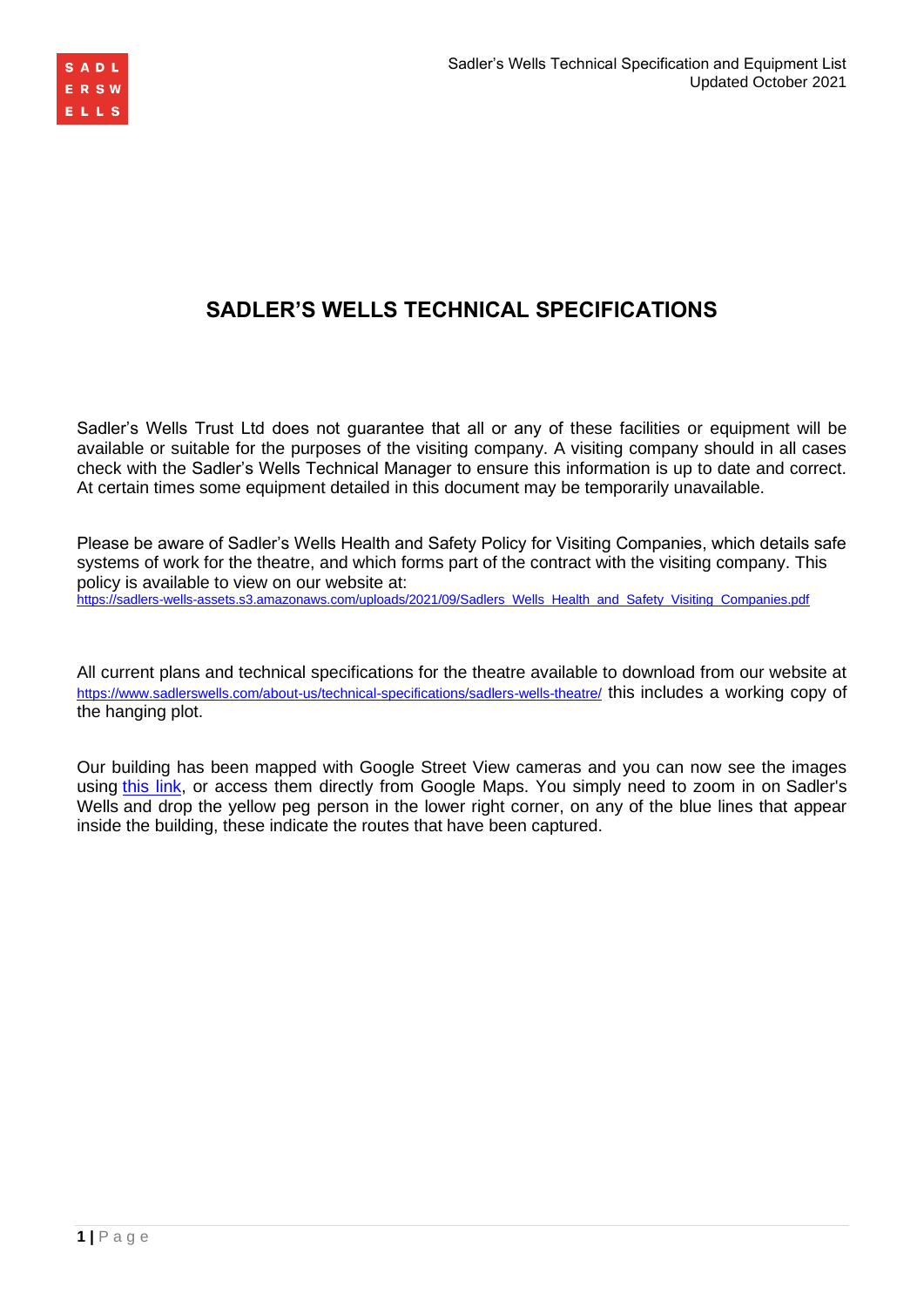

# **CONTENTS**

|    | 1.1 |  |
|----|-----|--|
|    | 1.2 |  |
| 2. |     |  |
| 3. |     |  |
|    | 3.1 |  |
|    | 3.2 |  |
|    | 3.3 |  |
|    | 3.4 |  |
|    | 3.5 |  |
|    | 3.6 |  |
|    | 3.7 |  |
|    | 3.8 |  |
|    | 3.9 |  |
| 4. |     |  |
|    | 4.1 |  |
|    | 4.2 |  |
|    | 4.3 |  |
|    | 4.4 |  |
|    | 4.5 |  |
| 5. |     |  |
|    | 5.1 |  |
|    | 5.2 |  |
|    | 5.3 |  |
|    | 5.4 |  |
|    |     |  |
|    | 6.1 |  |
|    | 6.2 |  |
|    | 6.3 |  |
|    | 6.4 |  |
|    | 6.5 |  |
|    | 6.6 |  |
|    |     |  |
|    | 7.1 |  |
|    |     |  |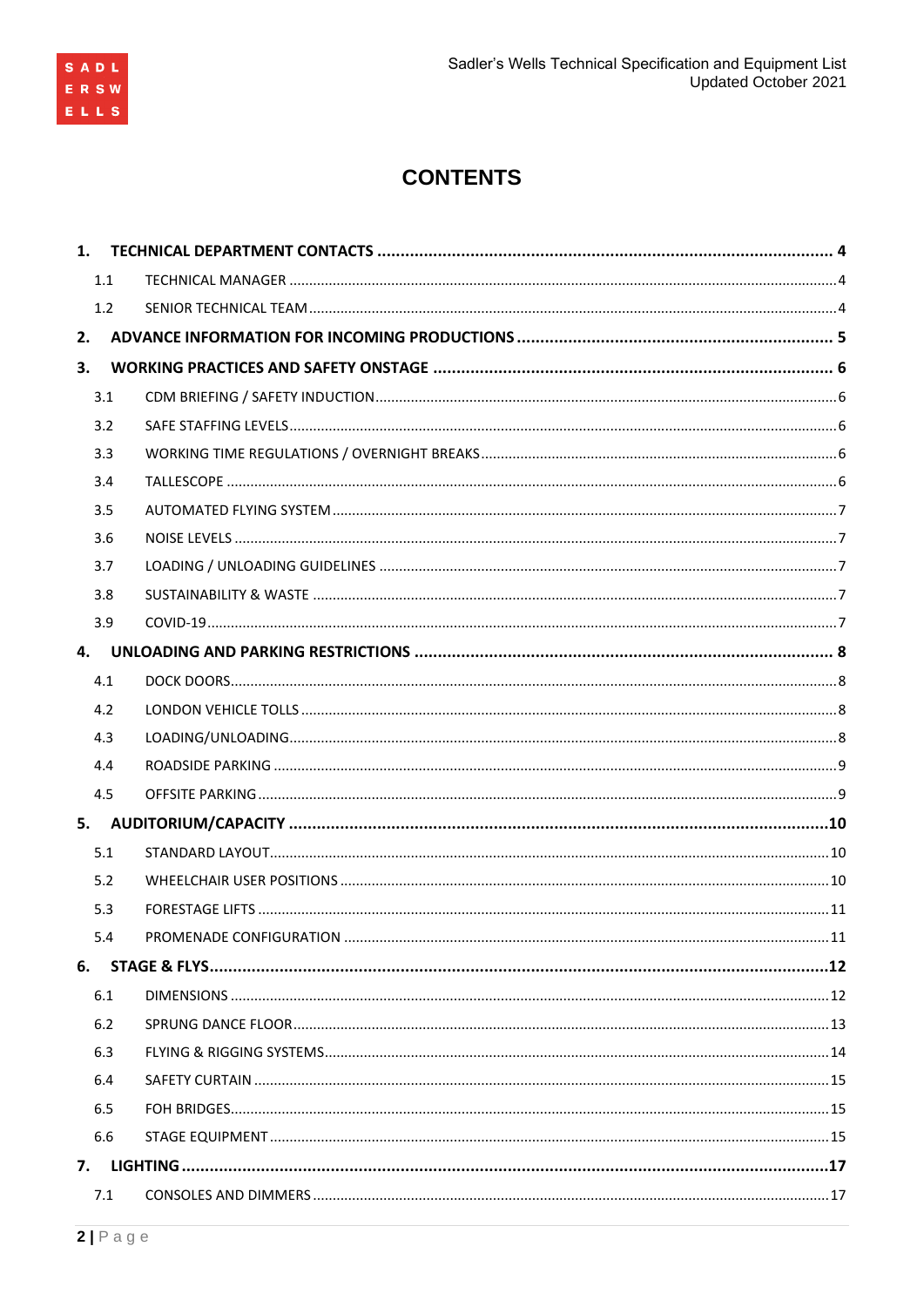| 7.2 |      |  |
|-----|------|--|
| 7.3 |      |  |
| 7.4 |      |  |
| 7.5 |      |  |
| 7.6 |      |  |
| 7.7 |      |  |
| 7.8 |      |  |
| 7.9 |      |  |
|     | 7.10 |  |
|     | 7.11 |  |
|     | 7.12 |  |
|     | 7.13 |  |
| 8.  |      |  |
| 8.1 |      |  |
| 8.2 |      |  |
| 8.3 |      |  |
| 8.4 |      |  |
| 8.5 |      |  |
| 8.6 |      |  |
| 8.7 |      |  |
| 8.8 |      |  |
| 8.9 |      |  |
|     |      |  |
| 9.1 |      |  |
|     |      |  |
| 9.3 |      |  |
| 10. |      |  |
| 11. |      |  |
| 12. |      |  |
|     |      |  |
|     |      |  |
|     |      |  |
|     |      |  |
|     |      |  |
|     |      |  |
|     |      |  |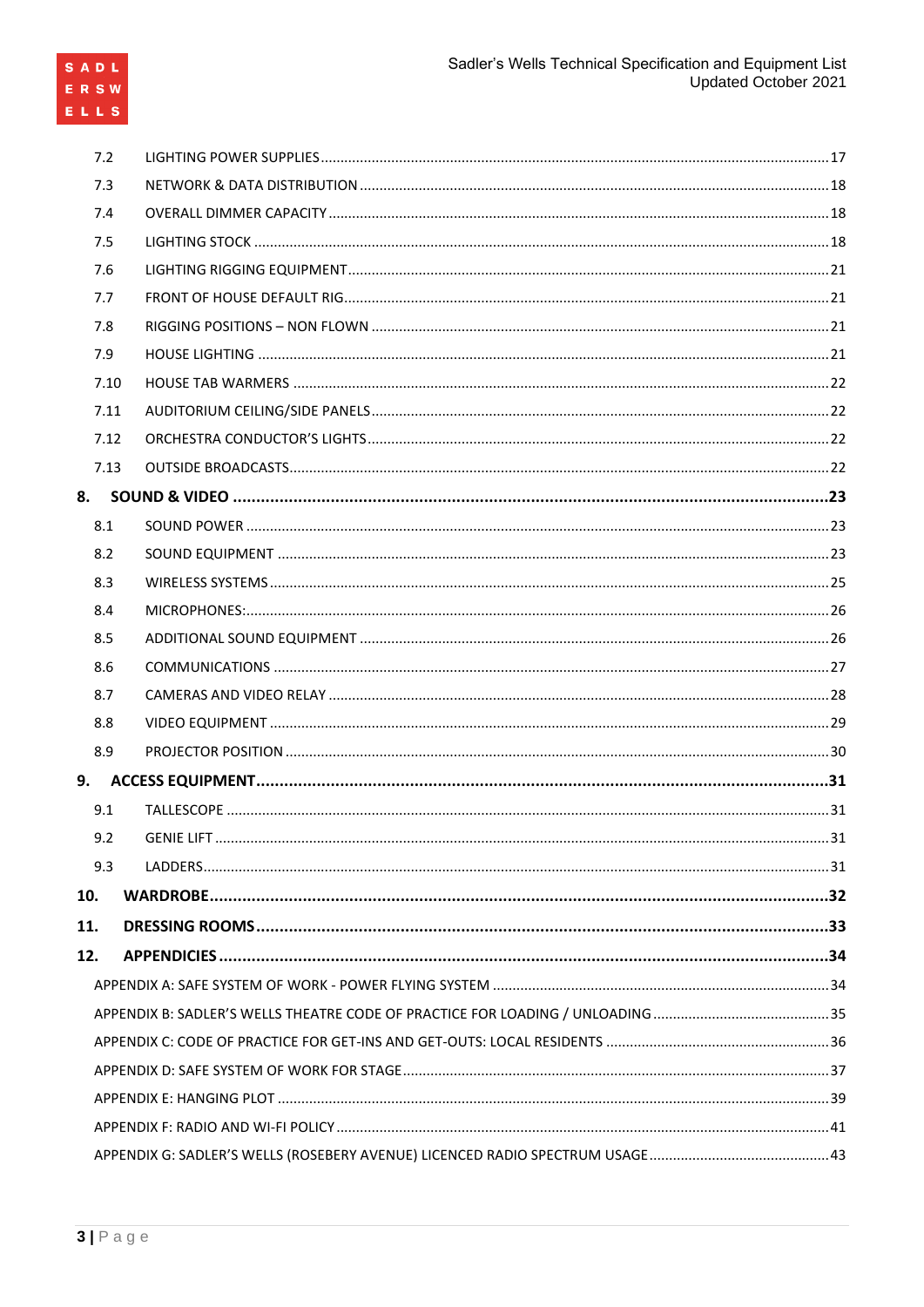

# **1. TECHNICAL DEPARTMENT CONTACTS**

# 1.1 TECHNICAL MANAGER

**Adam Pritchard Technical Manager** +44 (0)20 7863 8173 [adam.pritchard@sadlerswells.com](mailto:adam.pritchard@sadlerswells.com)

# 1.2 SENIOR TECHNICAL TEAM

**Senior Technical Team** [TechnicalManagement@sadlerswells.com](mailto:TechnicalManagement@sadlerswells.com)

This group includes:

- Technical Director Oli Clark
- Technical Manager Adam Pritchard
- Head Of Lighting Graham Cutting
- Head Of Sound Mark Noble
- Head Of Stage & Flys Gavin Kerr
- Head Of Wardrobe Miwa Mitsuhashi
- Technical Coordinator Tom Hares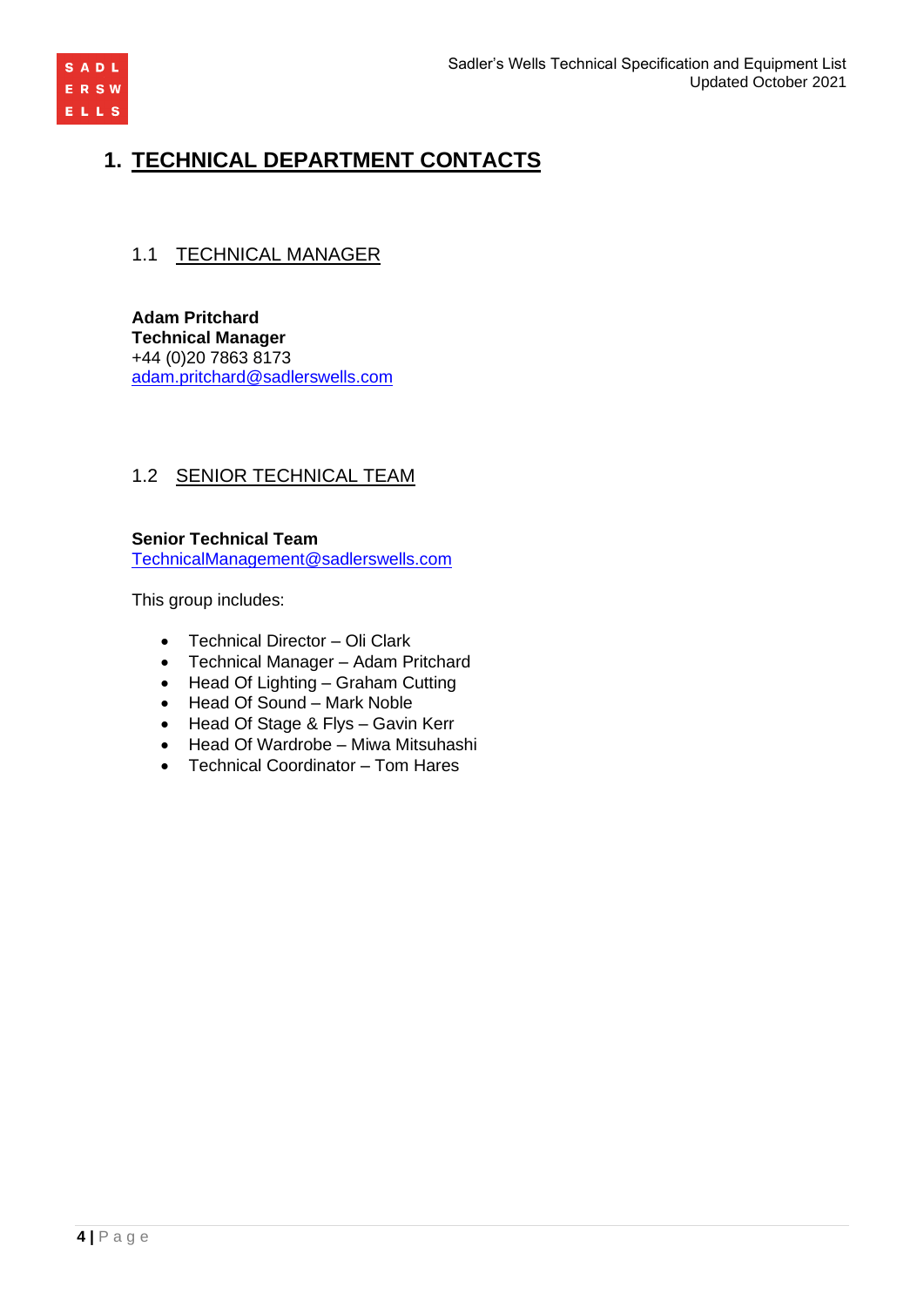

# **2. ADVANCE INFORMATION FOR INCOMING PRODUCTIONS**

Sadler's Wells requires the following information in advance from any visiting production:

- Technical specifications, including plans for any set or other construction.
- Details of the materials for any set or other constructions including certificates of flame resistance.
- Risk Assessments and Method statements for construction activities.
- Covid-19 Risk Assessment
- Certificates of conformity for all lifting equipment (LOLER Regs 1998)
- Detailed production schedule, with staffing levels required from the house.
- Lighting plan (preferably AutoCAD).
- PAT certificates.
- Line schedule or hanging plot, including all weights (see Appendix F for a blank hanging plot).
- COSHH Assessments of substances used in the production.
- Any licenses required in relation to the production.
- Risk Assessments for any special effects in the show (or comparable safety procedures).

These details should be provided to [TechnicalManagement@sadlerswells.com.](mailto:TechnicalManagement@sadlerswells.com)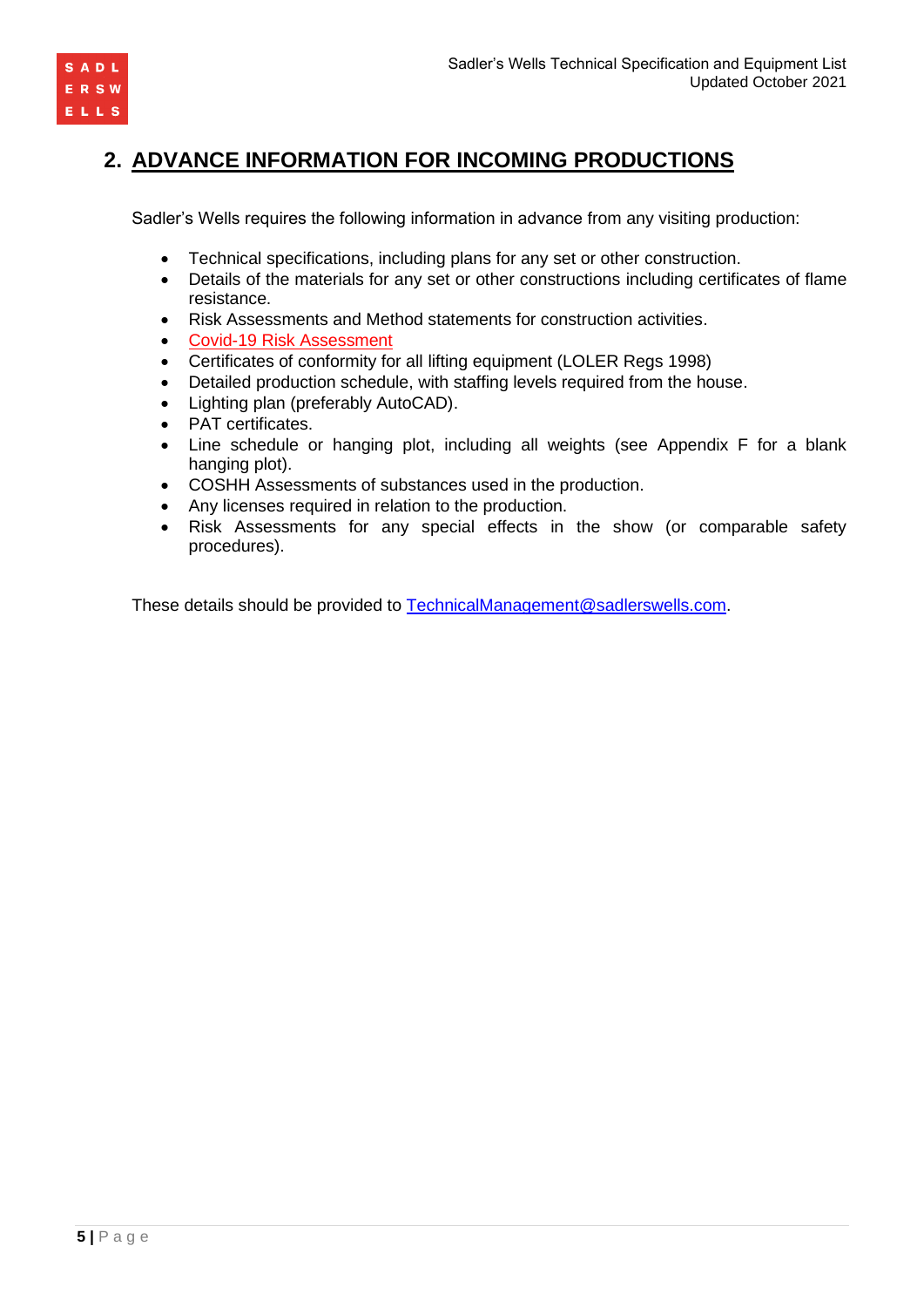

# **3. WORKING PRACTICES AND SAFETY ONSTAGE**

# 3.1 CDM BRIEFING / SAFETY INDUCTION

All shows should include a preliminary briefing at the start of the load-in for all venue and touring staff. This practice is in accordance with CDM 2015 Regulations and should be scheduled in advance. Furthermore, any set which poses difficulties for backstage access and safe movement in show conditions will require a set induction or briefing session for the show crew prior to the first dress rehearsal.

# 3.2 SAFE STAFFING LEVELS

Sadler's Wells Technical Director and Technical Manager will ensure the Health And Safety Policy and all Safe Working Practices for the theatre are adhered to, and to this end reserves the right to ensure technical staffing levels are at an appropriate level, and to determine what these levels will be. This may result in an increase to requested technical staffing levels to ensure safe working practices for specific tasks or periods of work and may also include the addition of supervisory or Duty Technician roles to ensure the safe running of the theatre. Any such supervisory or duty role will not have show-critical cues.

Please note we require a minimal stage crew call of 4 people for the first four-hour session of the fit-up day to move/hang house masking.

# 3.3 WORKING TIME REGULATIONS / OVERNIGHT BREAKS

Please note that in accordance with Working Time Regulations 1998, an 11 hour break between working shifts must be scheduled for all members of staff. Split shifts can be scheduled so the production finishes late onstage and begins early the next day, but the 11 hour break should not be infringed for any individual member of staff.

Suitable meal breaks must be scheduled for the welfare of all staff, who should not work more than 5.5 hours without a suitable break, this also includes get-outs. To discuss suitable breaks when scheduling please contact the Technical Manager. All schedules must be agreed in advance.

All crew calls must be agreed in advance of the tenancy.

# 3.4 TALLESCOPE

Sadler's Well's Theatre uses a Tallescope for focusing lights and other access requirements. Under current guidelines the Tallescope can be moved while personnel are in the basket at the top. This process involves 4 crew: 1 in the basket, 2 at the base guiding the Tallescope and 1 supervisor.

A member of Sadler's Wells staff must be present at all times while the Tallescope is used. Please bear this in mind when setting schedules and crewing levels. The person in the basket must wear a harness & lanyard, which is anchored to the basket, to facilitate an emergency rescue if required.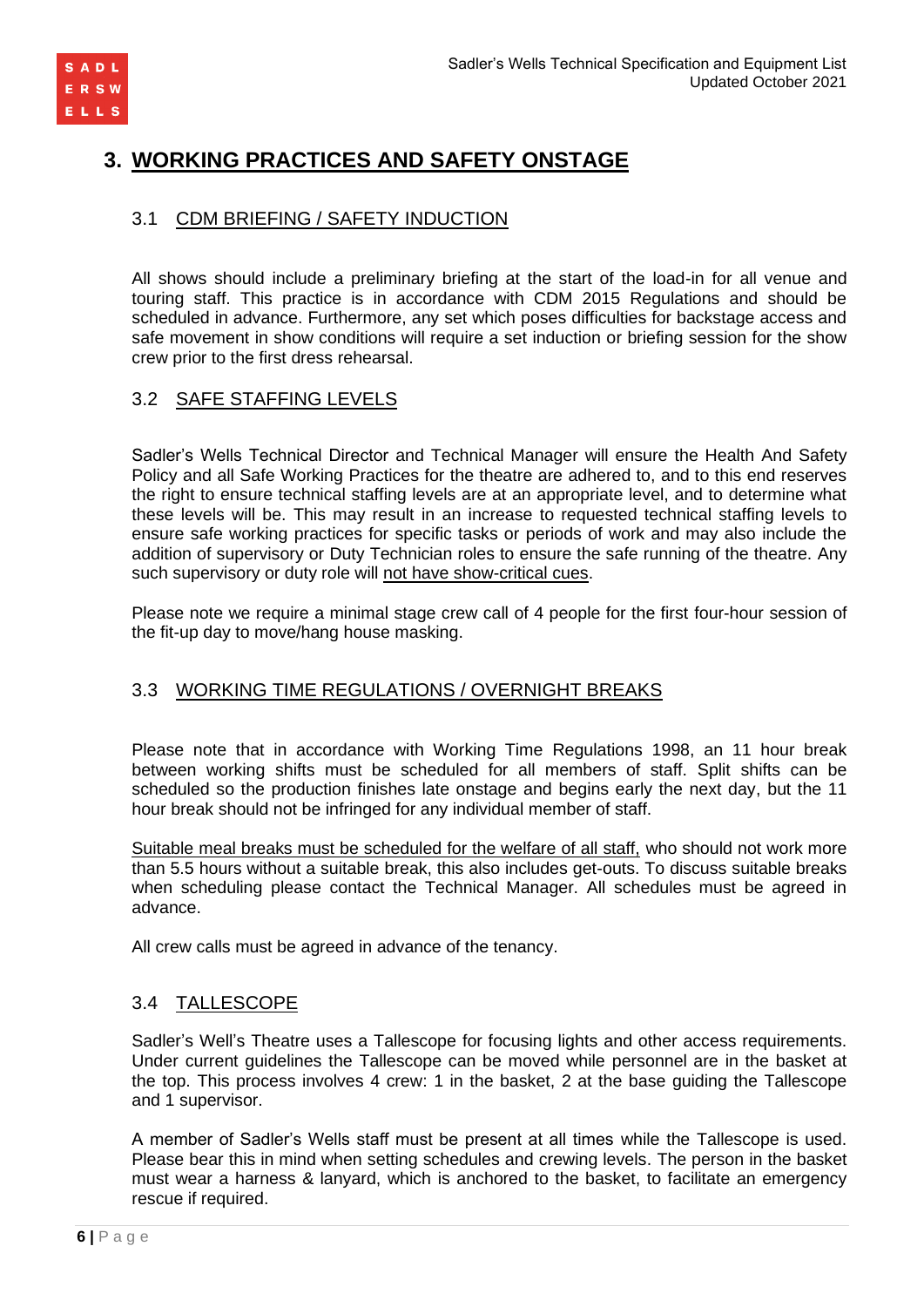

# 3.5 AUTOMATED FLYING SYSTEM

Sadler's Wells procedure for the Automated Flying System is included in this document (Appendix A). It is the responsibility of the visiting company to ensure that all staff are made aware of this procedure and that work is scheduled accordingly in agreement with Sadler's Wells.

As an automated flying house, provision must be made within your schedule to program and rehearse all fly cues associated with your show, in advance of the first performance/dress rehearsal. This must take place under full working lights. Cues can only be programmed once all 'deads' required in the show have been identified, agreed and plotted into the control desk as these references are required to successfully program your show cues.

Please note that communication with the fly floor during the fit-up and get-out is reserved to venue staff leading the Stage, Lighting and Sound department unless otherwise discussed and agreed with the visiting company.

# 3.6 NOISE LEVELS

Please note that in accordance with the Noise at Work Regulations 1989, the Control of Noise at Work Regulations 2005, and for the benefit and care of all staff and members of the public, Sadler's Wells Trust reserves the right to monitor and if necessary, limit the sound levels for any given performance.

# 3.7 LOADING / UNLOADING GUIDELINES

Sadler's Wells Code of Practice for loading and unloading is included in this document (Appendix B). It is the responsibility of the visiting company to ensure that all staff are made aware of this Code of Practice and that all relevant activities are carried out in accordance with the Code.

# 3.8 SUSTAINABILITY & WASTE

In accordance with our Sustainability Policy we try wherever possible to reduce our energy consumption, reduce the production of waste at source, and recycle any remaining waste. To this end we provide water coolers in the café and by the side of stage, and we do not supply water in plastic bottles. We would also encourage visiting companies to separate their waste in all offices and dressing rooms using the bins provided, and to switch off lights when leaving rooms unoccupied.

# 3.9 COVID-19

Please refer to the Covid-19 'Essential Information & Guidance' document for details.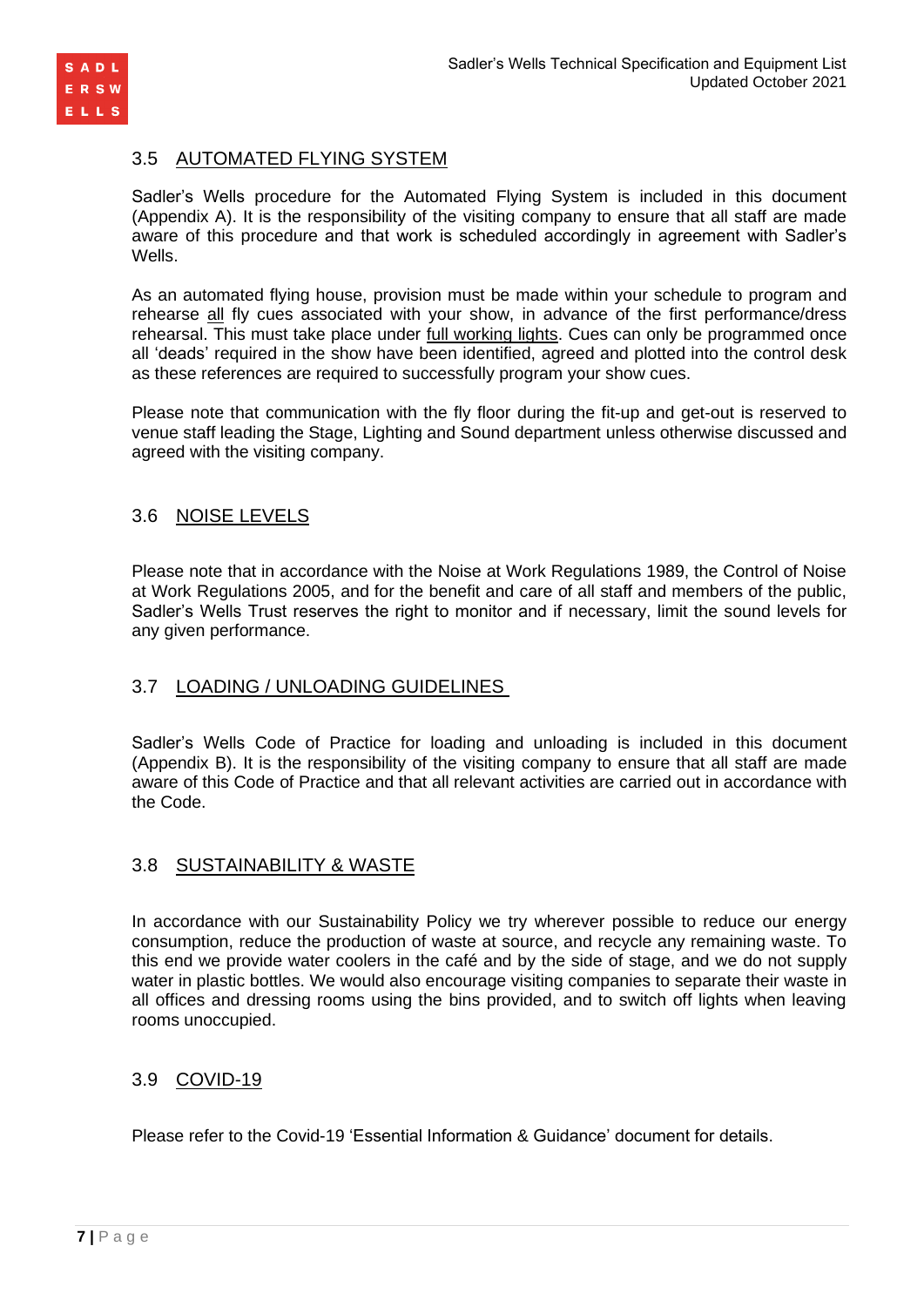

# **4. UNLOADING AND PARKING RESTRICTIONS**

# 4.1 DOCK DOORS

Sadler's Wells Theatre has dock doors to the street on both sides of the building (please advise if you need to use Arlington Way as prior agreement is required from local residents.):

#### **ROSEBERY AVENUE**

Main Dock Door 4m H x 3.2m W Unload to street level then same level to stage

#### **ARLINGTON WAY**

Secondary Entrance 3.1m H x 3.1m W Unload to street level, ramp to stage, adjustable to flat once load-in is complete

#### **LOAD IN RAMP**

Please note the Arlington Way load in ramp is to have no imposed load applied unless stationary and either full up or down. Maximum distributed load when static 138000kg.

### **NOTE:** Dock Doors are ONLY to be operated by a member of Sadler's Wells Theatre staff

# 4.2 LONDON VEHICLE TOLLS

Sadler's Wells Theatre is located within the TFL congestion charge zone and Ultra Low. Please familiarize yourself with following TFL guidance:

[Congestion Charging Transport For London \(tfl.gov.uk\)](http://www.tfl.gov.uk/roadusers/congestioncharging) Ultra Low Emission Zone - [Transport for London \(tfl.gov.uk\)](https://tfl.gov.uk/modes/driving/ultra-low-emission-zone)

### 4.3 LOADING/UNLOADING

There are restrictions for loading:

Loading Times – 10am-4pm and 6:30pm-8:30am No Loading – 8:30am-10am and 4pm-6:30pm

Please consider if you wish to adjust your schedule or the arrival of your freight accordingly. During load-in and get-out members of the public using the footpath have right of way priority. Please contact the Technical Manager should you need further information or guidance.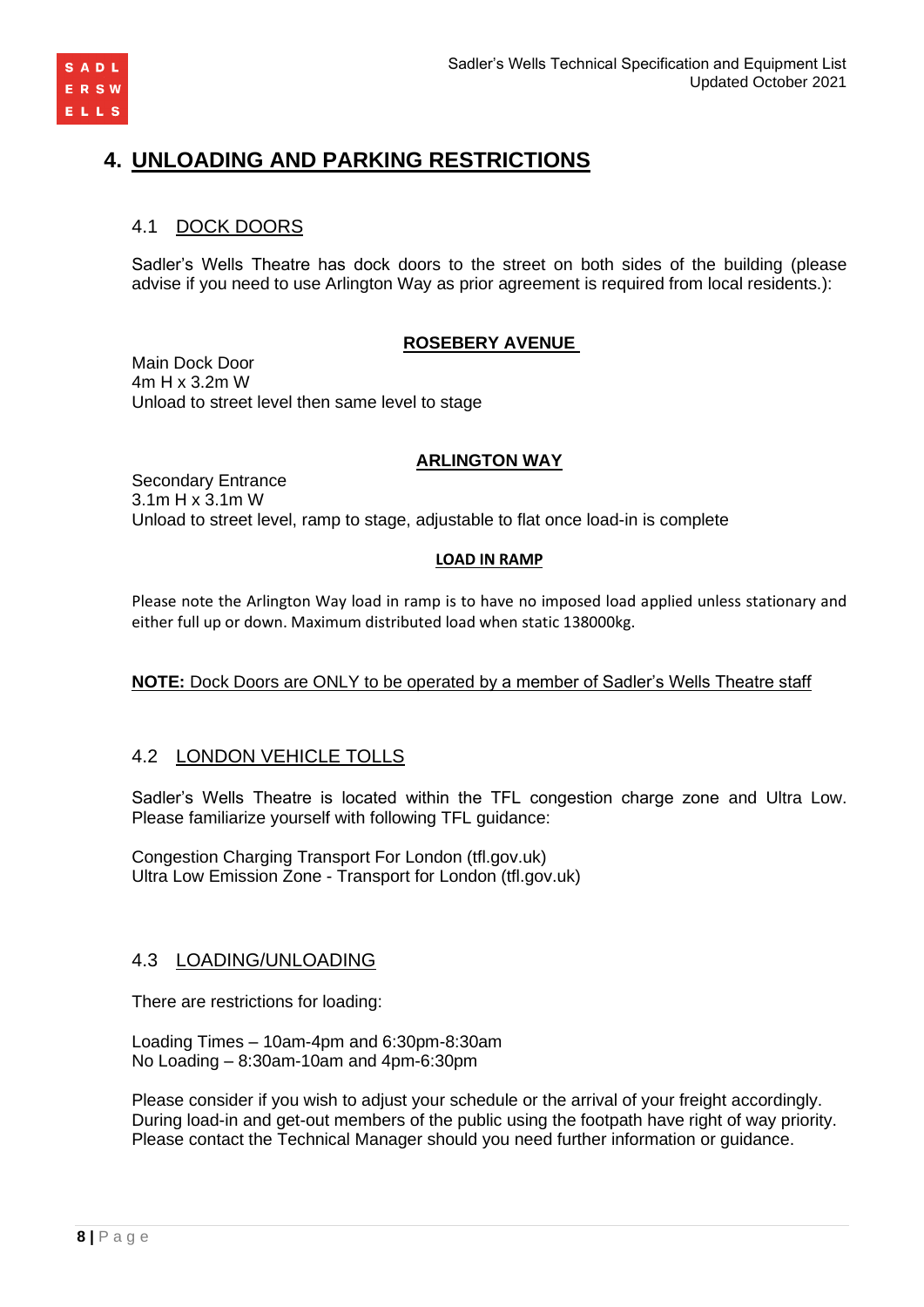

### 4.4 ROADSIDE PARKING

There are restrictions for waiting overnight with a vehicle over 5T:

Hours of restricted parking outside the theatre are all days of the week, Monday to Sunday, 8.30am - 6.30pm. Single yellow lines and the signs illustrated indicate no parking during these designated times (Double yellow lines indicate no parking 'at any time').

Sadler's Wells is situated on a busy main road, and as a result there are additional restrictions in force. Waivers to parking restrictions unfortunately cannot be obtained by Sadler's Wells from the local authority (Islington Council).

# 4.5 OFFSITE PARKING

Please discuss secure offsite truck parking options with us. If needed there are freight truck parking facilities outside London:

**Thurrock** Essex RM20 3AG T: +44 (0)1708 258500 E: ttp@icgl.co.uk

Titan Truckstop All other freight parking in the UK can be found here: Stoneness Road <http://www.iru.org/transpark-app>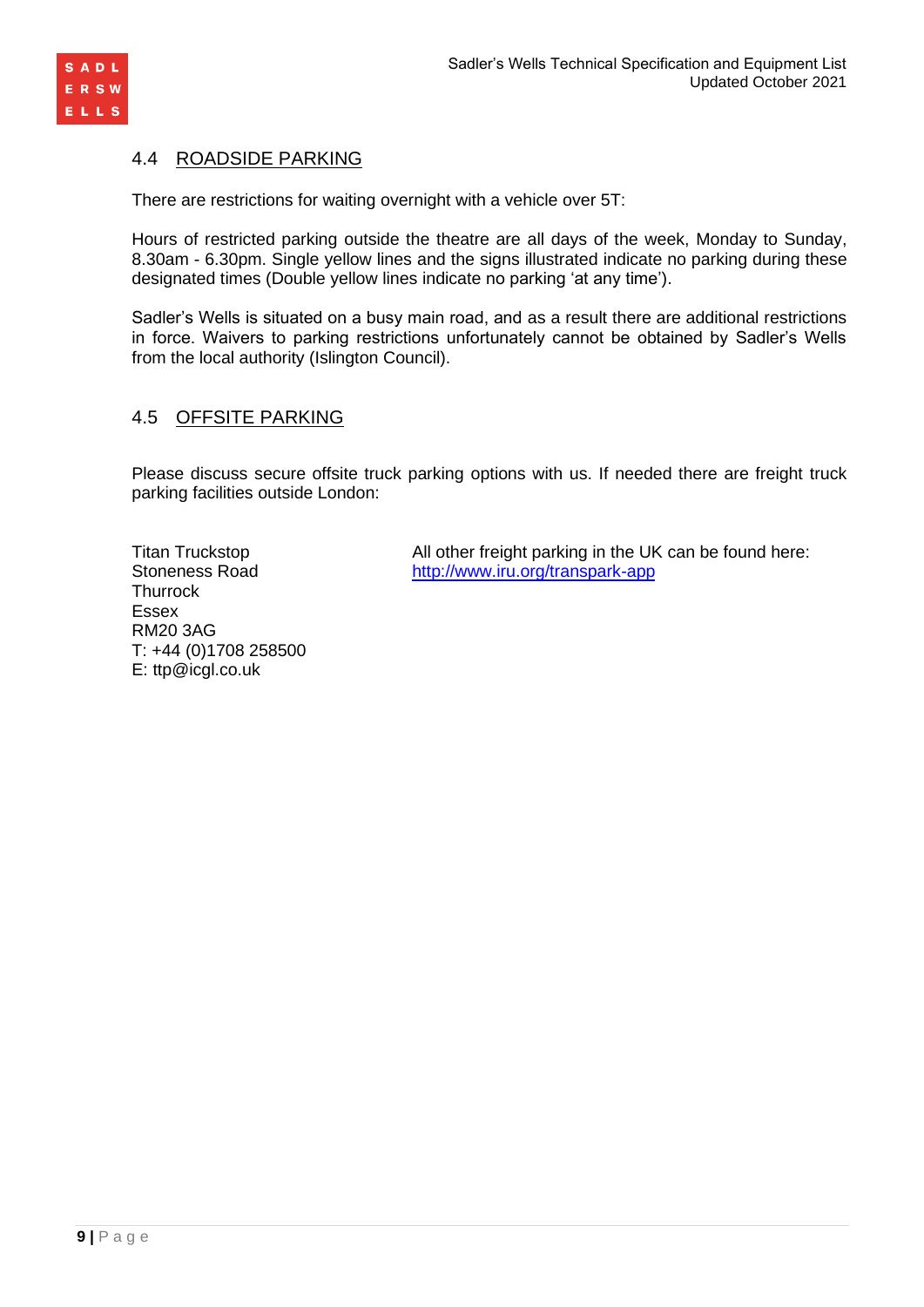

# **5. AUDITORIUM/CAPACITY**

# 5.1 STANDARD LAYOUT

| Maximum capacity     | 1569                                                       |
|----------------------|------------------------------------------------------------|
| <b>Stalls</b>        | 666 seats<br>(Reduces according to pit layout – see below) |
| <b>First Circle</b>  | 420 seats                                                  |
| <b>Second Circle</b> | 483 seats (inclusive of standing room on Side Gallery)     |

# 5.2 WHEELCHAIR USER POSITIONS

In the above standard layout we can remove **12** seats in **stalls rows J & K** to create spaces for **3** wheelchair users and **3** accompanying persons.

The number of wheelchair spaces in **rows J & K** is increased or decreased in response to demand.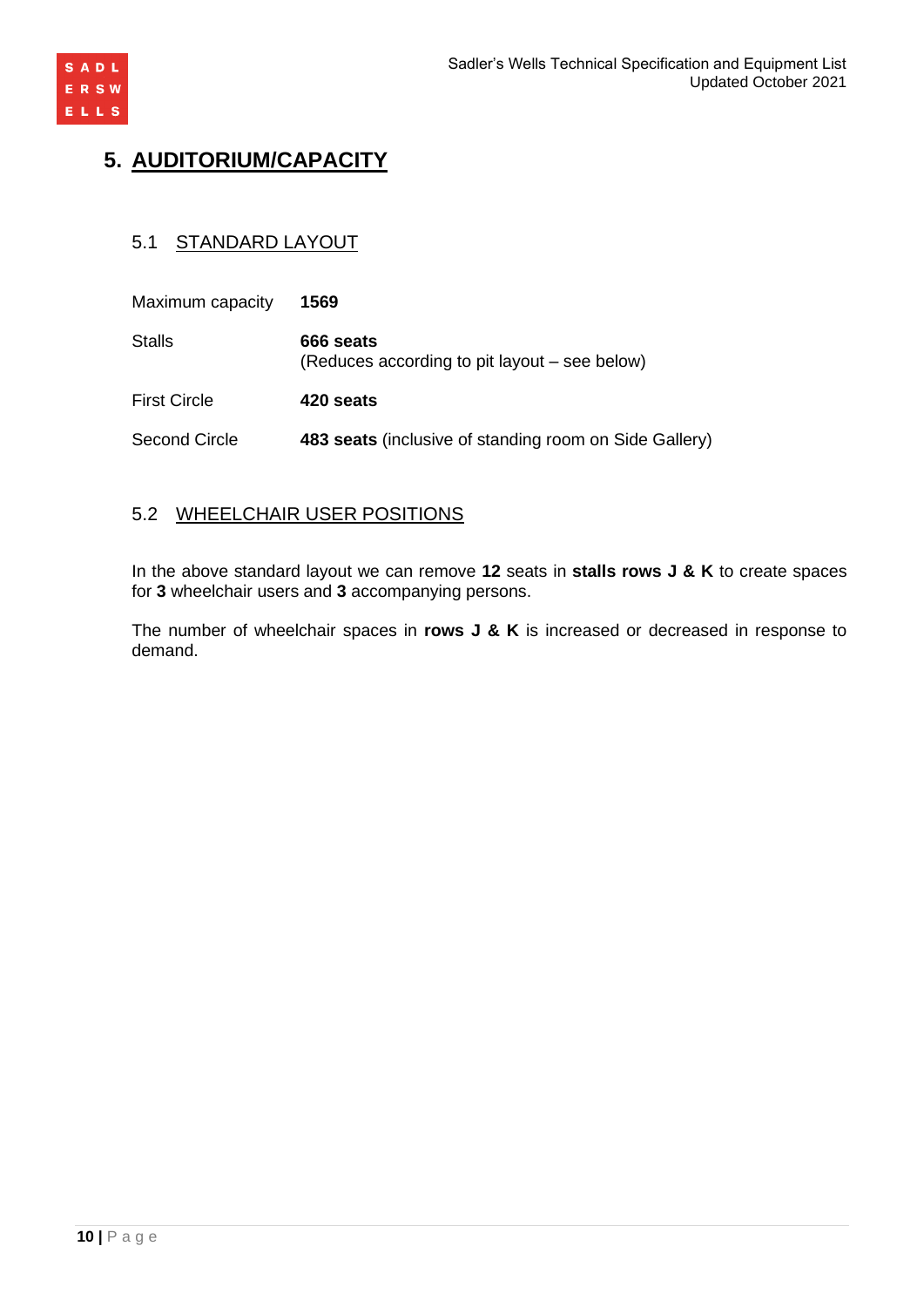

# 5.3 FORESTAGE LIFTS

Seating in the stalls can be varied as follows:

With a full-sized orchestra pit/forestage of 3 orchestra pit lifts (rows AA-DD removed) Removes **93** Seats - seats remaining in the stalls: **573** seats

With medium sized pit/forestage of 2 orchestra pit lifts (rows BB-DD removed) Removes **69** Seats - seats remaining in the stalls: **597** seats

With a small sized orchestra pit/forestage of 1 orchestra pit lift (rows CC- DD removed) Removes **45** Seats - seats remaining in the stalls: **621** seats

The sound control position in the rear stalls removes a further **18** seats in rows S, T, and U.



# **FORESTAGE LIFT DIMENSIONS**

# 5.4 PROMENADE CONFIGURATION

Removes a total **308** seats in stalls rows **DD to AA** and **A to H**. Replaced by up to **432** standing positions (subject to licensing). Please note that this option MUST be chosen in advance and will depend on other venue requirements.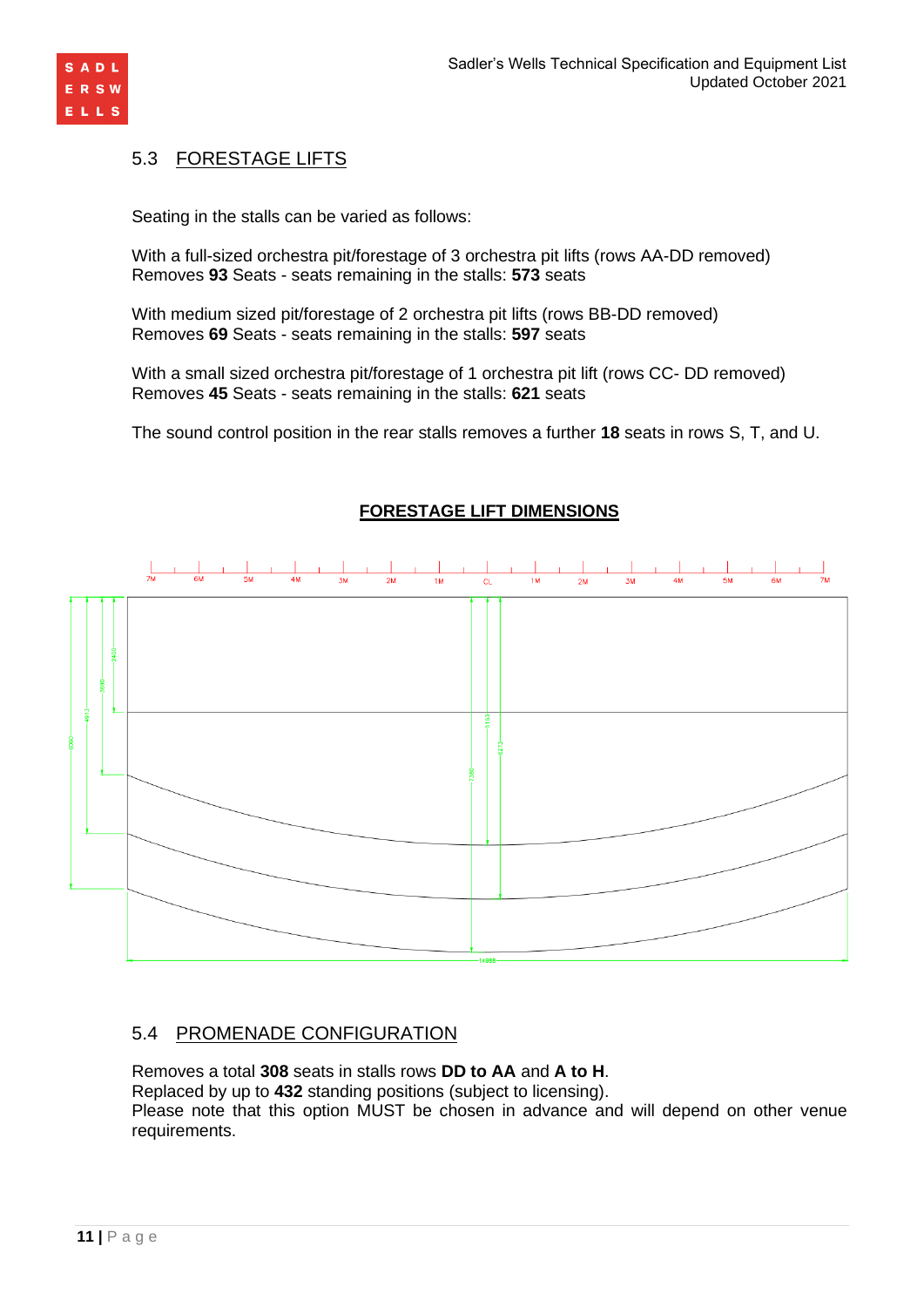

# **6. STAGE & FLYS**

## 6.1 DIMENSIONS

For all these measurements, please refer to our stage plan (AutoCAD) for mm accuracy and sightlines. All critical measurements should be made on site ahead of your get-in.

Measurement indicated below take the back of the Safety Curtain track as our Datum line.

#### **STAGE:**

### **Max SWL of stage 7.5kN/m2**

| Width:                                                          | Downstage<br>Upstage | 23.5 <sub>m</sub><br>21.5m                     | the Stage Left wall is<br>at an angle                    |
|-----------------------------------------------------------------|----------------------|------------------------------------------------|----------------------------------------------------------|
| Proscenium Width:                                               |                      | 15m                                            | reducible down to 12.5m<br>narrower if sightlines permit |
| Depth:                                                          |                      | 15.73m                                         | Centre Stage from<br>Datum to back wall                  |
| Forestage Depth:                                                |                      | 15.10m                                         | Centre Stage from<br>Datum to Stage Edge                 |
| Depth of flying from Proscenium Line:                           |                      | 15.20m                                         |                                                          |
| Dance Floor (Sprung Area):<br>Dance Floor (incl Metal Surround) |                      | 19.187m W x 14.484m D<br>19.361m W x 14.562m D |                                                          |
| Stage Traps Area (Downstage):                                   |                      | $12m \times 6m$                                | starting 15.06m upstage<br>of Proscenium Line            |

### **FLY TOWER HEIGHTS:**

| Proscenium:                    | 10 <sub>m</sub>  | Flown header usually set to<br>(lower if sightlines<br>8m<br>permit) |  |
|--------------------------------|------------------|----------------------------------------------------------------------|--|
| Underside of Grid:             | 22.5m            |                                                                      |  |
| Underside of Fly-Floor/Gallery | 7.801m           | (7.746m clearance<br>under sprinkler pipe)                           |  |
| SR Get-in/Dock Area:           | 3.3 <sub>m</sub> |                                                                      |  |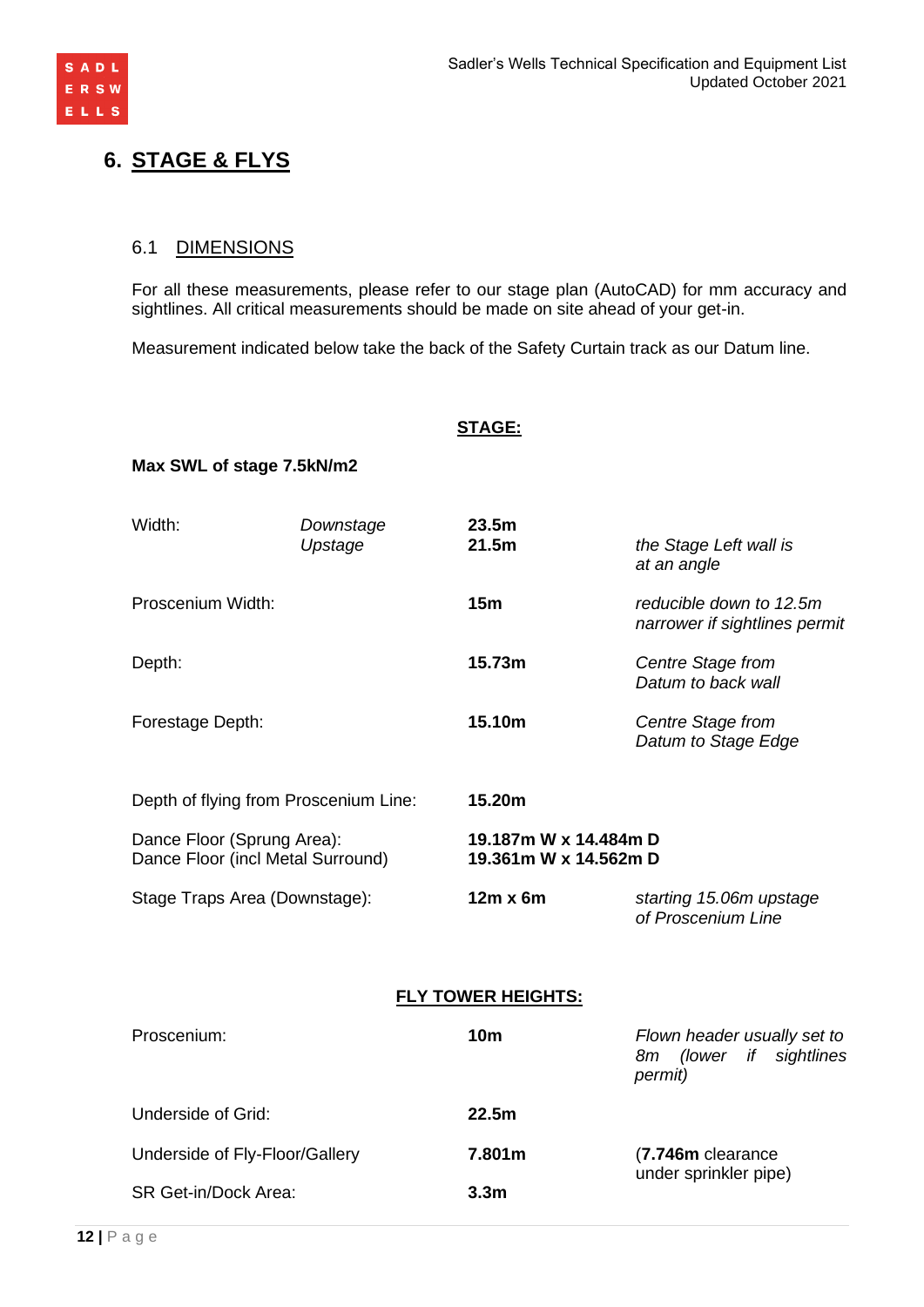

## **OTHER USEFUL DIMENSIONS:**

| <b>Width Between Fly Galleries:</b> |                                           | 20 <sub>m</sub>                  |
|-------------------------------------|-------------------------------------------|----------------------------------|
| Wing width from Pros opening:       | SR.<br>DSL<br><b>USL</b>                  | 4.5m<br>4.5m<br>2.5 <sub>m</sub> |
| Side Stage Storage (approx)         |                                           | 25m <sup>2</sup>                 |
| Back Of House Lift (Doors):         | Width <b>1.3m</b><br>Height 2.1m<br>Diag  | 2.3                              |
| Back Of House Lift (Interior):      | Width 1.6m<br>Height 2.25m<br>Length 2.3m |                                  |

#### 6.2 SPRUNG DANCE FLOOR

Sadler's Wells stage is flat and without rake. It has a full sprung floor, width **19.187m** and depth **14.484m**.

The sprung floor is laid in panels over a substructure, each panel is comprised of several layers:

> 1<sup>st</sup> layer is 6mm hardboard 2<sup>nd</sup> layer is 14mm plywood 3<sup>rd</sup> layer is 18mm squares of neoprene foam and slim wooden strips alternating in a hollow void 4 th layer is 3mm hardboard.



- $\leftarrow$  6mm hardboard
- ← 14mm plywood
- ← 18mm void
- $\leftarrow$  3mm hardboard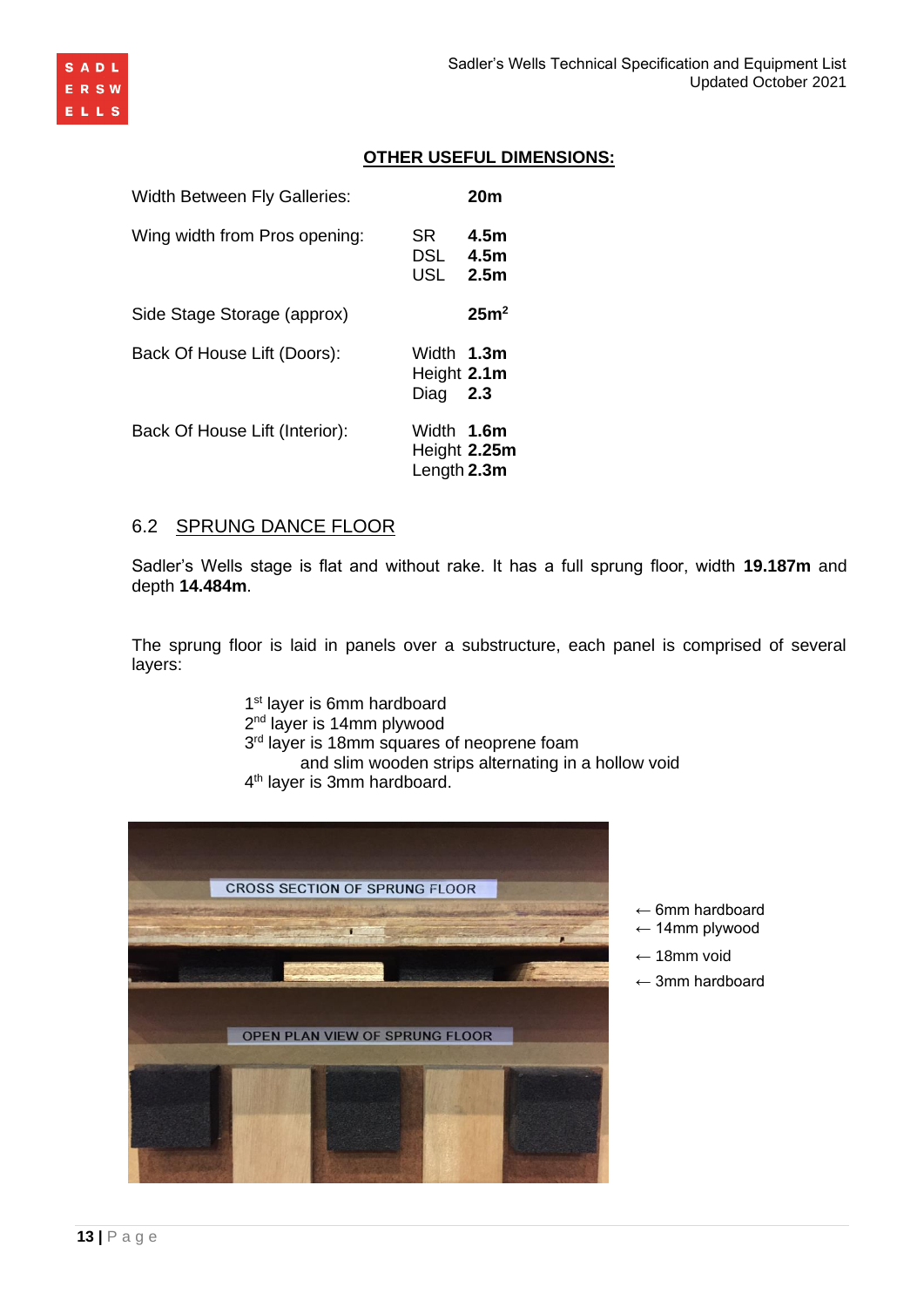

Screwing into the floor can cause significant damage to the top level and subsequent levels. and due to the void/neoprene foam and the thin hardboard at the bottom of each panel of sprung floor, it is not a secure base for anything that may require substantial anchoring. A load under pressure has the potential to cause significant damage.

As we also use the stage for performance without dance floor and sometimes entirely bare, Sadler's Wells requests that you do not screw into or bolt into the sprung floor and so damage the top level, so that we may continue to offer the bare floor as a suitable performance surface.

Should you require the ability to screw into the floor, please contact the Technical Manager or Head Of Stage in advance to discuss your requirements.

# 6.3 FLYING & RIGGING SYSTEMS

Visiting companies are also advised to make themselves familiar with Appendix A: Safe System of Work for the Power Flying System

### **OVERHEAD FLYING - SYSTEM CONTROL**

Krupp Silent Winches control system by Stage Technologies (now maintained by TAIT Engineering), with E-Chameleon Nomad control desks. The system is usually controlled from the fly floor (stage right), but alternative control positions are available.

### **FLY TOWER FACILITIES**

#### **72 x Powered Winch Cross Stage Fly Bars**

**48.3mm** Ø Ladder Beam *(offset 125mm centres between top and bottom bars)* **600kg** Safe Working Load (UDL) - *Bar #4 has a 1000kg capacity.* **16** Meter Width **200mm** Centres between fly bars Starting **750mm** from Datum line Bar Extensions provided for masking up to **19m** wide *(not rated for heavy loads such as rigging equipment.)* Speed variable according to load.

*Bars #4, #10, #20, #40, #70 #75 & #76 all have load sensing, which allows us to provide an approximate weight of items rigged on these bars.* 

#### **4 x Wing 'Up/Down' bars**

**48.3mm** Ø Ladder Bars *(offset 125mm centres between pipes)* **600kg** Safe Working Load (Uniformly Distributed Load) **13** Meter Length **2** bars per side

#### **15 x Point Hoists**

Variable positions, 800kg load capacity, operated by the same Nomad system – winches are located in grid level 2. Please enquire in advance if you wish to use these during your visit so that we can confirm if your desired hoist positions are physically achievable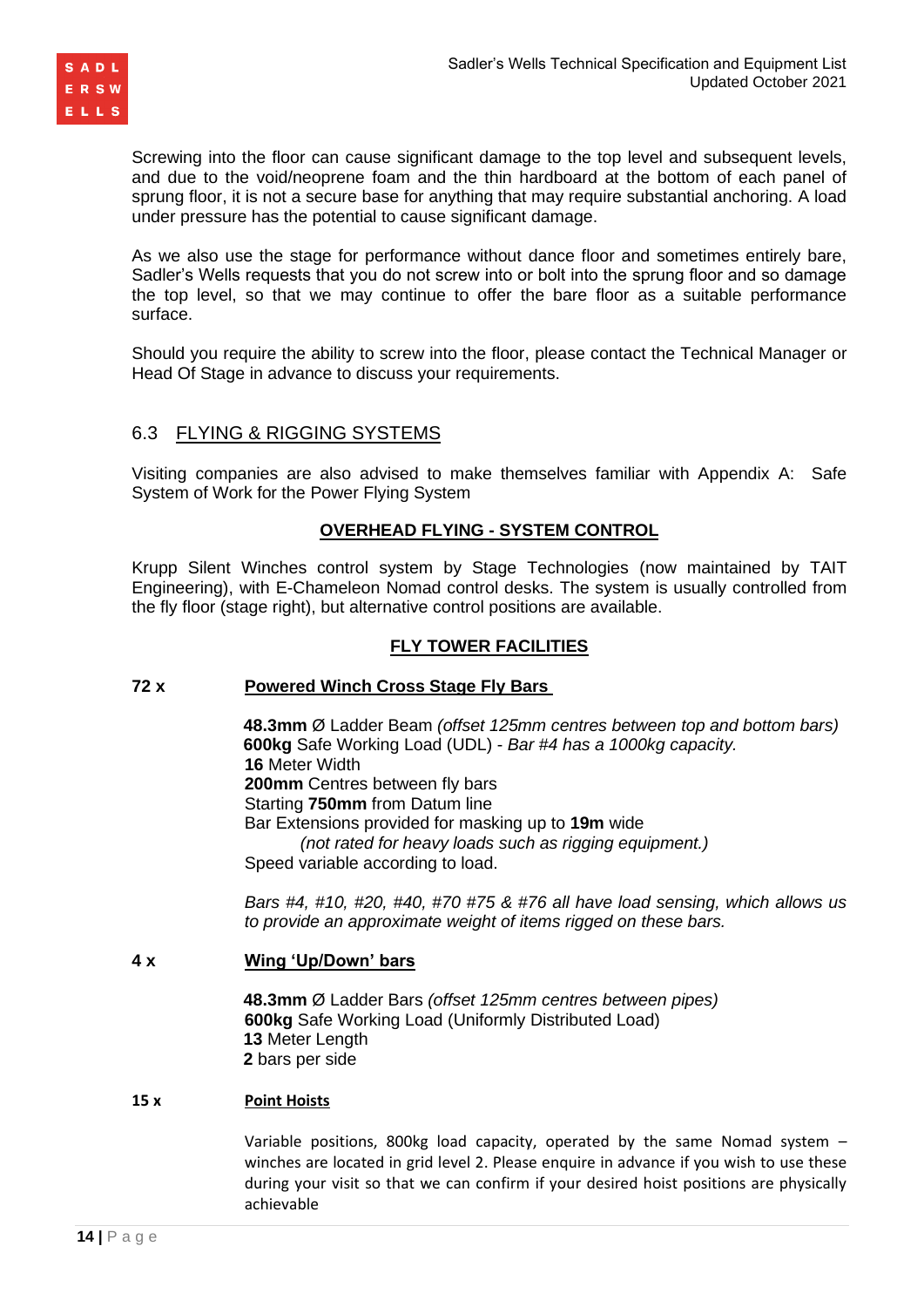

### See Appendix E for further details. **DOWNSTAGE OF USER ALLOCATED FLY BARS**

Details are on the theatre plans and Appendix F of this document. These items remain in position at all times and must not be obstructed.

- Tormentors (**Bar #300**)
- House Header (**Bar #200**)
- House Tabs (**Bar #100**)

# **FORESTAGE GRID**

Forestage grid with **6** power flying winch bars, NOTE: **Bars #101** & **#102** are in use for the speaker bar assembly and architectural panels and not available for use by the visiting company without prior agreement.

Forestage bars not 'live' flyable during performances with exception of **Bar #103** & **Bar #104**.

# 6.4 SAFETY CURTAIN

Our Safety Curtain controlled from SR wing. Fixed speed **38 seconds** to come in, **36 seconds** to go out. This enables a hard-edge guillotine 'curtain' effect.

It is a requirement that the Safety Curtain MUST be able to close and as such the Safety Curtain must remain clear of equipment/scenery.

### 6.5 FOH BRIDGES

Load-bearing beams above bridges 1, 2 and 3, capacity **250k** per point, **750k** in total for each beam.

### 6.6 STAGE EQUIPMENT

#### **SOFT GOODS**

|                                 | Width(m) | Drop(m) |
|---------------------------------|----------|---------|
| 6 Black Masking Borders         | 19       | 4       |
| 6 Pairs of Black Legs           | 3        | 10.5    |
| 1 Pair Black narrow Legs        | 1.5      | 10.5    |
| 3 Black Full Width Cloths       | 19       | 10.5    |
| 2 Black Wide Cloths             | 15       | 9.25    |
| 2 Black Gauze                   | 19       | 10.5    |
| 1 White Cyc                     | 16       | 11      |
| 1 Cream Bounce Cloth            | 16       | 10      |
| 3 Truss borders (various sizes) |          |         |

All the drapes above are without fullness, ties at top, conduit pocket at bottom.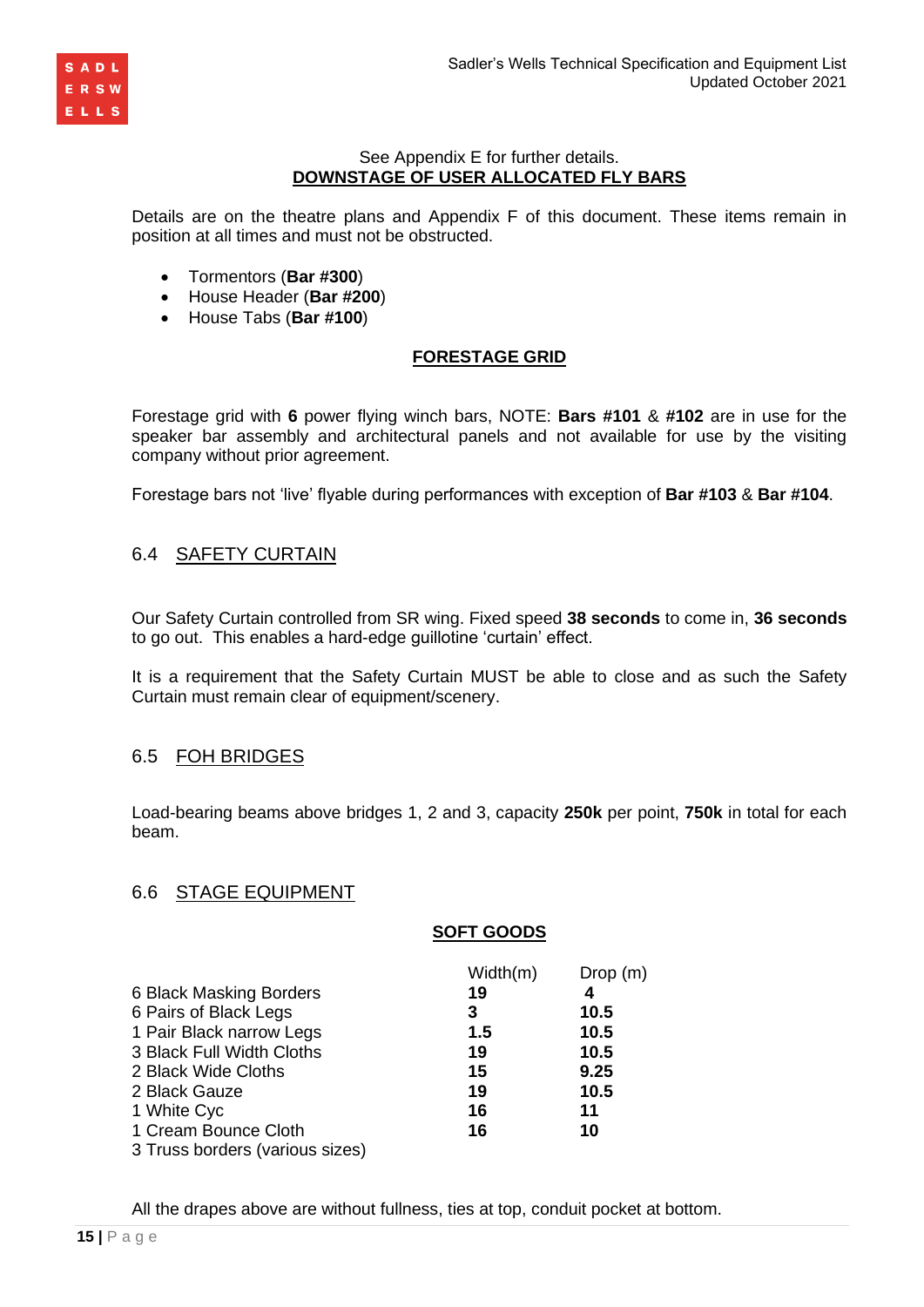

### **DANCE FLOOR**

Sadler's Wells has several dance floors available for use, three black Harlequin Cascade black dancefloors and a floor suitable for hip hop productions. Please discuss in advance so we can provide the floor most suitable for your production. Measurements of floors:

**8 x** Harlequin Cascade Black dance floor **20m** long **2m** wide

**1 x** Harlequin Cascade Black dance floor **15m** long **2m** wide (for proscenium)

Please advise if you intend to use rosin as this is **ONLY** permitted on our 'Number 3' black dance floor.

# **BALLET BARRES**

**5 x** Ballet Barres for onstage use.

### **OTHER**

Prompt Desk – See SOUND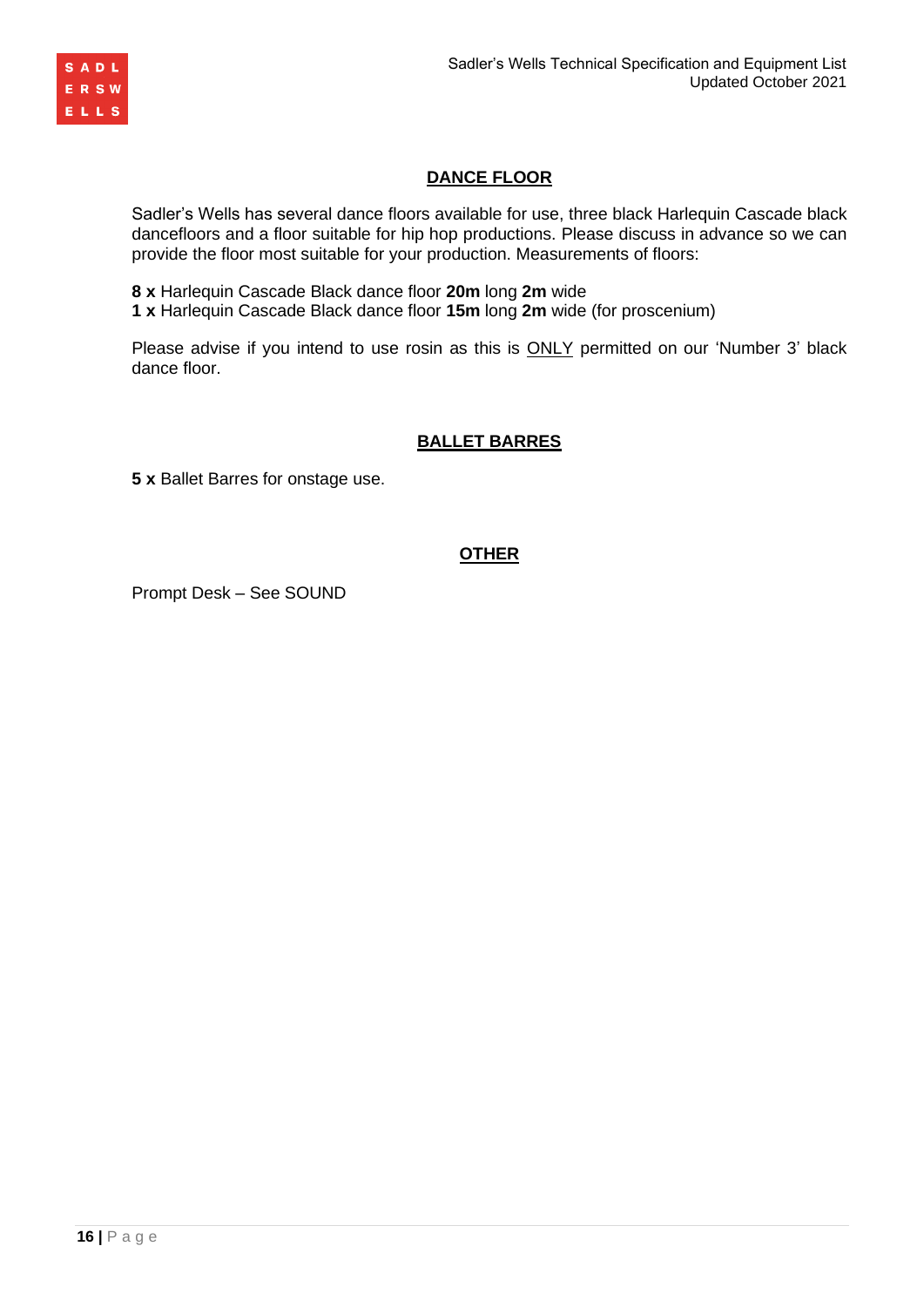

# **7. LIGHTING**

# 7.1 CONSOLES AND DIMMERS

ETC Eos Ti lighting console (System Backup as default) – 4,000 output count

ETC Eos RPU3 Remote Processor Unit (System Primary as default) – 16,000 output count ETC Nomad Client PC laptop with X-Keys 180 keyboard in Ti layout(can be used for show operation)

ETC Eos iRFR App on Apple iPAD mini for rigging remote purposes.

ETC Net3 2 & 4 port gateways for DMX distribution & alternate console DMX input (fully configurable)

ETC Net3 show control gateway for Midi & SMPTE transmit and receive ETC 2 x 20 universal fader wing

Note, by default all SWT house dimmers are on ACN universe 1.

|                 | 80 x 2.4kw (10A) ETC Sensor 3 ThruPower* dimmer - (2 x 15A socket outlet) |
|-----------------|---------------------------------------------------------------------------|
| 302 x 3kw (15A) | ETC Sensor 3 ThruPower* dimmer - (2 x 15A socket outlet)                  |
| 90 x 5k (25A)   | ETC Sensor 3 ThruPower* dimmer - (1 x 32A CEEform & 2 x 15A               |
|                 | Socket outlet)                                                            |

\*ThruPower allows dim/non-dim power changeover via the network

# 7.2 LIGHTING POWER SUPPLIES

**230V** single phase, **50 hertz** onstage and throughout building

# **DISTRO AT MID-SL 300A TOTAL LOAD (STAGE LEVEL):**

- 2 x Powerlock (paralleled) 3PNE
- 1 x 125A CEE form 3PNE
- 1 x 63A CEE form 3PNE
- 4 x 32A CEE form 3PNE
- 4 x 32A CEE form 1PNE
- 1 x Spur Distro on Mid Gallery-SL:
	- $\circ$  4 x 32A 1PNE (CEE-form)
	- o 24 x 15A 1PNE (All with individual MCB)

### **DISTRO AT MID-SR 200A TOTAL LOAD (STAGE LEVEL):**

- 1 x 125A 3PNE
- 1 x 63A 3PNE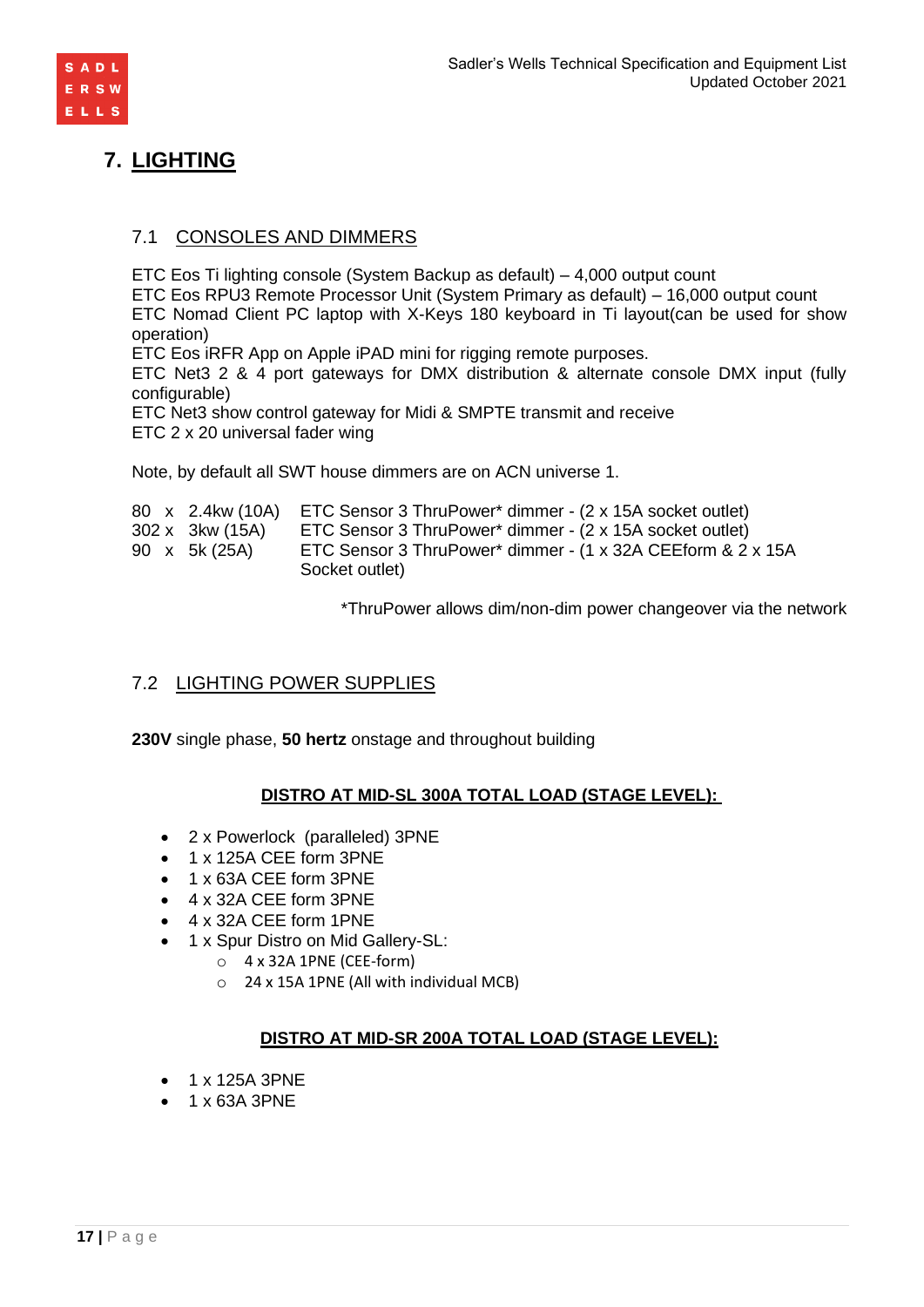

# 7.3 NETWORK & DATA DISTRIBUTION

The main infrastructure of the in-house lighting network is on an RSTP protected fibre-optic ring between control/dimmers/peripherals with building wide CAT5e patch system.

There is comprehensive data distribution capability with 60 DMX tie lines throughout the theatre from a centralised patch bay with 2 x 4 port ETC Net 3 gateway and 4 x Swisson 5 port splitter/buffer (RDM compliant).

The same arrangement is available on our LX clearing floor for all overhead lighting. Each of the **6 primary lighting** bars has a single DMX line installed.

# 7.4 OVERALL DIMMER CAPACITY

Front of house outlets are brown phase, **max load 400A.**

Stage overhead outlets are black phase, **max load 2 x 400A**.

Stage level, sub stage and perch outlets are grey phase, **max load 400A.**

# 7.5 LIGHTING STOCK

### **PROFILE UNITS**

- 24 x Robert Juliat 611Sx 1.2kw 11°-26° (Inc. FOH rig)
- [https://www.robertjuliat.com/Product\\_Specifications/Fiches\\_EN/Standard/DSEN041\\_611SX.pdf](https://www.robertjuliat.com/Product_Specifications/Fiches_EN/Standard/DSEN041_611SX.pdf)
- 24 x Robert Juliat 613Sx 1.2kw 28°-54° (Inc. FOH rig)
- [https://www.robertjuliat.com/Product\\_Specifications/Fiches\\_EN/Standard/DSEN045\\_613SX.pdf](https://www.robertjuliat.com/Product_Specifications/Fiches_EN/Standard/DSEN045_613SX.pdf)
- 105 x ETC Source 4 750w bodies (Inc. FOH rig) <https://www.etcconnect.com/Products/Lighting-Fixtures/Source-Four/Features.aspx>

30 x ETC Source 4 **LED** Series 2 Lustr (Cyc units can be converted to profiles if required) *<https://www.etcconnect.com/Products/Lighting-Fixtures/Source-Four-LED-Series-2/Features.aspx>*

- 50 x 19° ETC Source 4 lens tube (Inc. FOH rig)
- 60 x 26° ETC Source 4 lens tube (Inc. FOH rig)
- 50 x 36° ETC Source 4 lens tube
- 30 x 50° ETC Source 4 lens tube
- 20 x 14º ETC Source 4 lens tube

Units may be exchanged from Bridge 2/3 if preferred)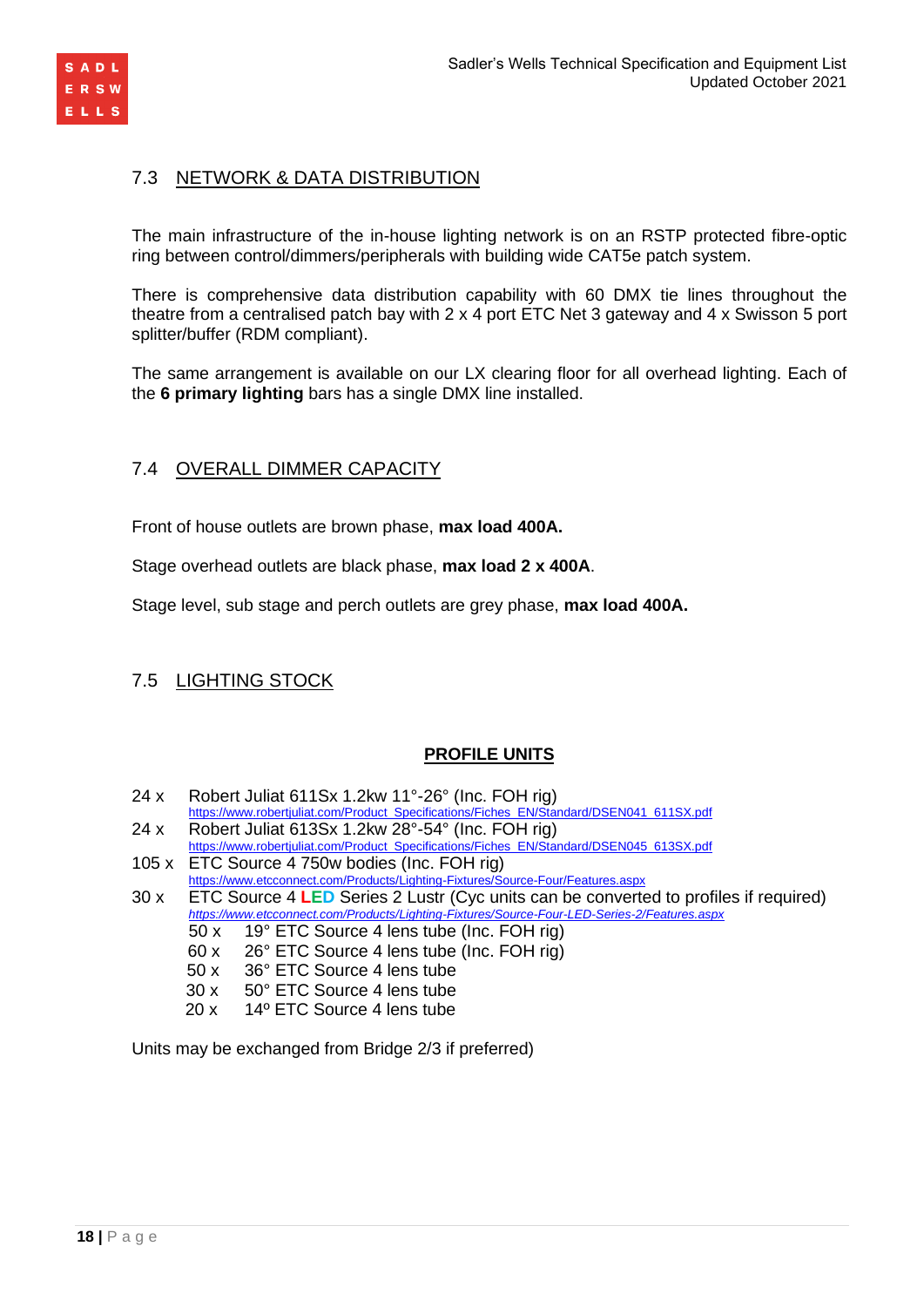

# **PROFILE ACCESSORIES**

We hold a stock of Iris', top & half hats, gobo holders and LED diffusers to fit the above

### **WASH UNITS**

- 30 x Robert Juliat 329 2.5kw PBs (Pebble Convex) 7°-49° [https://www.robertjuliat.com/Product\\_Specifications/Fiches\\_EN/Standard/DSEN024\\_329HPB.pdf](https://www.robertjuliat.com/Product_Specifications/Fiches_EN/Standard/DSEN024_329HPB.pdf)
- 54 x Robert Juliat 310 1.2kw Fresnels 8°-53˚ (plus additional Fresnel lenses) [https://www.robertjuliat.com/Product\\_Specifications/Fiches\\_EN/Standard/DSEN005\\_310HF.pdf](https://www.robertjuliat.com/Product_Specifications/Fiches_EN/Standard/DSEN005_310HF.pdf)
- 12 x Robert Juliat 310 1.2kw PC 8°-53˚ (plus additional clear PC lenses) [https://www.robertjuliat.com/Product\\_Specifications/Fiches\\_EN/Standard/DSEN007\\_310HPC.pdf](https://www.robertjuliat.com/Product_Specifications/Fiches_EN/Standard/DSEN007_310HPC.pdf)
- 16 x GLP Impression X4 Bar 20 **LED** batten (optional diffuser lens) *<https://www.glp.de/en/products/moving-lights-led/impression-x4-bar-20?pid>*
- 4 x Strand Bambino 5kw Fresnel 14°-48˚ <https://www.quartzcolor.com/product/5026/bambino-5kw-tungsten-fresnel>
- 2 x Strand Pollux 5kw Fresnel 11°-62˚ [http://www.bw-kettenheim.de/index\\_htm\\_files/Strand%20pollux.pdf](http://www.bw-kettenheim.de/index_htm_files/Strand%20pollux.pdf)
- 2 x Robert Juliat Cin'k 350 LFV 5Kw Fresnel 11-62° [https://www.robertjuliat.com/Product\\_Specifications/Fiches\\_EN/Standard/DSEN032\\_350LFV.pdf](https://www.robertjuliat.com/Product_Specifications/Fiches_EN/Standard/DSEN032_350LFV.pdf)
- 2  $\times$  Arri 2.5kw Compact Theatre HMI Fresnel 7-59° + 30m head cable, and ballast <https://www.arri.com/en/lighting/daylight/compact-theater/compact-2500-theatre>
- 2 x Robert Juliat Jalousie 2 DMX shutter (to suit Arri HMI Fresnel) [https://www.robertjuliat.com/PDF/Documents/DN40977200-A\\_m\\_JALOUSIE2\\_vGB.pdf](https://www.robertjuliat.com/PDF/Documents/DN40977200-A_m_JALOUSIE2_vGB.pdf)

# **PAR UNITS**

- 70 x Par64 1kw (CP60 / CP61 / CP62 –) (55 units have braced arms for use with scrollers)
- 30 x Par 20 Birdie 240v (10° Spots)

# **FLOOD UNITS**

- 22 x ETC Source 4 **LED** Series 2 Lustr with Cyc lens *<https://www.etcconnect.com/Products/Lighting-Fixtures/Source-Four-LED-Adapters/Videos.aspx>*
- 8 x Selecon Lui 1kw asymmetric single cell flood units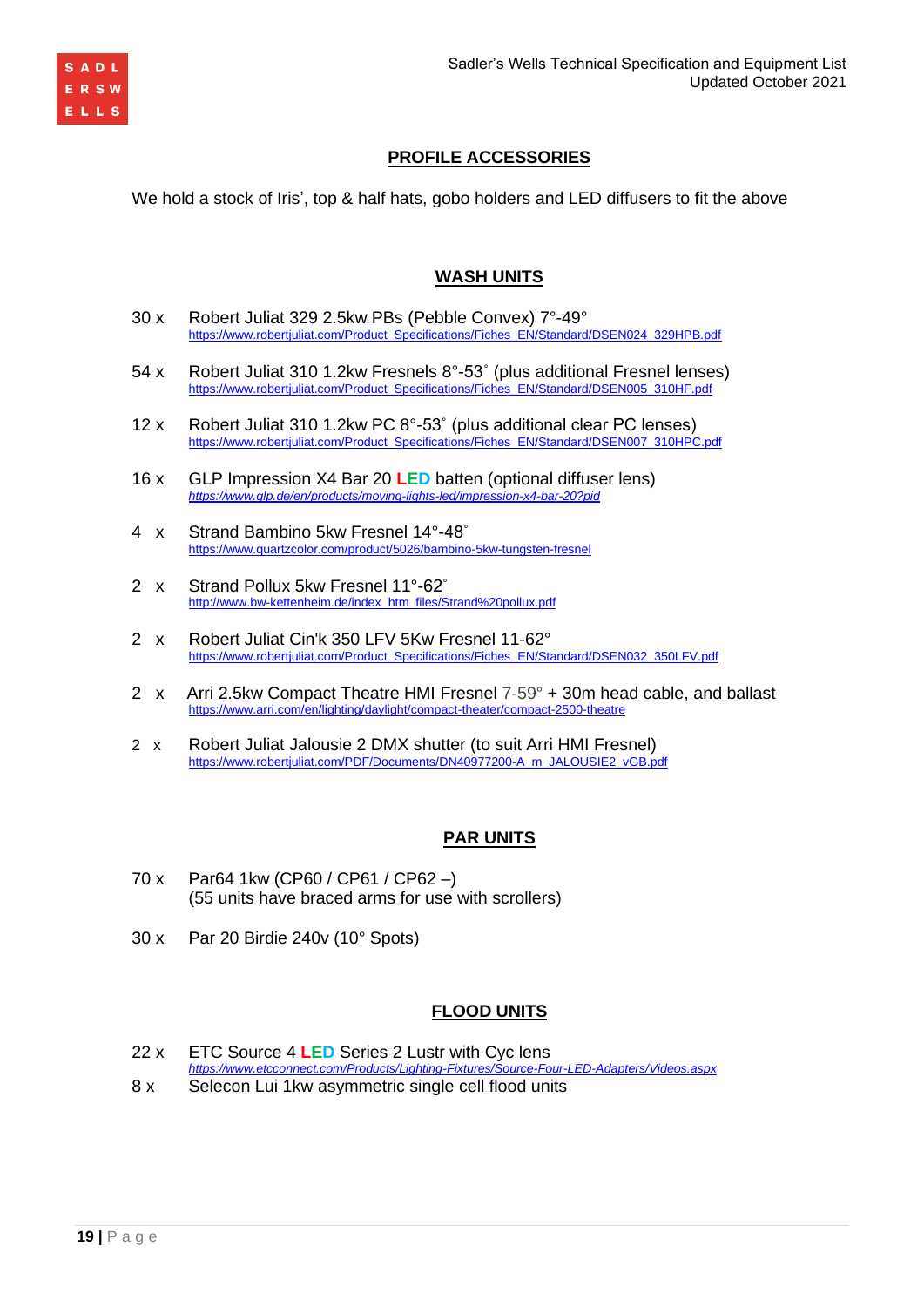

# **FOLLOWSPOTS**

3 x Robert Juliat Cyrano 1015BSM 2.5kw HMI profile with electronic ballasts. [https://www.robertjuliat.com/Product\\_Specifications/Fiches\\_EN/Standard/DSEN134\\_1015BSM.pdf](https://www.robertjuliat.com/Product_Specifications/Fiches_EN/Standard/DSEN134_1015BSM.pdf)

*Spots are rigged on a track system on Bridge 3 & have optional DMX control of the mechanical dimmer*

### **MISCELLANEOUS**

- 6 x UV Cannons 400w
- 40 x 10m ES pendent fitting
- 8 x Festoon (please ask for details)

### **EFFECTS**

- 2 x Base Hazer Pro machine (functions exactly as Look Solutions Unique 2.1) <https://hazebase.com/hazer/>
- 2 x JEM ZR22 DMX smoke machine <https://www.martin.com/en/products/zr-22-dmx>
- 2 x JEM AF1 MkII DMX fans <https://www.martin.com/en/products/jem-af-1-mkii>
- 1 x Cirrolite Strata CS6 Haze machine (Non DMX) <https://www.cirrolite.com/products/cs6>

ALL SPECIAL EFFECTS MUST BE REQUESTED AND APPROVED IN ADVANCE as they may require alterations to automated fire and smoke alarm systems and special local authority licensing approval.

### **COLOUR FRAME SIZES**

| Par20 Birdie                 | $80$ mm <sup>2</sup>  |
|------------------------------|-----------------------|
| ETC S4 19/26/36/50°          | $160$ mm <sup>2</sup> |
| Robert Juliat 611sx Profile  | 180mm <sup>2</sup>    |
| ETC S4 14/70/90° Profile     | 190mm <sup>2</sup>    |
| Robert Juliat 613sx Profile  | $215$ mm <sup>2</sup> |
| Robert Juliat 310 Fresnel/PC | $215$ mm <sup>2</sup> |
| Robert Juliat 329 PC         | $245$ mm <sup>2</sup> |
| Par64                        | $250$ mm <sup>2</sup> |
| Selecon Lui flood            | 265 x 203             |
| Aramis Followspot            | 272mm Ø               |
| Strand Bambino 5k Fr         | 325 $mm$ Ø            |
| Robert Juliat Cin'k 5k Fr    | 333mm $\varnothing$   |
| Arri 2.5k HMI Fresnel        | 330mm Ø               |
| Strand Pollux 5k             | 405mm Ø               |

80mm<sup>2</sup>  $160$  mm<sup>2</sup>  $180$ mm<sup>2</sup>  $190$  mm<sup>2</sup>  $215$ mm<sup>2</sup>  $215$ mm<sup>2</sup>  $245$ mm<sup>2</sup>  $250$ mm<sup>2</sup> 265 x 203mm  $272$ mm Ø  $325$ mm Ø 333mm  $Ø$ 330mm  $\varnothing$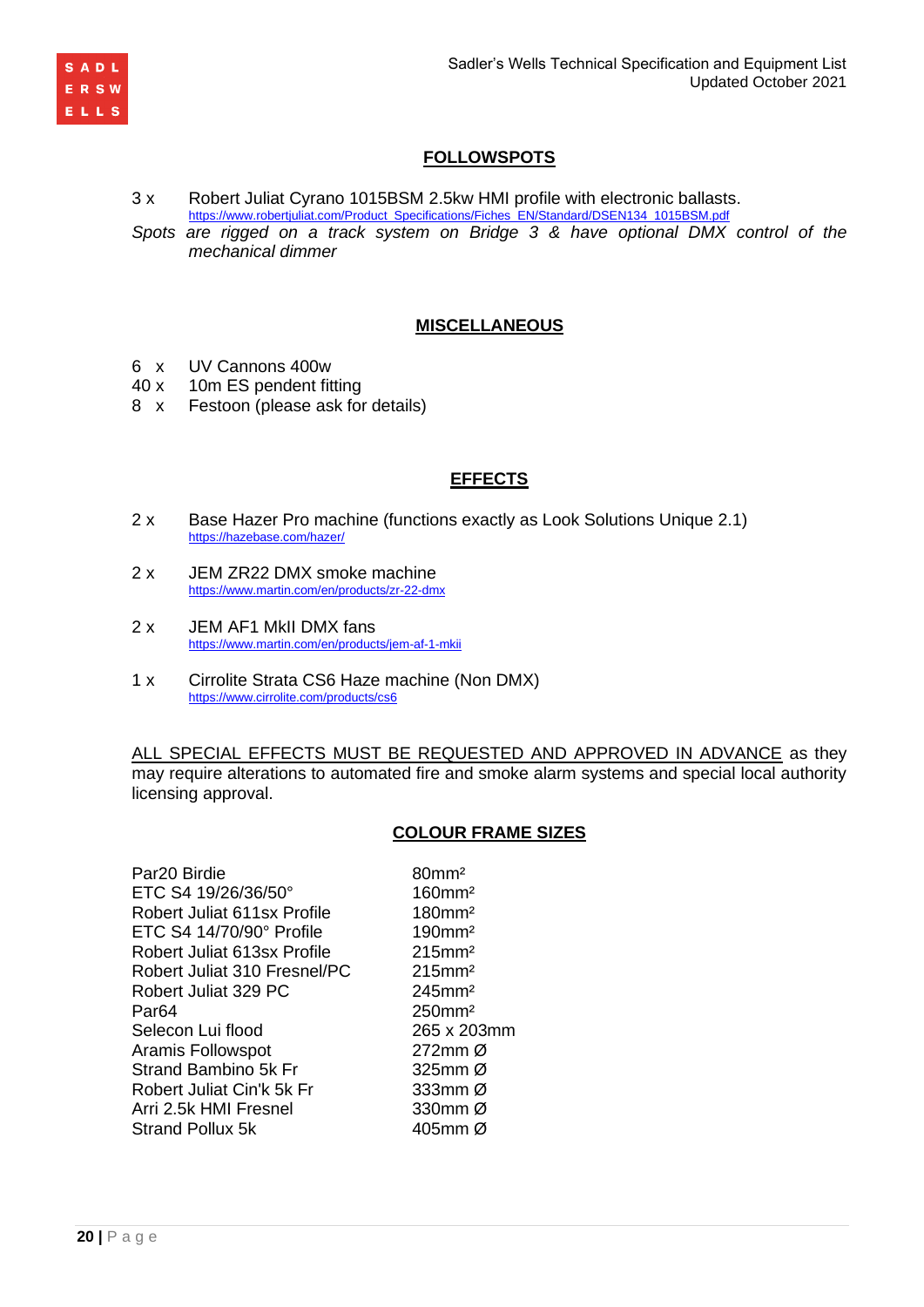

## 7.6 LIGHTING RIGGING EQUIPMENT

- 7 x 16m lighting bars with 4 x 6-way IWB (15amp 24 circuits per bar), can be rigged on any fly bar.
	- 6 are permanently patched to house dimmers, 1 plugged up as & where needed)
- 10 x 4.5m Silver mobile lighting towers with 6way IWB\* per tower (See CAD plan for details)
- 12 x Doughty boom bases
- 10 x 3.2m black 48mm aluminium scaffold pipe
- 6 x 2.7m Black Aluminium Scaffold pipe
- 40 x Doughty Black 500mm De-rig arms
- 50 x Doughty Black 250mm De-rig arms
- 2 x 3m mobile lighting stands
- 4 x 2.5m lighting stands

 $*IWB =$  internally wired bar`

### 7.7 FRONT OF HOUSE DEFAULT RIG

(Pre-rigged, plans available online at Sadler's Wells Theatre - [Technical Specifications\)](https://www.sadlerswells.com/about-us/technical-information/sadlers-wells)

Bridge 3 16 x 19° ETC Source 4 750kw fixed beam profile Bridge 2 16 x 26° ETC Source 4 750kw fixed beam profile Bridge 1 2 x conductors spot & 2 x pit wash (Strand SL 15-32°) Proscenium booms 6 X Robert Juliat 611Sx 1.2kw 11°-26° zoom profile (3 per side) 6 X Robert Juliat 613Sx 1.2kw 28°-54° zoom profile (3 per side)

### 7.8 RIGGING POSITIONS – NON FLOWN

Rigging positions for fixtures are located throughout the auditorium and fly tower areas, please refer to our stage plan (AutoCAD) for mm accuracy.

Equipment should only be rigged on bars that are labelled with a SWL. Generically, most rigging points such as circle front rails, overhead rails and stage wing rails are rated to **50kg/m**. Any 'alternative' rigging should be discussed with the Head Of Department or Technical Manager.

### 7.9 HOUSE LIGHTING

The auditorium lighting is LED (predominantly GDS ArcSystem). This is operated through ETC Paradigm controls or from Eos Console (sACN U20) with a specific proportioned patch. The houselights use Wi-Fi for secondary control and are on channels 1, 12 & 13. If you are using Wi-Fi in your production, please inform Sadler's Wells which channels you will be using.

The minimal lighting levels suitable for emergency lighting have been agreed and licensed by the local authority. We cannot extinguish the emergency lighting (this includes green 'running man' fire exit signs) for any performance however this lighting level is very low and suitable for onstage blackouts.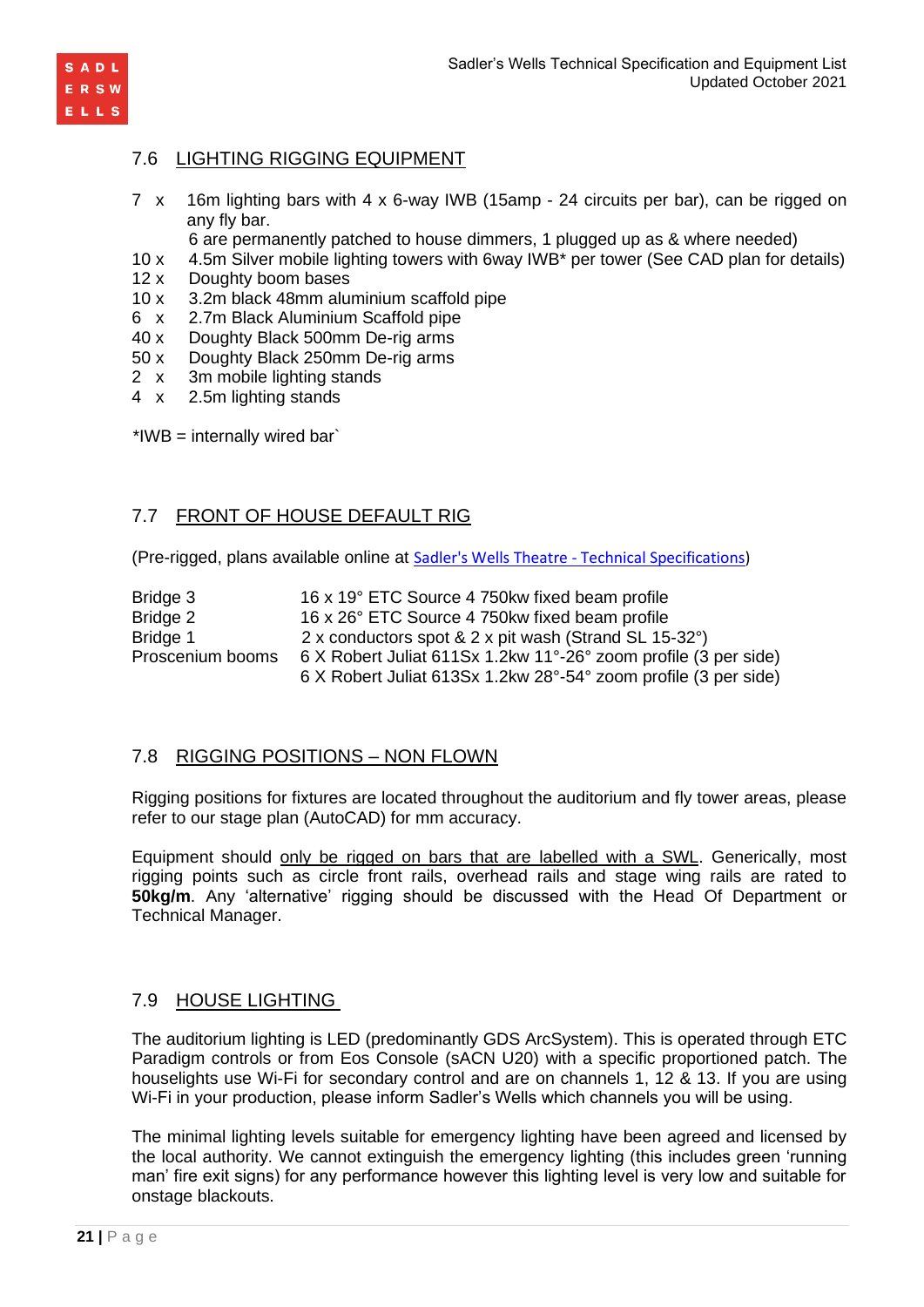

The house light lighting level as the audience enter has also been agreed by the local authority and for the safety of the audience cannot be adjusted to a lower level while audience are entering/exiting pre and post show.

## 7.10 HOUSE TAB WARMERS

The house tabs are a multi-layered fabric curtain with a mid-split for bows that is used guillotine style. It has a grey gauze top layer covering red fabric behind which can be lit to suit the production and will reflect the chosen colour. The theatre carries permanently rigged 'tab warmers' (6 x ETC Colorsource Spot DB). Visiting production can choose to light it differently, however whenever the house curtain is lowered in front of an audience it must be lit, this includes curtain calls. The company may select colours and suitable light levels when plotting lights for any performance. If the company fails to plot these then Sadler's Wells will arrange house curtain lighting at its discretion. There is no obligation to use the house curtain.

### 7.11 AUDITORIUM CEILING/SIDE PANELS

The auditorium's ceiling and side walls are made of neutral grey perforated metal panels that respond to coloured lighting and act as projection screens for gobos and colour. The colours and levels for the lighting for these auditorium panels are pre-set and are neutral. Visiting companies may select colours or patterns which are acceptable to Sadler's Wells.

# 7.12 ORCHESTRA CONDUCTOR'S LIGHTS

For those productions which require a conductor, the theatre carries two profile lights located either side of Bridge 1 to light the conductor's face and hands. The conductor will normally be lit when they take the conductor's stand and during any bow from the stand.

### 7.13 OUTSIDE BROADCASTS

Outside Broadcast routes: both horizontal and vertical allow access to all levels of the auditorium, the control boxes, stage and orchestra pit. Power and data points at OB entrance on Arlington Way (behind the theatre).

RCD & Overload Protection 200AMP Total Supply

### **OB DISTRO (ARLINGTON WAY OB ROUTE):**

- 1. x Set of Powerlock Outlets
- 1. x 125A TPNE CEEform Socket Outlet
- 1. x 63A TPNE CEEform Socket Outlet
- 1. x 32A SPNE CEEform Socket Outlet
- 2. x 16A SPNE CEEform Socket Outlet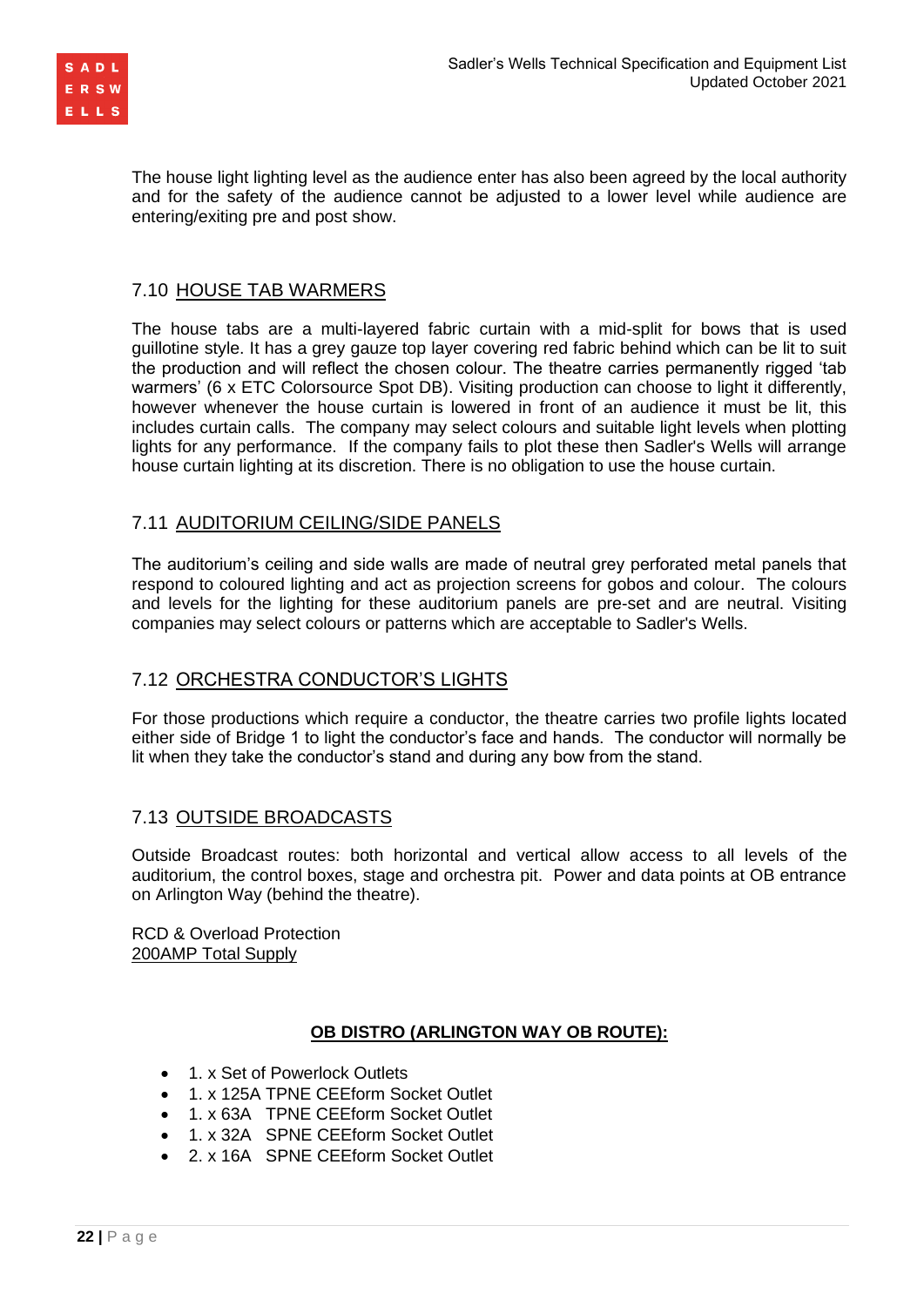

# **8. SOUND & VIDEO**

# 8.1 SOUND POWER

Sound power is **230V single phase** supply throughout building.

Sound distro mid-SL & mid-SR: Each has 1 x 63A / 1 x 32A / 1 x 16A SPNE CEEform (total load across sound distros cannot exceed 200A)

Orchestra Pit Sound Power (SR): 1 x 32A / 1 x 16A SPNE CEEform

FOH Sound Power (Behind mix position): 1 x 32A / 1 x 16A SPNE CEEform

### 8.2 SOUND EQUIPMENT

### **LOUDSPEAKER SYSTEM**

| Main PA                                                                    | Model                                                                                | Qty               |
|----------------------------------------------------------------------------|--------------------------------------------------------------------------------------|-------------------|
| Stalls L&R -<br>$1st$ Circle L&R -<br>2nd Circle L&R -<br>Centre Cluster - | <b>D&amp;B E12</b><br><b>D&amp;B E12</b><br><b>D&amp;B E12</b><br><b>D&amp;B E12</b> | (2)<br>(2)<br>(2) |

#### Subs:

| Stalls L&R -       | D&B B2 + D&B E15X                          | (2,2) |
|--------------------|--------------------------------------------|-------|
| $1st$ Circle L&R - | D&B 27s (B4 Cardioid Subs) *Fixed Position | (2)   |
| $2nd$ Circle L&R - | D&B 27s (B4 Cardioid Subs) *Fixed Position | (2)   |

#### Delays:

| Stalls Row 1 -       | D&B E6 | (6) |
|----------------------|--------|-----|
| Stalls Row 2 -       | D&B E5 | (6) |
| $1st$ Circle Row 1 - | D&B E6 | (6) |
| $1st$ Circle Row 2 - | D&B E5 | (6) |

#### Fills:

| Stalls L&R -                                | D&B E3 | (2) |
|---------------------------------------------|--------|-----|
| 2 <sup>nd</sup> Circle L&R -                | D&B E3 | (2) |
| $2^{nd}$ Circle from Bridge D&B E12 (L,C,R) |        | (3) |

*(All powered by D&B Amplifiers with default system timings and full control via R1 Software)*

\*Please note Sadler's Wells does not currently have front fills installed as standard. *Recommendations dependent on seating would be: D&B E6, E8, 44s, Meyer UP-4Slim.*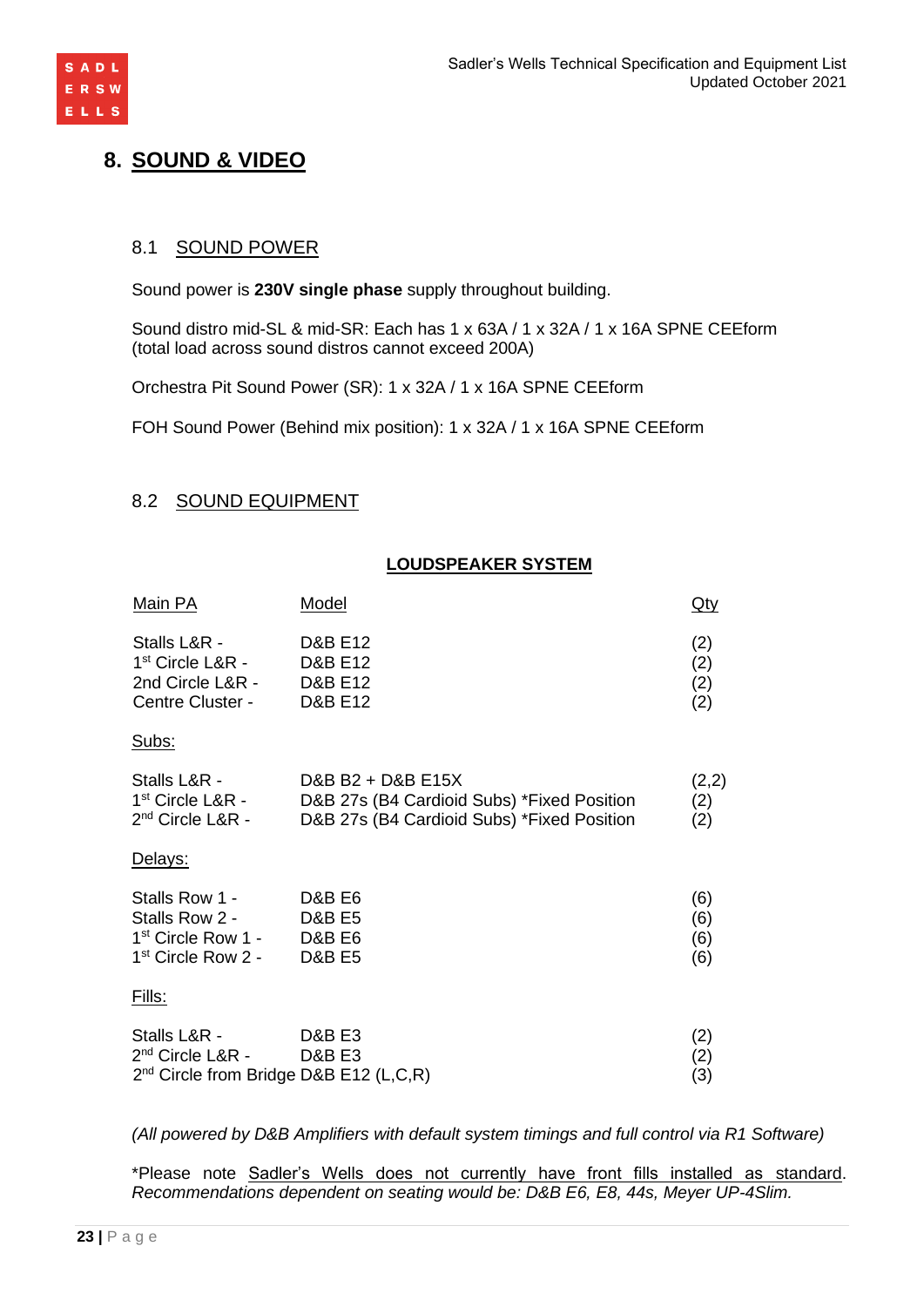## **MONITORS**

**ADDITIONAL SPEAKERS** 

**AUDIO PROCESSING**

3 x Yamaha MTX5D matrix processors for routing, and speaker settings comprising of:

• Macbook Pro & iPad Air for wireless control of all audio system software. • Windows 10 PC (Rack mounted in Amp Room) running the following software:

• 1 x Dante MY16 AUD Card • 1 x MY8 - AD96 Card allowing an additional 8 analogue inputs (line level)

• 72 mono + 8 stereo

1 x Yamaha CL5

Main mixing position is the rear of the stalls by removing seats STU 15-20 to create an area of **2.8m wide x 2.4m** deep. A secondary position is in the Sound Control Room rear of 1<sup>st</sup> circle with an opening window, please enquire if use of this room is required.

**MIXERS**

# **NETWORK I/O**

A fully redundant Dante Network with fiber backbone connects FOH to amplifiers and onstage.

- 2 x Yamaha Rio1608-D
- 1 x Yamaha Rio3224-D
- 1 x Yamaha Ri8-D (Installed in Radio Mic Rack)
- 1 x Yamaha RMio64-D for MADI Dante Conversion
- 1 x Klark Teknik DN950 Network Bridge for AES Dante Conversion (Cased with RMio64-D)
- 1 x Ferrofish A32 DANTE AD/DA converter (Installed in Jackfield in Sound Control Room)
- 5 x Dante AVIO 2Ch. Output Adapter

Monitoring Model **Model Monitoring** Qty

• 48 Dante Inputs, 48 Dante Outputs

• 24 mix busses / 8 matrix / LCR out

o D&B R1 o MTX Editor o Dante Controller o R-Remote o CL Editor

• 3 MY16AE Cards for AES Signal to all amps

Wedge Monitors - D&B Max 2 (15") (4)

*Please check with Head of Sound for availability of additional speakers.*

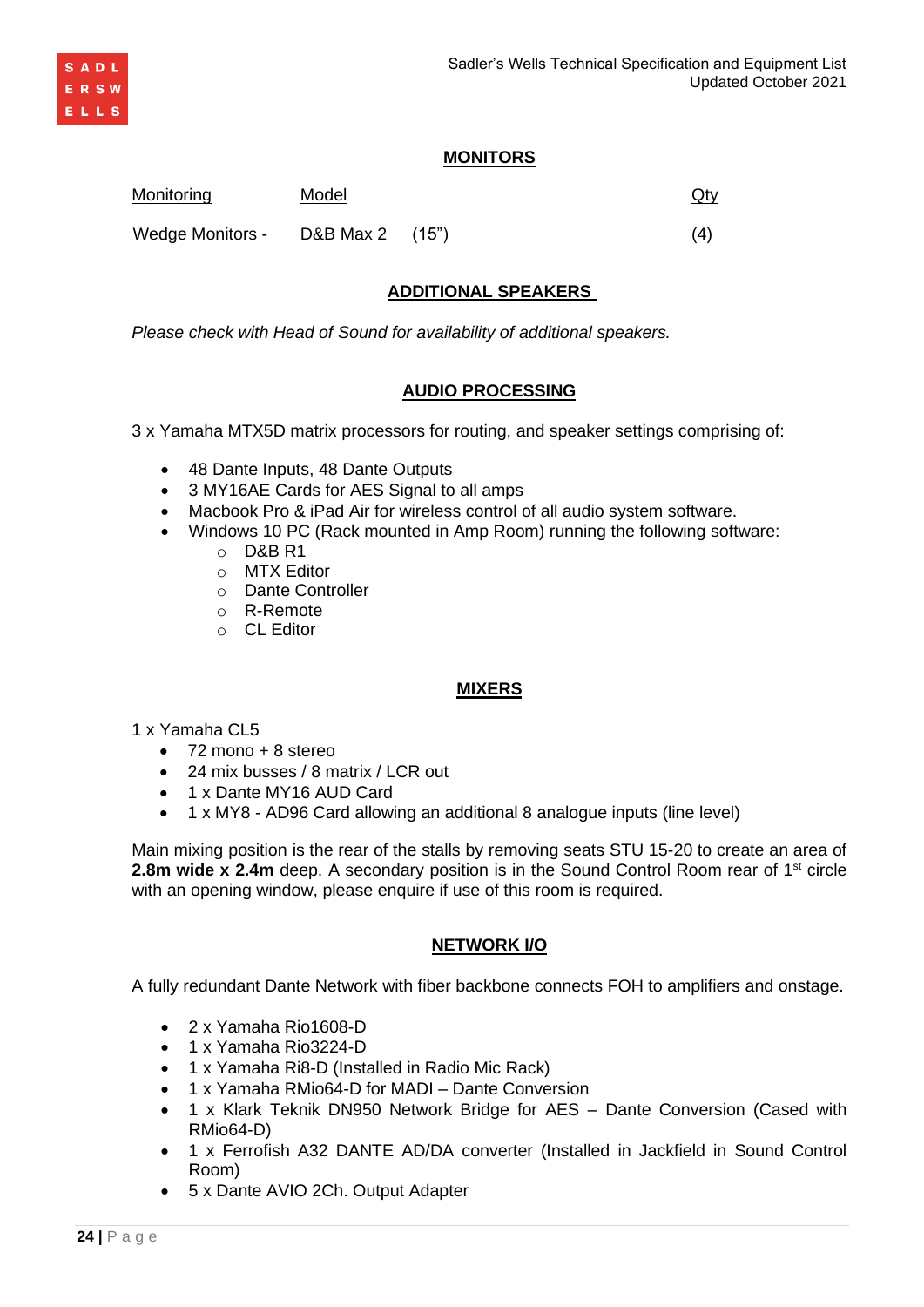

# **PLAYBACK**

1 x Playback Rack (installed together) consisting of

- 2 x Apple Mac Mini 2020 M1 Chip, 8 Core CPU, 8 Core GPU, 16GB Memory, 256GB SSD. (Master/Backup KVM Switch) running Q Lab 4.
- 2 x RME Fireface UC USB Audio Interface (up to 8 analogue I/O).
- 1 x Q Widget Dual USB Go Button.
- 1 x That Little Box Dual USB Go Button.
- 1 x Analogue SMPTE Timecode switcher.
- 1 x APC Smart UPS for computing equipment.

Additionally:

- 2 x Tascam CD500 CD Player with wired remote controls
- 4 x 21.5" HD Computer Displays

# 8.3 WIRELESS SYSTEMS

# **WIRELESS UHF EQUIPMENT**

Sadler's Wells currently holds a license for use of radio mic equipment in Channel 38 + 40. This license is for all in-house radio mics onsite.

Visiting companies must check in advance of their visit to ensure that all radio equipment will be clear of interference and are advised to license their own frequencies. If Sadler's Wells Trust is required to license additional frequencies for the use of its own equipment as a result of visiting companies' requirements, this will be charged to the company at the annual rate set by JFMG and must be paid in advance of any retuning. Sadler's Wells Trust reserve the right to charge any additional costs incurred as a result.

Please note that Sadler's Wells also utilise licensed wireless communications across interleaved spectrum in Channels 22, 27, 43, 44 and 45.

More details can be found in the Radio and Wi-Fi Policy (Appendix F)

# **RADIO MICS**

1 x Radio Rack (installed together) consisting of

- 2 x Shure UR4D+ (4 Channels of RF)
- 4 x Shure SM58 Wireless Handheld
- 4 x Shure UR1M Beltpacks

*\*Handhelds and belt packs share the same frequencies. Additional channels may be available upon prior request.*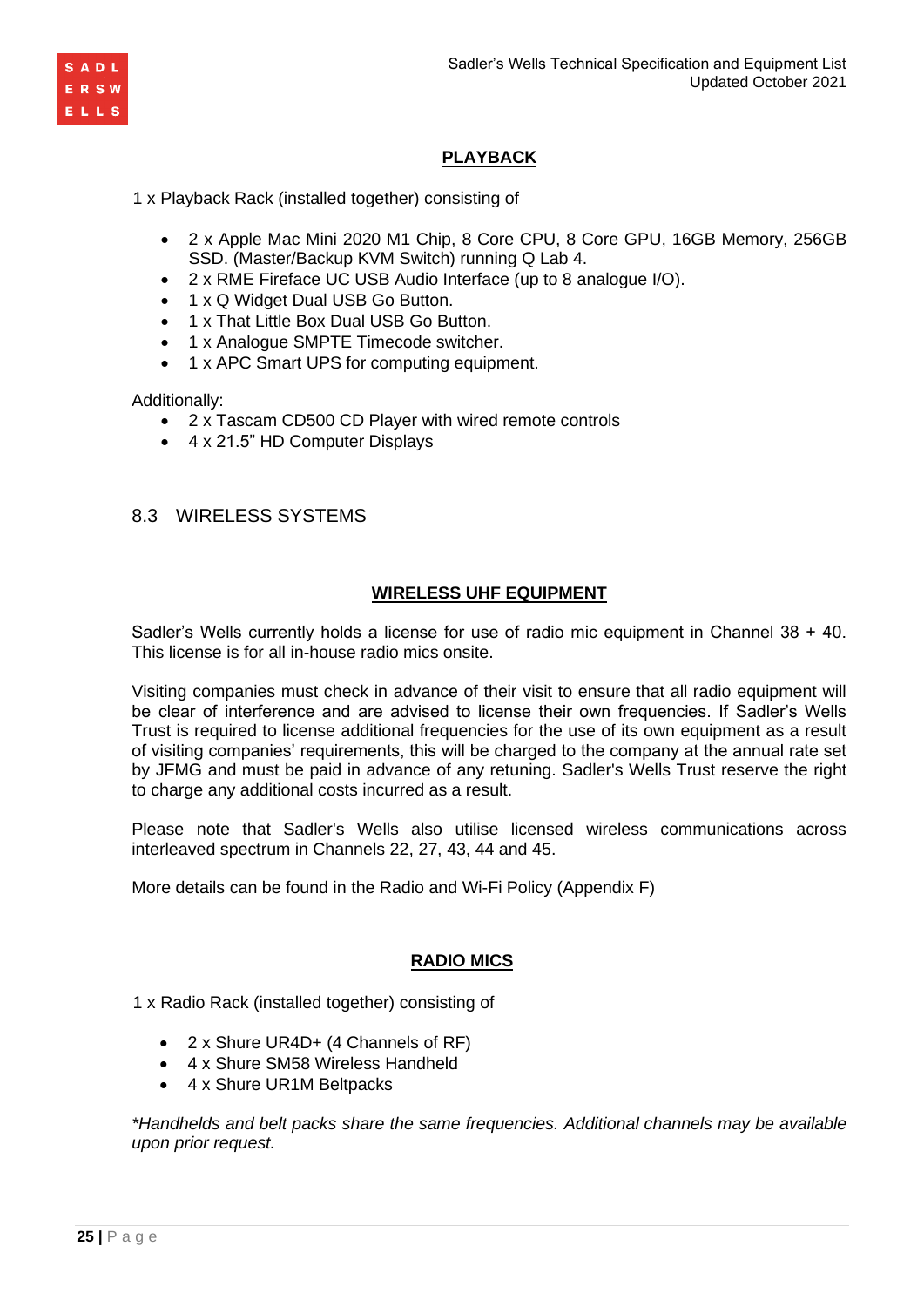

## 8.4 MICROPHONES:

*\*Please contact Head of Sound for microphone list and accessories.*

# 8.5 ADDITIONAL SOUND EQUIPMENT

- 2 x Apple Mac Mini 2020 consisting of:
	- Processor: Apple M1 Chip, 8 Core CPU, 8 Core GPU Memory: 16GB Storage: 1TB SSD

(*Racked together in 4U case with network switch and accessories drawer)*

- 1 x Apple Mac Mini 2020 consisting of:
	- Processor: Apple M1 Chip, 8 Core CPU, 8 Core GPU Memory: 16GB Storage: 1TB SSD
- 3 x Apple MacBook Pro's consisting of:
	- MacBook Pro 13-inch, 2020 Processor: Apple M1 Chip, 8 Core CPU, 8 Core GPU Memory: 16GB Storage: 1TB SSD
	- MacBook Pro 13-inch, 2020 Processor: Apple M1 Chip, 8 Core CPU, 8 Core GPU Memory: 16GB Storage: 1TB SSD
	- MacBook Pro 13-inch, Early 2015 Processor: 2.9 GHz Dual-Core Intel Core i5 Memory: 8 GB 1867 MHz DDR3 Graphics: Intel Iris Graphics 6100 1536 MB
- 2 x CalDigit USB-C HDMI Dock (USB-C/Thunderbolt 3/4)
- 1 x Plugable USB-C & Thuderbolt 3 Dual Display Dock
- 1 x iPad Air
- 1 x Focusrite Scarlett 18i20 USB Soundcard
- 2 x Rosendahl MIF4 Timecode Interface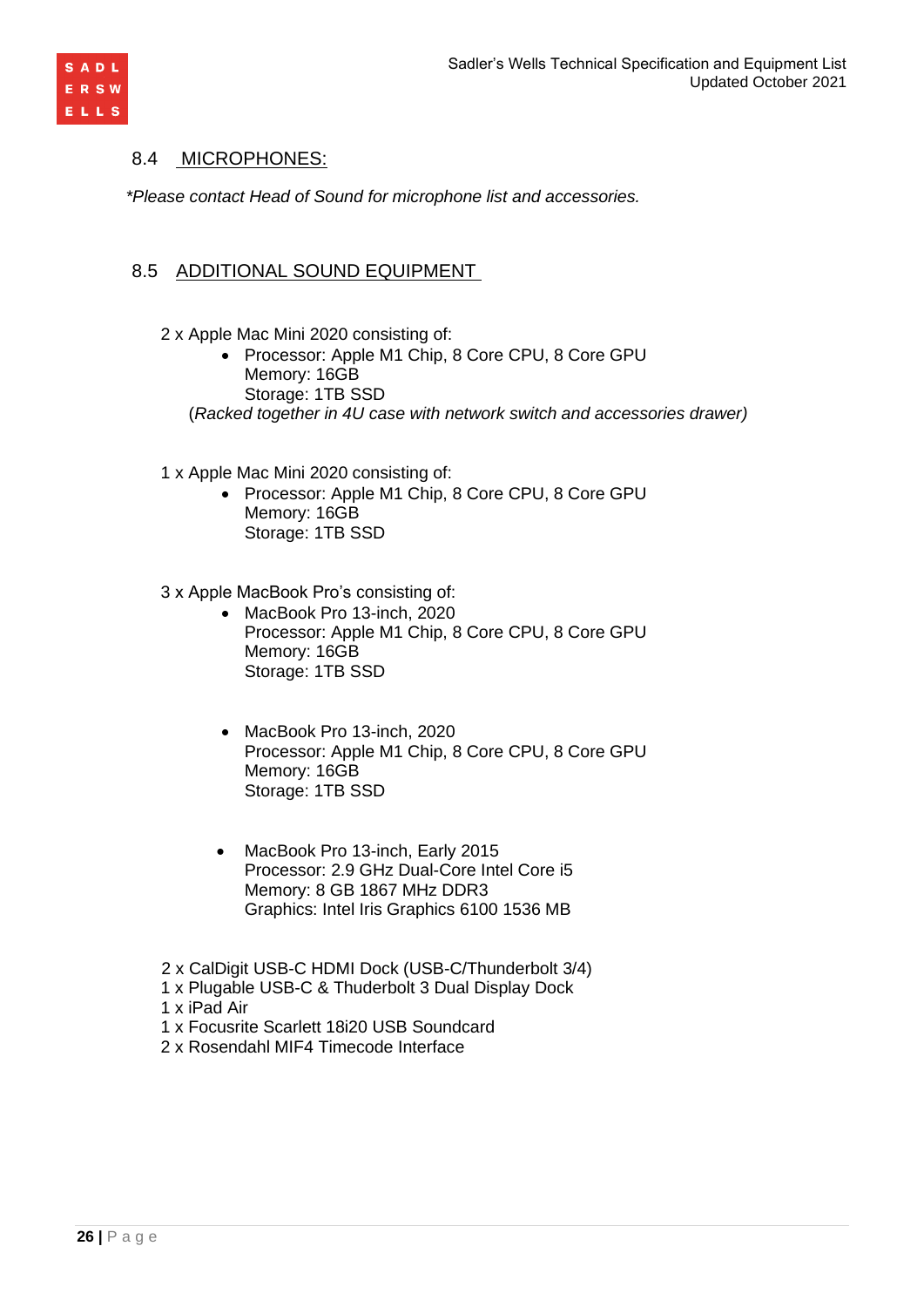

# 8.6 COMMUNICATIONS

### **WIRED INTERCOM**

Clear-Com HelixNet Digital Party-line System:

- 10 x HelixNet 2ch Beltpack
- 12 x ClearCom CC-300 Headset
- 1 x HelixNet 4ch Remote Station (Built Into Prompt Desk)
- 4 Wire intergration to wireless intercom. 4 Channels
- 2 Wire 2ch I/O for visiting company use
- ClearCom PK-7 Power Supply for visiting company use

### **WIRELESS INTERCOM**

Riedel Bolero Wireless System 1.9Ghz:

- 15 x 6 Key Bolero Beltpack
- 15 x RTS PH-88 Lightweight headset
- Backstage Paging integration from beltpack

# **CUE LIGHTS**

• 8 x Patchable Cue Lights + 4 x Fixed Locations (Built into Prompt Desk)

# **PAGING & SHOW RELAY**

QSC Q-Sys Paging system with full processing and relay distribution to all dressing rooms. Paging locations:

- Prompt Desk
- Downstage Right
- Downstage Left
- Stalls Production Desk Point
- 1<sup>st</sup> Circle Production Desk Point
- Lighting Control Room
- HelixNet Remote Station (Built Into Prompt Desk) through headset.
- Bolero Wireless Intercom Beltpack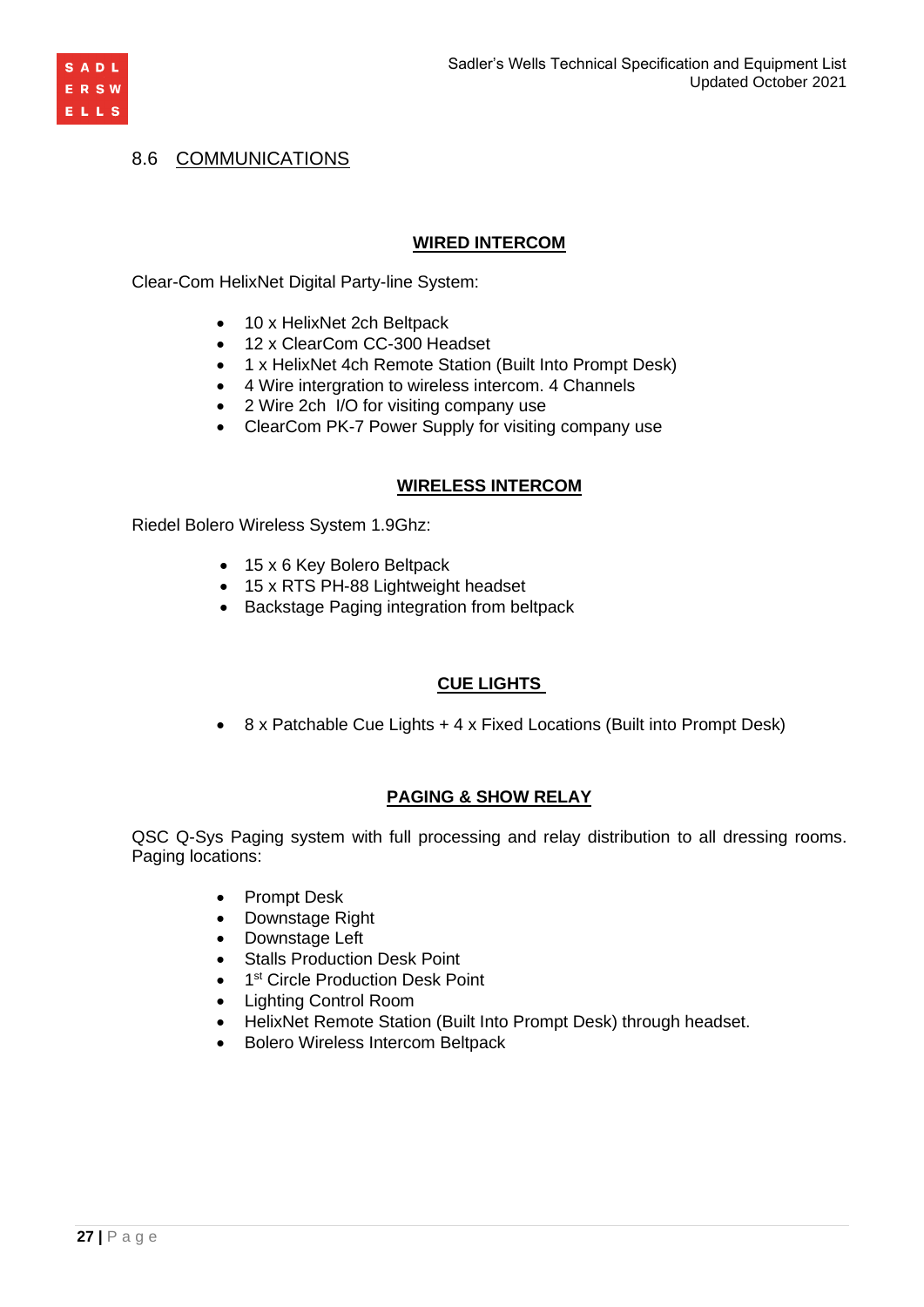



# **PROMPT DESK**

The Prompt Desk can be located either DSL or DSR and contains the following equipment:

- 3 x 10" Colour Monitors (SD)
- Show Relay Speaker
- Stalk Lights
- Stopwatch
- HelixNet 4ch. Intercom Station
- Cue Light rocker switch control panel
- Paging Station 4 Zones: *(programable)*
	- o SWT Dressing Rooms
	- o SWT Foyer
	- o SWT Control Rooms
	- o SWT Bar Bells

*\*Elements of the prompt desk can be used in the auditorium & other areas, please discuss in advance of specific requirements.*

# 8.7 CAMERAS AND VIDEO RELAY

(Signals from the cameras can be routed to most locations within the theatre in either SD or HD)

1 x HD Colour CCTV camera rigged on  $1<sup>st</sup>$  Circle Rail. Default patched to the following locations:

- o DSM position
- o Stage Left Wing
- o Stage Right Wing
- o LX Control Room
- o Fly floor
- o Stage Door
- o All Dressing Rooms

1 x B&W SD Low Light CCTV camera rigged on 1<sup>st</sup> Circle Rail. Default patched to the following locations:

- o Prompt Desk
- o Fly Floor

1 x IR Emitter rigged on 1<sup>st</sup> Circle Rail offering true blackout view of stage.

# **ADDITIONAL CCTV EQUIPMENT**

*\*Please contact Head of Sound for the availability of additional monitors, cameras & signal distribution.*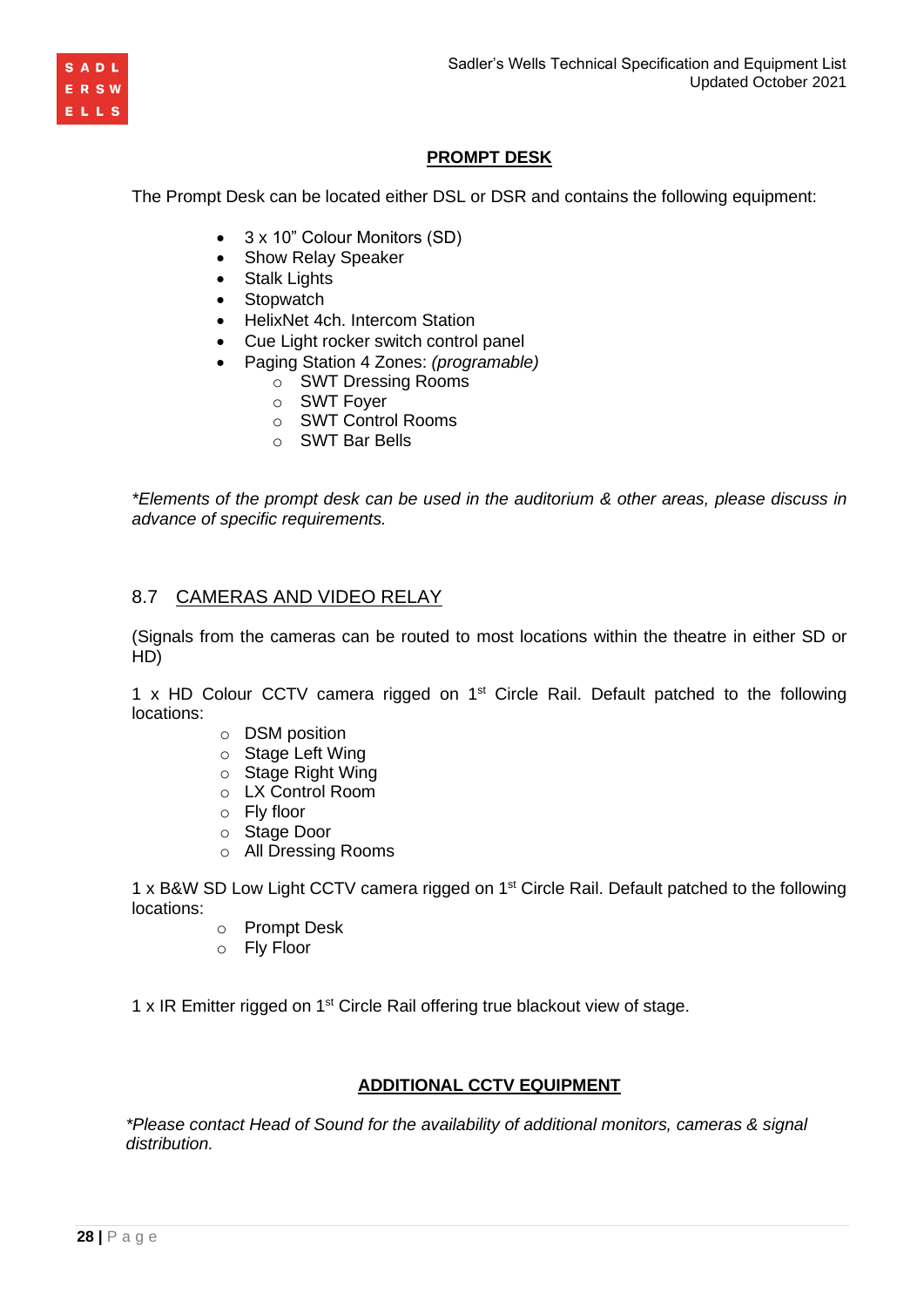

# **SURTITLING SYSTEM**

Up to 6 x LCD TV Screens for presenting video/surtitling to the audience:

- o 2 x extra screens can be added to cover front of stalls.
- o Inputs to the system via. BNC Composite.

*\*Please request in advance to use this system and consider operator's position*

### 8.8 VIDEO EQUIPMENT

### **COMPUTERS**

Video Playback System Consisting of:

- 1 Quad-Core and Dual GPU Mac Pro *(Late 2013)*
- Processor: 3.7 GHz Quad-Core Intel Xeon E5
- Memory: 12 GB 1866 MHz DDR3
- Graphics: AMD FirePro D300 2 GB

*\*Various display adaptors available for most common signal connectors. Additional Apple Mac's listed in "8.5 ADDITIONAL SOUND EQUIPMENT"*

### **SIGNAL INFRASTRUCTURE**

- Full Multimode Fibre patch throughout the theatre on Neutrik OpticalCON Duo LC connectors.
- BNC Composite Video Tielines *(Not rated to carry SDI signals, require re-clocking)*
- BNC VDA in basement comms room

### **SIGNAL EQUIPMENT**

- 2 x Blackmagic Teranex MINI HDMI to Optical
- 2 x Blackmagic Teranex MINI Optical to HDMI
- 2 x Blackmagic Micro Bi-Directional HDMI/SDI Converter
- 2 x Blackmagic Micro SDI HDMI Converter
- Startech 4 Port HDMI Switch. 4 HDMI in, 1 HDMI Out *(with remote)*

*\*Various HDMI, BNC, DVI, VGA, FIBER Cables in stock. For long signal runs, please enquire.*

### **ADDITIONAL DISPLAY EQUIPMENT**

*\*Please contact Head of Sound for the availability of additional display equipment & signal distribution.*

*\*Sadler's Wells Theatre does not own a projector; this will need to be hired and lens specified based on throw calculations.*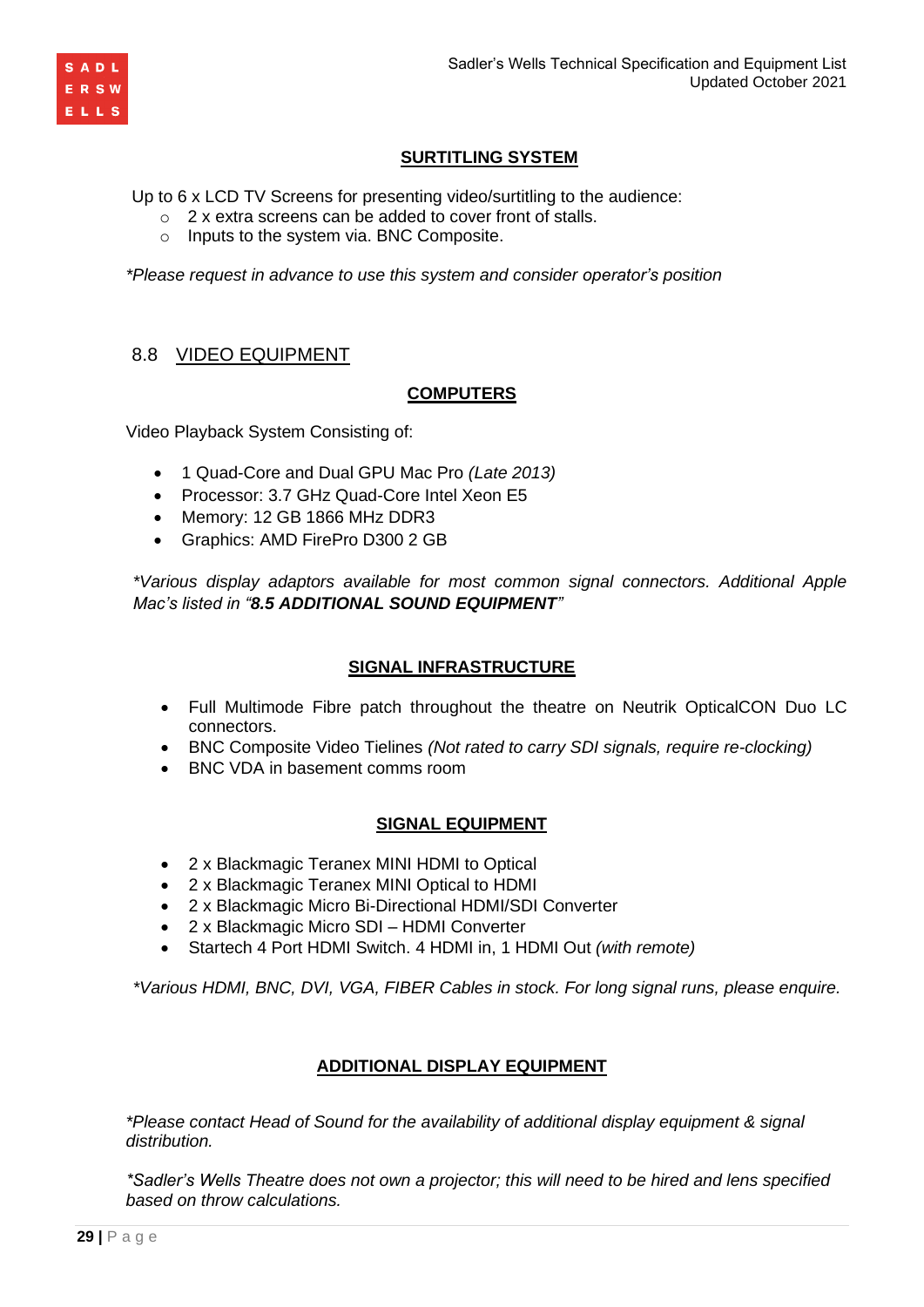

# 8.9 PROJECTOR POSITION

## **FOH – AUDITORIUM**

There is a projection shelf that can be installed in the middle front of the  $1<sup>st</sup>$  or  $2<sup>nd</sup>$  circle rail. This must be requested in advance; it is removed when not in use and will need to be installed for your production. A further 2 projector shelves are available but can only be installed in certain areas on the circle rail, please discuss in advance.

Additional clearance at the back of the shelf for cable and venting is minimal. Please be aware that heat and noise from any projector on this shelf will be felt by those seats directly behind, and this may impact on the enjoyment of these patrons in particular. Low noise laser models only should be used.

There is a maximum load of 100kg permitted on the shelf.

- 3 x Neutrik OpticalCon Duo LC Tielines on 1st Circle rail
- 2 x Neutrik OpticalCon Duo LC Tielines on 2nd Circle rail
- 2 x Cat5E Tielines on both circle rails.

### **STAGE & OVERHEAD**

Projectors can be rigged to overhead flying bars and can be grouped together to create a stable rigging solution, please discuss specific requirements and rigging equipment in advance.

Neutrik OpticalCon Duo LC Tielines in following locations: *(Multimode)*

- 2 x Downstage Right
- 2 x Downstage Left
- 2 x Midstage Right
- 2 x Midstage Left
- 2 x Upstage Right
- 2 x Upstage Left
- 2 x Fly Floor Stage Right
- 2 x Fly Floor Stage Left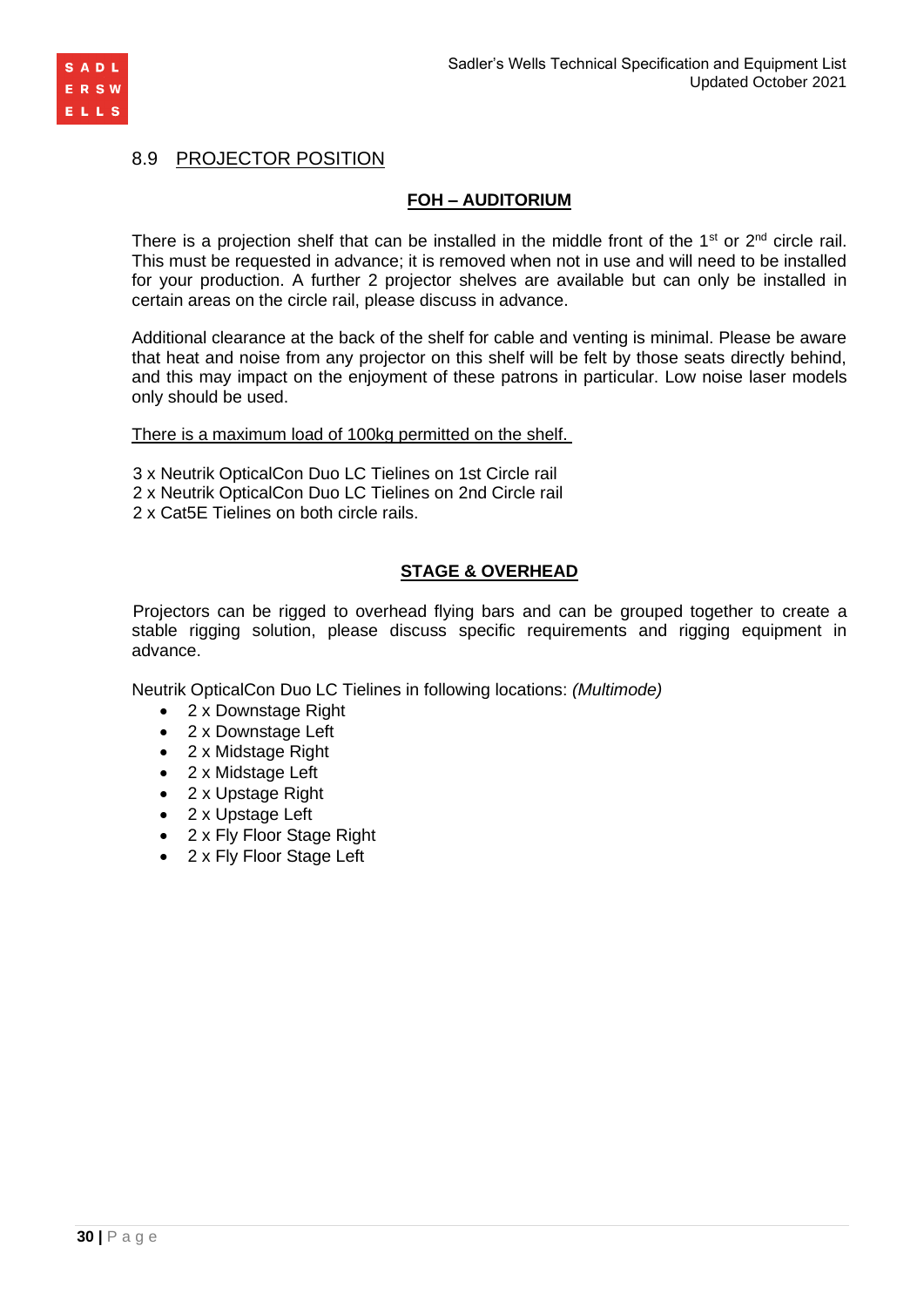

# **9. ACCESS EQUIPMENT**

# 9.1 TALLESCOPE

We use a [model 50524 Tallescope.](http://www.tallescope.co.uk/tallescopemodels.pdf)

# 9.2 GENIE LIFT

We also have use of a [Genie AWP](http://www.genielift.com/en/products/new-equipment/aerial-work-platforms/awp-super-series/index.htm) 30S (this should be requested in advance, other venue users may have priority)

# 9.3 LADDERS

Additionally the following ladders are available for use onstage:

- 1 x [Zarges](http://www.zarges.com/) Light-alloy multi-function ladder, 3 x 14 rungs Z600 41524
- 1 x Zarges Light-alloy multi-function ladder, 3 x 12 rungs Z600 41523
- 1 x Zarges Light-alloy push-up ladder, 3 x 10 rungs Z600 40128
- 2 x Zarges Light-alloy stepladder with treads, 10 treads Z600 41230
- 1 x Zarges Z500 telescopic multi-function ladder, 4-part 41196

6 x Small A frame aluminium ladders of varying sizes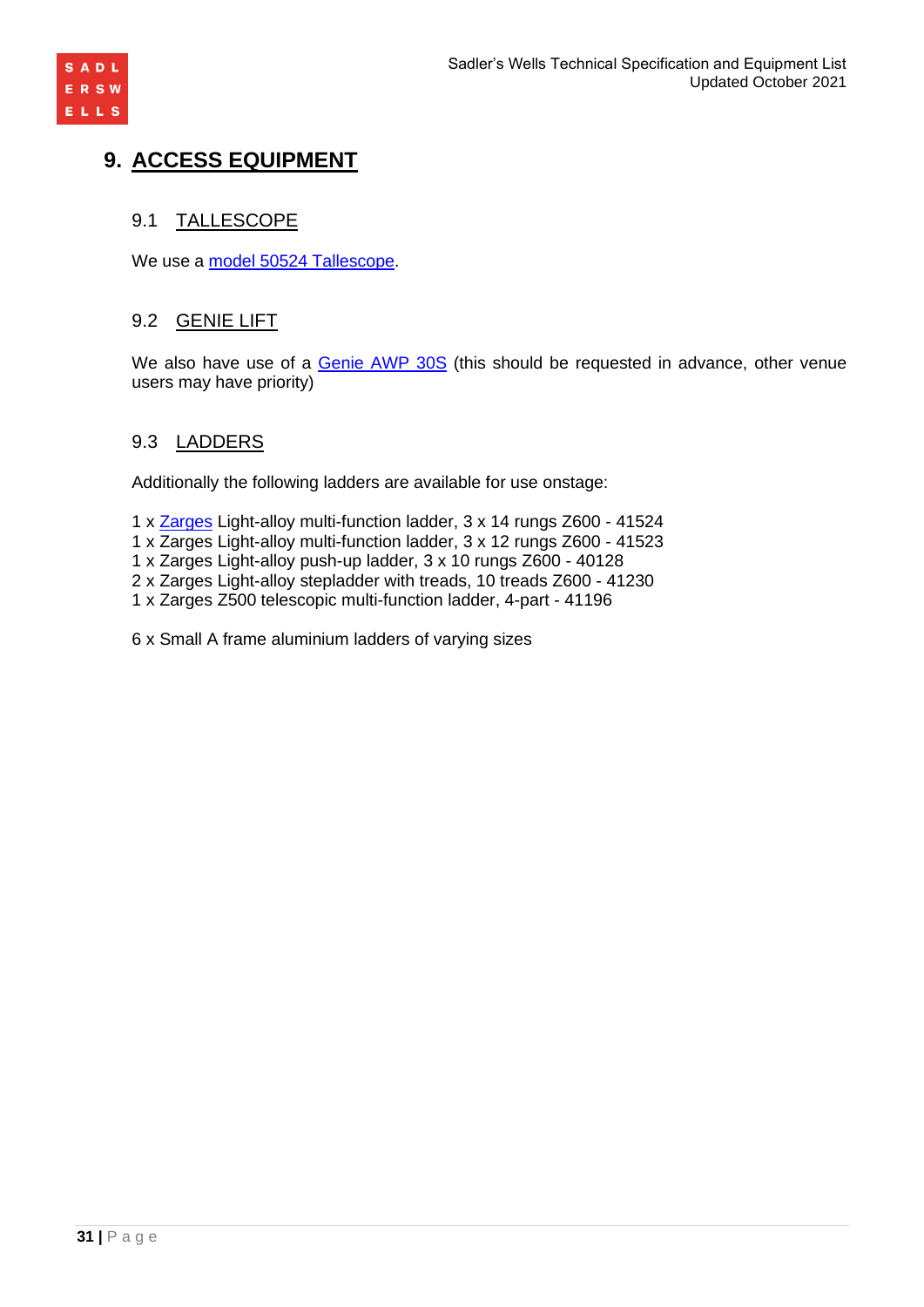

# **10. WARDROBE**

Wardrobe equipment

- 3 x Domestic Washing Machines
- 1 x Domestic Tumble Dryer
- 1 x Industrial Tumble Dryer
- 1 x Drying Cabinet
- 1 x Spin Dryers
- 1 x Sewing Machine
- 5 x Ironing Boards
- 2 x Steam Irons
- 2 x Domestic Irons
- 4 x Upright Clothes Steamers
- 10 x Costume Rails
- 2 x Full Length Mirrors on stands
- 2 x Hair Dryers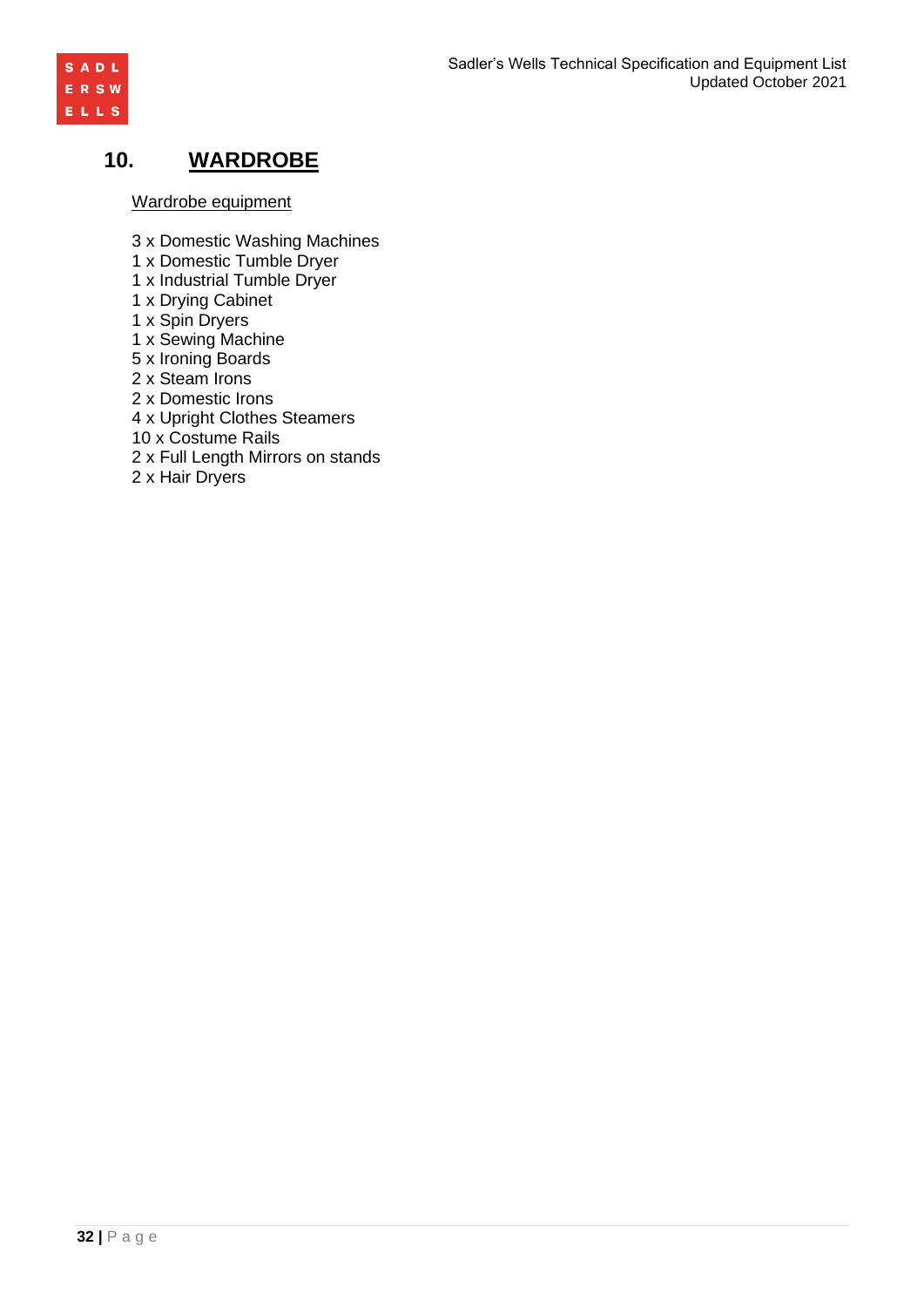



# **11. DRESSING ROOMS**

A dedicated quick-change room is at stage level accessed through the stage right exit. Other on-stage temporary facilities by request.

All dressing rooms have lockers or small cupboards which can be secured with a small padlock (please provide your own).

All dressing rooms are fully accessible, have mirrors, audio show relay, paging calls and a video feed of the main stage.

All dressing rooms have keypad locks, the codes are available from Stage Door.

All dressing rooms are step-free access.

**Please note temporary Covid-19 dressing room capacities currently being applied.**

| Room           | Floor     | <b>COVID CAPACITY</b> | <b>Regular Capacity</b> | <b>Notes</b>            |
|----------------|-----------|-----------------------|-------------------------|-------------------------|
| 1.1            |           |                       | 3                       | 1 x toilet and shower   |
| 1.2            |           |                       |                         | 2 x sinks and showers   |
| 1.3            |           |                       |                         | 1 x toilet and shower   |
| 1.4            |           |                       |                         | 1 x toilet and shower   |
| 1.5            |           |                       | 4                       | 1 x toilet and shower   |
| 1.6            |           |                       | 5                       | 1 x toilet and shower   |
|                |           |                       |                         | (both fully accessible) |
| 1.7            |           | 5                     | 10                      | 1 x sink                |
| 2.1            |           | 6                     | 12                      | 3 x sinks and showers   |
| 2.2            | 2         | 8                     | 16                      | 3 x sinks and showers   |
| 2.3            | 2         |                       | 10                      | 1 x sink                |
| 2.4            | 2         |                       | 9                       | 2 x sinks and showers   |
| <b>B1</b>      | SB        |                       |                         | 1 x sink and shower     |
| <b>B2</b>      | <b>SB</b> |                       |                         | 2 x sinks and showers   |
| B <sub>3</sub> | <b>SB</b> | 15 (staggered entry)  | 15                      | 1 x sink                |
| <b>B4</b>      | SB        | 20 (staggered entry)  | -30                     |                         |

Additional showers and toilets are available on all levels.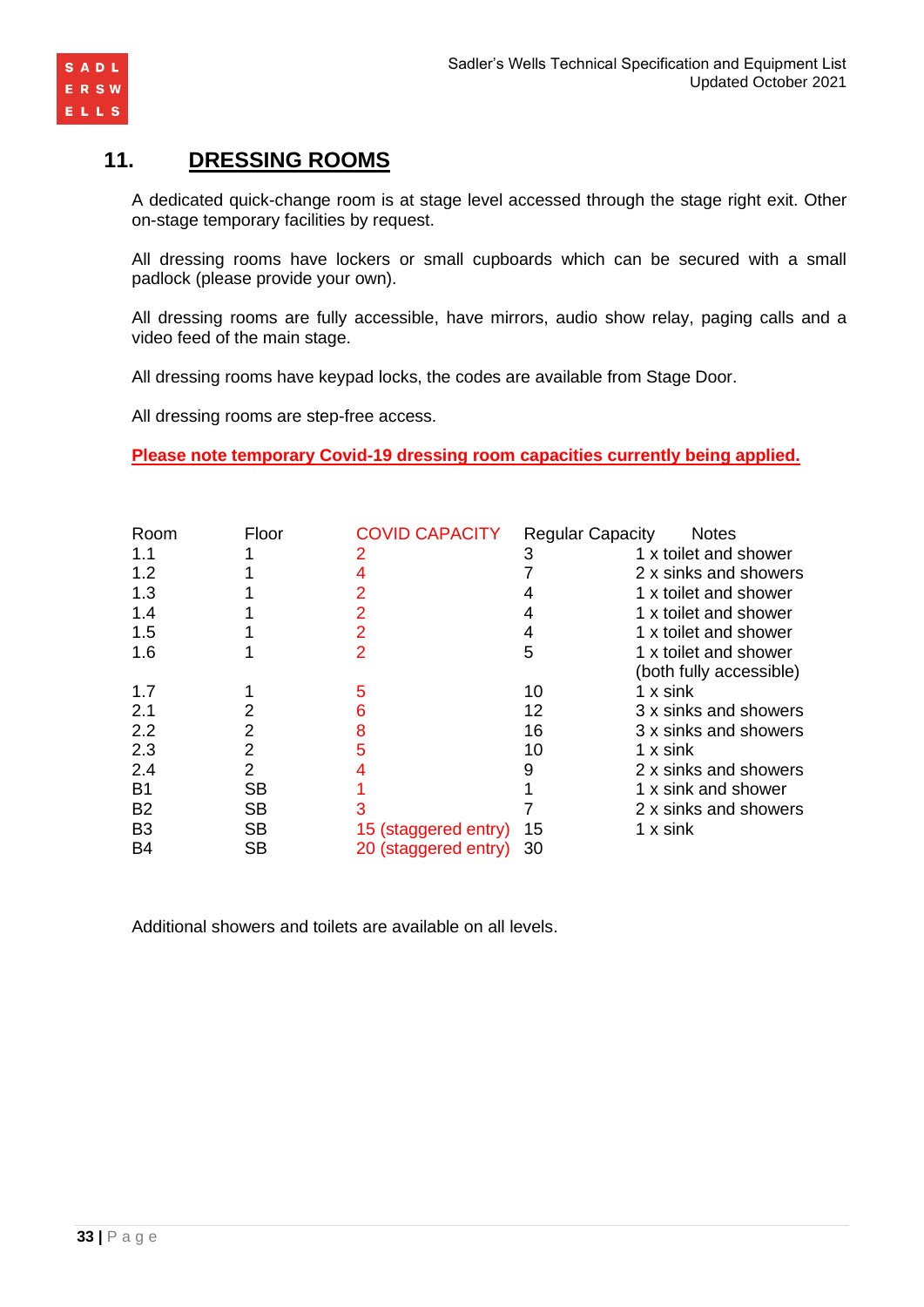

# **12. APPENDICIES**

# APPENDIX A: Safe System of Work - Power Flying System

- There is an **Emergency Stop** button located in each corner of the fly tower at every level, including the stage level.
- Maintain good communications between the stage and the fly floors, or wherever the operator is based. **Limit the number of persons calling instructions to the fly operator, particularly in show conditions.**
- When loading, a visual check should take place by the designated department lead before the bar leaves the ground.
- Manual counterweight systems allow the fly operator to feel the effects of snags on the bar through the rope. This is not the case with power flying and, therefore, **it is extremely important that all moves are clearly observed**; if involving scenic pieces this should preferably be from the floor, and preferably both ends of the bar. There must be agreement in advance between Sadler's Wells crew and the visiting company for who will be responsible for observing moving bars at stage level.
- The system includes slack rope and overload detection, but these mechanisms must not under any circumstances be relied upon to stop movement in the case of accident: the loads and forces involved means that damage is almost certain to be done before the piece is stopped. The cross stage bars themselves weigh approximately 200kg.
- Ensure that artists are informed of all flying cues within a show, especially where bars are moving in blackout conditions, and that full and safe flying rehearsals have been held before the 1st show. **This includes a flying rehearsal in full working light if requested by the fly operator.**
- Do not work in the grid whilst the system is in use, unless this has been agreed with the operator beforehand.
- The Safe Working Load is 600kg for each cross bar. Make sure that there is a good estimate of the weight of each piece of scenery to be rigged. **If a piece is too heavy to rig on a single bar or hoist, Sadler's Wells should be notified in advance of the get-in.**
- The Power Flying System requires the operator to programme information on the show and the scenery, and to take certain decisions about how to control pieces of scenery in discussion with Stage Management. **Please note: the system cannot be pre-programmed, all flown elements must be in place, and the flying programming session should be uninterrupted.**
- Provide as much information in advance of arriving, including a running plot for the operator in advance of any programming session or technical rehearsal. Without this information the technical rehearsals may take longer than necessary.
- All scene changes, including interval changes behind tabs, should be planned in advance, discussed with the operator, and programmed for both safety and efficiency. **Departing from a pre-programmed sequence will incur significant time delays and potential errors, so should be avoided at all costs.**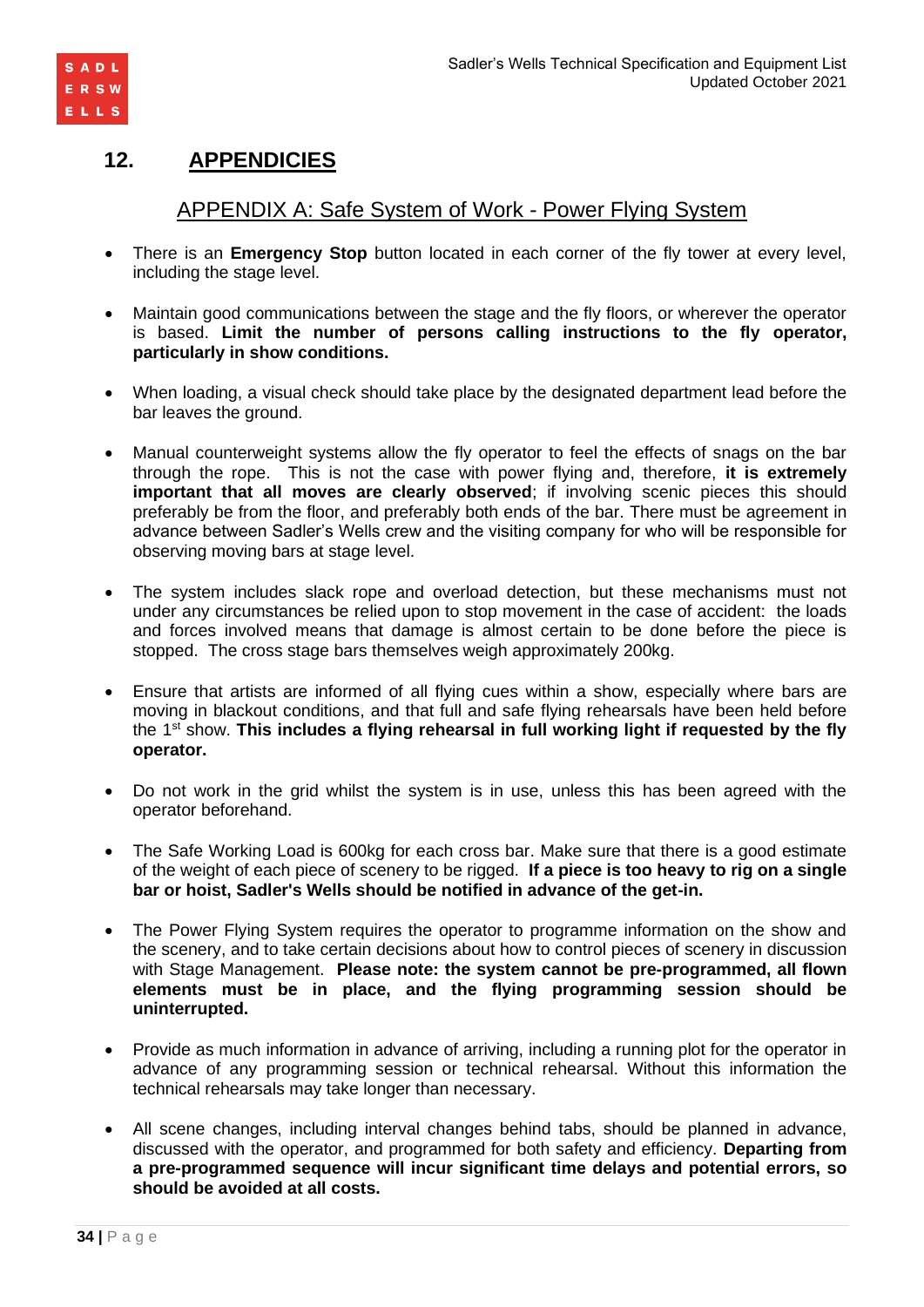

# APPENDIX B: Sadler's Wells Theatre Code of Practice for loading / unloading

# **STAFFING**

- The visiting company must ensure that a competent person is appointed to supervise the unloading and loading of the truck(s) or wagon(s).
- ALL crew will be competent, well rested at the beginning of the shift, and sober.
- ALL crew will follow Sadler's Wells requirements for Personal Protective Equipment and will wear protective footwear throughout any loading or unloading.
- Sufficient breaks must be scheduled. Guidelines to breaks are detailed in the theatre's technical specifications (these are readily available for all Sadler's Wells theatres). If in doubt please consult with Sadler's Wells technical management.
- Sufficient crew must be provided or requested of Sadler's Wells in advance. If loading/unloading is deemed unsafe as a result of insufficient crew, Sadler's Wells reserves the right to delay any unsafe activity until such time as additional crew can be deployed.

### **LOADING/UNLOADING**

- The visiting company will have ensured the truck is safely packed, with no dangerously balanced items at risk of falling and injuring any member of any crew. Ideally a plan of the truck, showing the distribution of items within the truck, will be provided in advance (or at least be carried by the supervising member of staff unloading the truck).
- The visiting company will have ensured that boxes, skips and flight cases are safely packed to avoid any unbalanced loads. Weight should be indicated on each item.
- The visiting company will request any necessary lifting equipment (example: forklift truck with driver) in advance of their arrival (should there not be an adequate tail lift or ramp provided on their truck).
- Sadler's Wells will provide lighting should there not be suitable internal lighting on the truck.

### **REPORTING**

- Any and all accidents MUST be reported immediately to a member of Sadler's Wells crew who will ensure that the relevant personnel are informed immediately, in order that all Health and Safety procedures can be followed.
- Near misses MUST be reported to the Technical Director for Sadler's Wells and to the visiting company's Technical Director / Company Manager.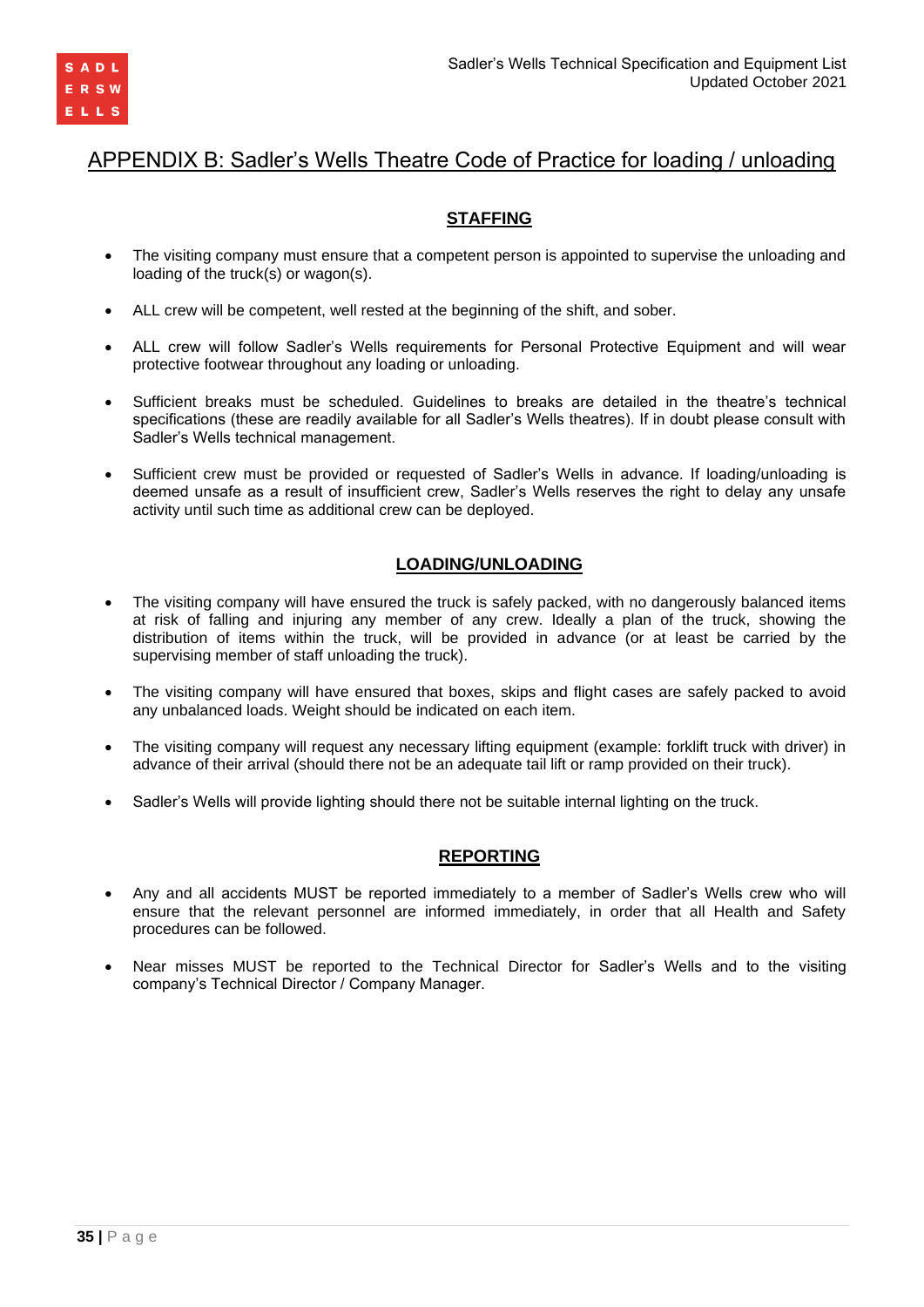

# APPENDIX C: Code of practice for get-ins and get-outs: local residents

Sadler's Wells Theatre and the Lilian Baylis Studio are situated in residential areas. It is essential to the nature of our business that we sometimes have to work late at night or during the early hours of the morning (unsociable hours for noise disturbance). We recognise the importance of good relations with our neighbours and are committed to developing and maintaining them.

This Code of Practice will be followed by all staff employed by Sadler's Wells Trust. We will also endeavour to ensure that staff employed by visiting companies or their agents follow it.

Sadler's Wells Trust does not own or operate any vehicles, but drivers of vehicles owned by visiting companies or their agents will be asked by Sadler's Wells staff to:

- Move their vehicles if they are seen to be blocking entrances to residential properties
- Move their vehicles if they are seen to be parked directly in front of any residential property in Arlington Way (provided that alternative space is available on Arlington Way).
- Turn off their engines whilst parked in Arlington Way and Rosebery Avenue, particularly if any residents inform our staff that the engines have been left running.
- Keep truck movements, including all arrivals and departures, to a minimum in Arlington Way during unsociable hours

In addition:

- Theatre staff and staff working for visiting companies will be asked to work quietly whilst in Arlington Way, and to furthermore work quietly in Rosebery Avenue during unsociable hours.
- All staff must comply with the Sadler's Wells Code of Practice for loading and unloading of vehicles.
- All complaints from neighbours will be dealt with courteously. Wherever possible, the cause of the complaint will be dealt with immediately. A report of the complaint will be made to Sadler's Wells Executive Director by the member of staff who dealt with the complaint.
- Any suggestions, from staff or from residents, regarding amendments or improvements to this code of practice will be passed to the Chief Operating Officer for consideration.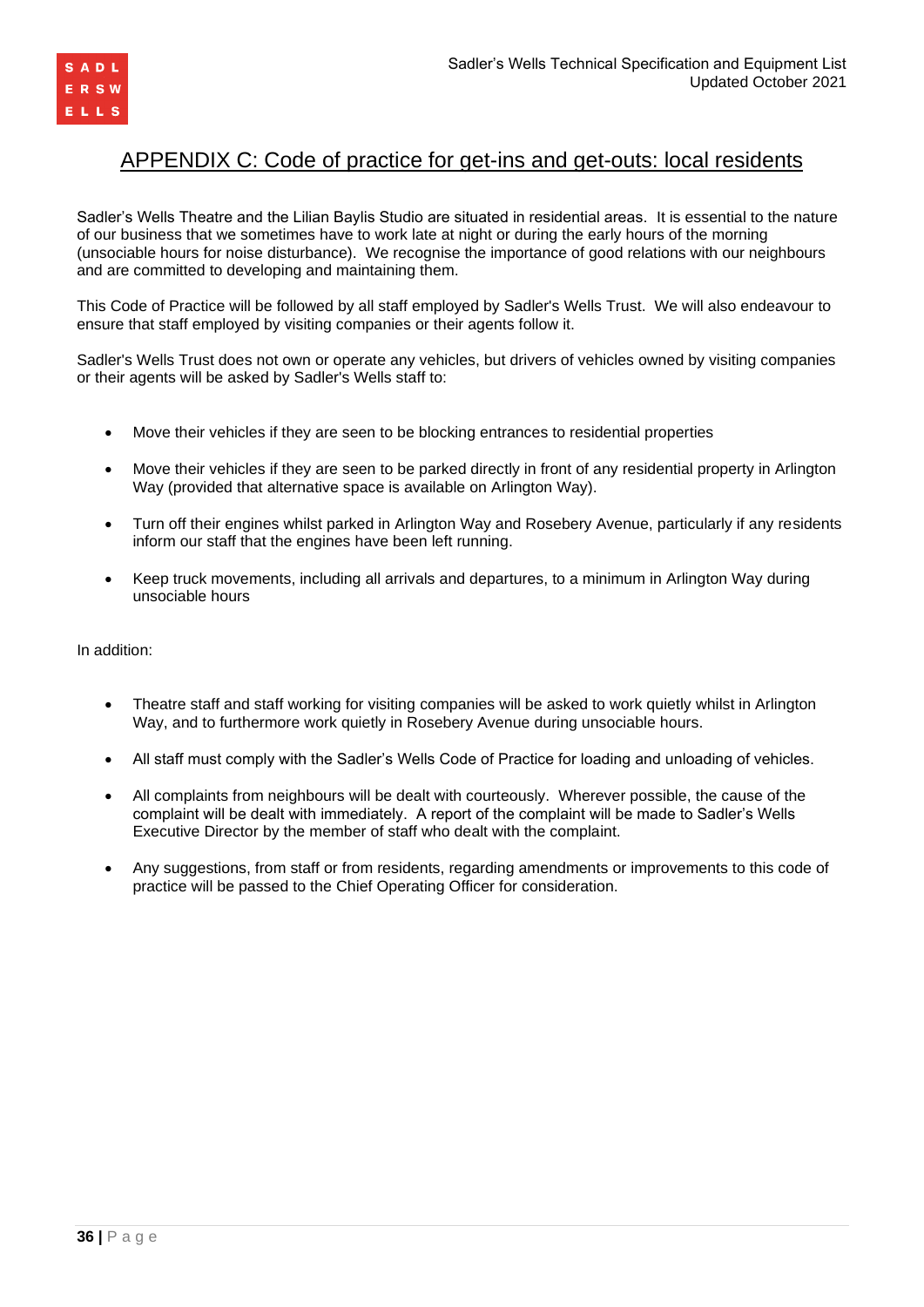

# APPENDIX D: Safe System of Work for Stage

## **WHILST UNLOADING/LOADING WAGONS YOU MUST:**

- Wear protective footwear.
- Wear high visibility jackets. Jackets are stored Stage left by the dock door.
- Always be aware of people walking past the dock door and give them the right of way.
- On large pieces of equipment have one or two dedicated people watching for people and traffic.
- At night ensure adequate lighting is provided.

### **WHILST WORKING IN THE GRID YOU MUST:**

- Inform the flys operator that you are about to enter the grid.
- Inform the senior member of staff onstage that you are about to enter the grid.
- Activate the beacons.
- Work in the grid must only take place under full working lights.
- Ensure you leave EVERYTHING from your person, including emptying your pockets, that is not attached by a lanyard.
- Ensure that EVERY tool is attached safely to your person.
- Keep in constant contact with a member of staff onstage if your location in the grid changes.

### **WHILST PEOPLE ARE WORKING IN THE GRID THE SENIOR PERSON ONSTAGE MUST:**

- Inform EVERYONE on stage that people are working in the grid.
- Activate the beacons (if not already activated)
- Assess if the work being carried out in the grid requires everyone onstage to wear hard hats, or:
- if the work is restricted to one area then cordon off the area with safety barriers.
- In the case of anything being hauled/rigged from stage, ensure you have a dedicated member of staff on the ground allocated to the task at ALL times.

### **CALLING IN OR OUT FLYING BARS:**

- Only the Designated Person for the task should ask for bars to be moved. Inform the flys operator who this will be.
- Ensure that the bar is completely clear to fly before calling a bar in or out.
- Watch the bar in or out until the move is completed. DO NOT walk away after calling a bar.
- If the bar has lighting fixtures on it, then ensure that all the fixtures hook clamps are adequately tightened, safety bonds attached to bars, and colour frame clips clipped down.
- If the bar has speakers on it, then ensure that all are adequately tightened, and safety bonds attached to bars.
- If the bar has a piece of scenery on it, then ensure that all fixings are secure and safe.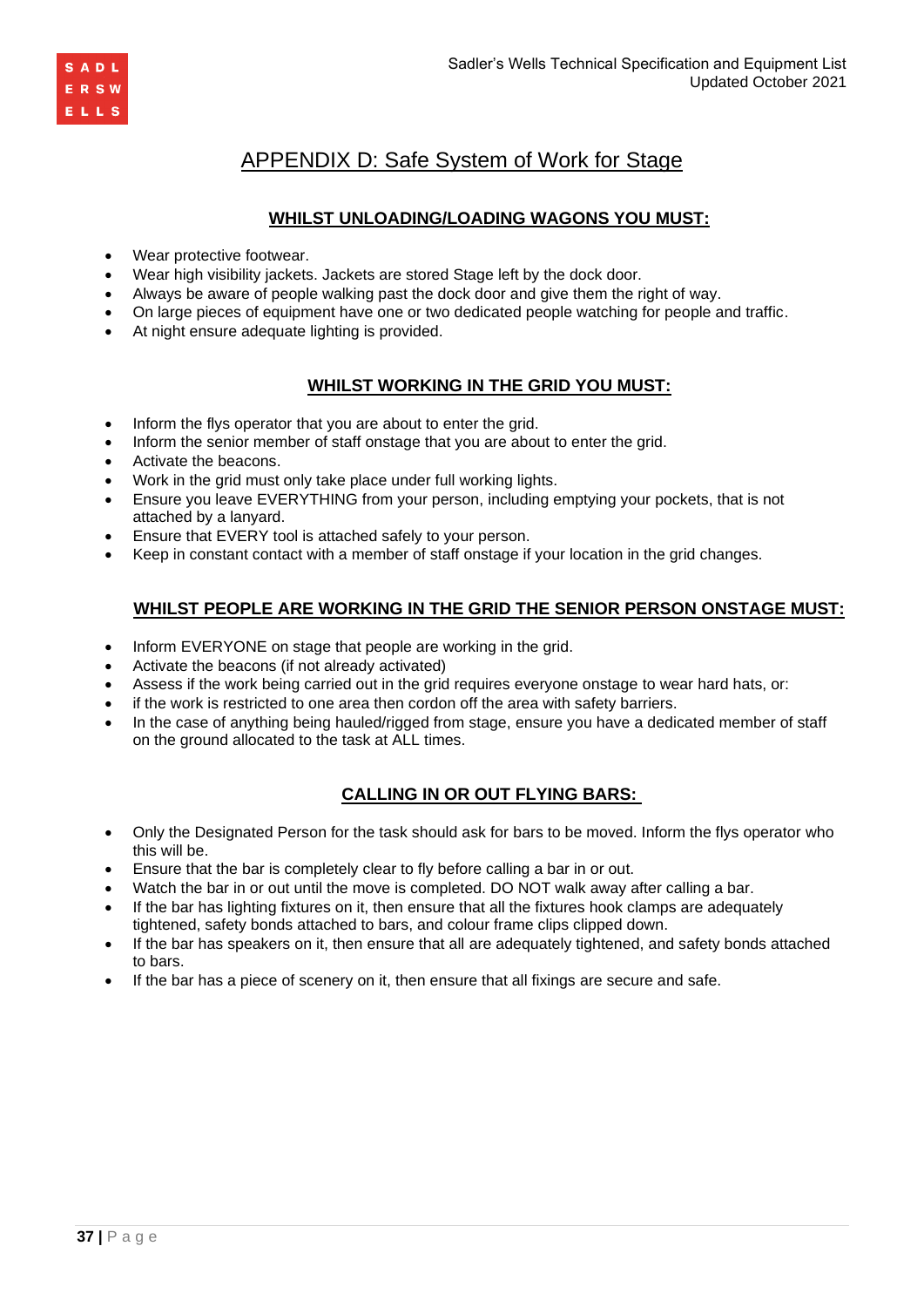

### **WHILST WORKING IN THE BASKET OF THE GENIE OR TALLESCOPE (OR LADDERS) YOU MUST:**

- Ensure that EVERY tool is attached safely to your person.
- Ensure that the people at the bottom of the Tallescope wear hard hats AT ALL times.
- Ensure that you have a dedicated crew member working on the ground clearing any objects that may impede your progress across the stage.
- If working on a ladder you must always have at least one member of staff at the foot of the ladder.

### **WHILST USING THE ORCHESTRA PIT LIFTS YOU MUST:**

- Wear protective footwear.
- Have a full time member of staff in control of the remote for the lifts.
- Always have the red rope across the front of the stage.
- Ensure side barriers are down and locked off.
- If using more than one lift to transport goods; always make sure that no item is across two lifts, as the lifts are unpredictable and can sometimes go out of sync from one other.

### **PERSONAL PROTECTIVE EQUIPMENT**

• The PPE cabinet is located stage right, the equipment is there for anyone to use.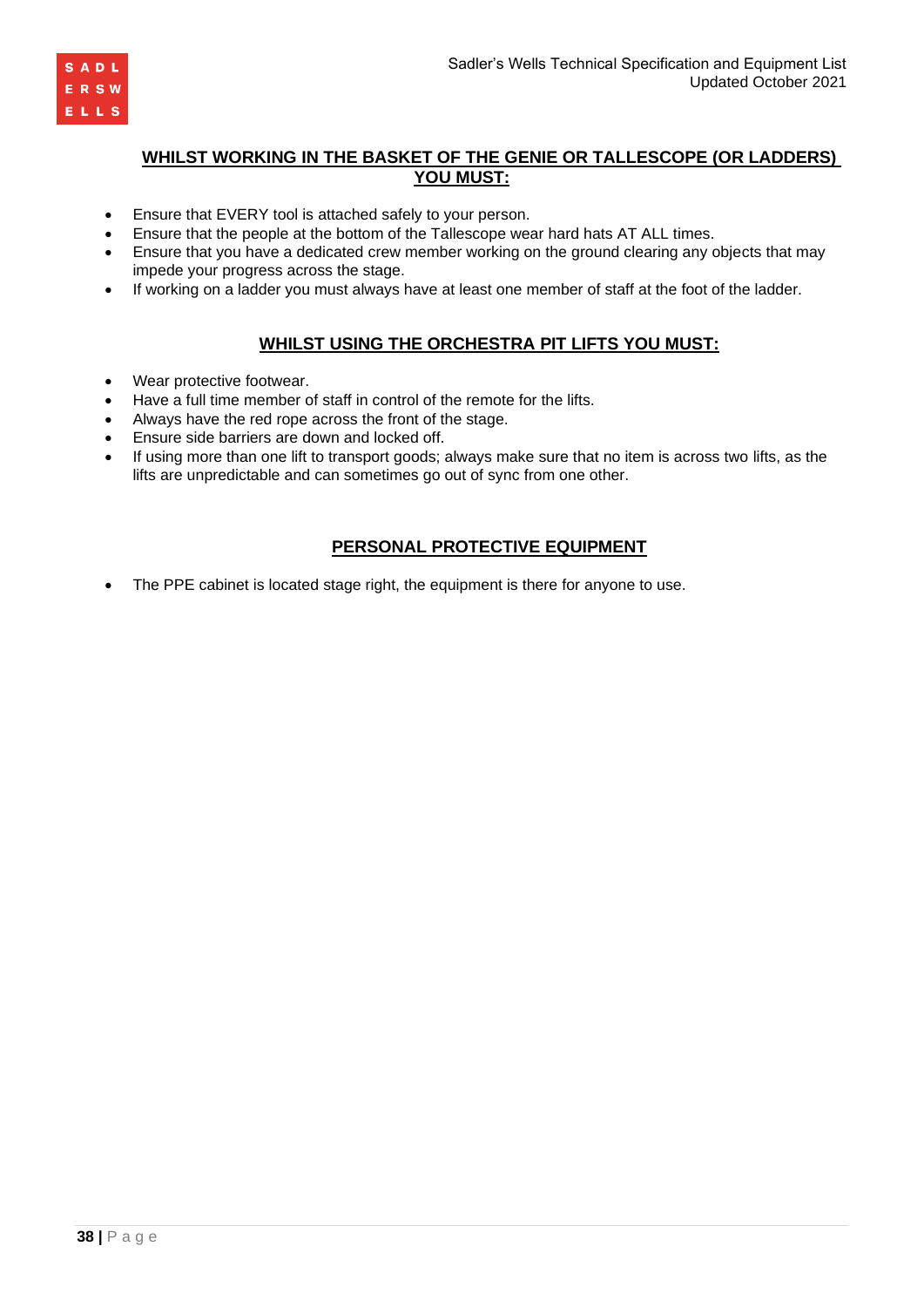

# APPENDIX E: Hanging Plot

| <b>Side</b><br>Bars: |                 | <b>Bar</b>      | From<br>Datum<br>Line | <b>Notes/Scenery</b> |                 | <b>Side</b><br>Bars: |
|----------------------|-----------------|-----------------|-----------------------|----------------------|-----------------|----------------------|
| <b>SR</b>            |                 |                 | (mm)                  |                      |                 | <b>SL</b>            |
| 75                   | $\overline{73}$ | 72              | 14980                 |                      | $\overline{74}$ | 76                   |
|                      |                 | 71              | 14780                 |                      |                 |                      |
|                      |                 | 70              | 14580                 |                      |                 |                      |
|                      |                 | 69              | 14380                 |                      |                 |                      |
|                      |                 | 68              | 14180                 |                      |                 |                      |
|                      |                 | 67              | 13980                 |                      |                 |                      |
|                      |                 | 66              | 13780                 |                      |                 |                      |
|                      |                 | 65              | 13580                 |                      |                 |                      |
|                      |                 | 64              | 13380                 |                      |                 |                      |
|                      |                 | 63              | 13180                 |                      |                 |                      |
|                      |                 | 62              |                       |                      |                 |                      |
|                      |                 |                 | 12980                 |                      |                 |                      |
|                      |                 | 61              | 12780                 |                      |                 |                      |
|                      |                 | 60              | 12580                 |                      |                 |                      |
|                      |                 | 59              | 12380                 |                      |                 |                      |
|                      |                 | 58              | 12180                 |                      |                 |                      |
|                      |                 | 57              | 11980                 |                      |                 |                      |
|                      |                 | 56              | 11780                 |                      |                 |                      |
|                      |                 | 55              | 11580                 |                      |                 |                      |
|                      |                 | 54              | 11380                 |                      |                 |                      |
|                      |                 | 53              | 11180                 |                      |                 |                      |
|                      |                 | 52              | 10980                 |                      |                 |                      |
|                      |                 | 51              | 10780                 |                      |                 |                      |
|                      |                 | 50              | 10580                 |                      |                 |                      |
|                      |                 | 49              | 10380                 |                      |                 |                      |
|                      |                 | 48              | 10180                 |                      |                 |                      |
|                      |                 | 47              | 9980                  |                      |                 |                      |
|                      |                 | 46              | 9780                  |                      |                 |                      |
|                      |                 | 45              | 9580                  |                      |                 |                      |
|                      |                 | 44              | 9380                  |                      |                 |                      |
|                      |                 | 43              | 9180                  |                      |                 |                      |
|                      |                 | 42              | 8980                  |                      |                 |                      |
|                      |                 | 41              | 8780                  |                      |                 |                      |
|                      |                 | 40              | 8580                  |                      |                 |                      |
|                      |                 | 39              | 8380                  |                      |                 |                      |
|                      |                 | 38              | 8180                  |                      |                 |                      |
|                      |                 | $\overline{37}$ | 7980                  |                      |                 |                      |
|                      |                 | $\overline{36}$ | 7780                  |                      |                 |                      |
|                      |                 | $\overline{35}$ | 7580                  |                      |                 |                      |
|                      |                 | $\overline{34}$ | 7380                  |                      |                 |                      |
|                      |                 | 33              | 7180                  |                      |                 |                      |
|                      |                 | $\overline{32}$ | 6980                  |                      |                 |                      |
|                      |                 | $\overline{31}$ | 6780                  |                      |                 |                      |
|                      |                 | $\overline{30}$ | 6580                  |                      |                 |                      |
|                      |                 | $\overline{29}$ | 6380                  |                      |                 |                      |
|                      |                 | 28              | 6180                  |                      |                 |                      |
|                      |                 | $\overline{27}$ | 5980                  |                      |                 |                      |
|                      |                 | 26              | 5780                  |                      |                 |                      |
|                      |                 | $\overline{25}$ | 5580                  |                      |                 |                      |
|                      |                 | 24              | 5380                  |                      |                 |                      |
|                      |                 | 23              | 5180                  |                      |                 |                      |
|                      |                 | $\overline{22}$ | 4980                  |                      |                 |                      |
|                      |                 |                 |                       |                      |                 |                      |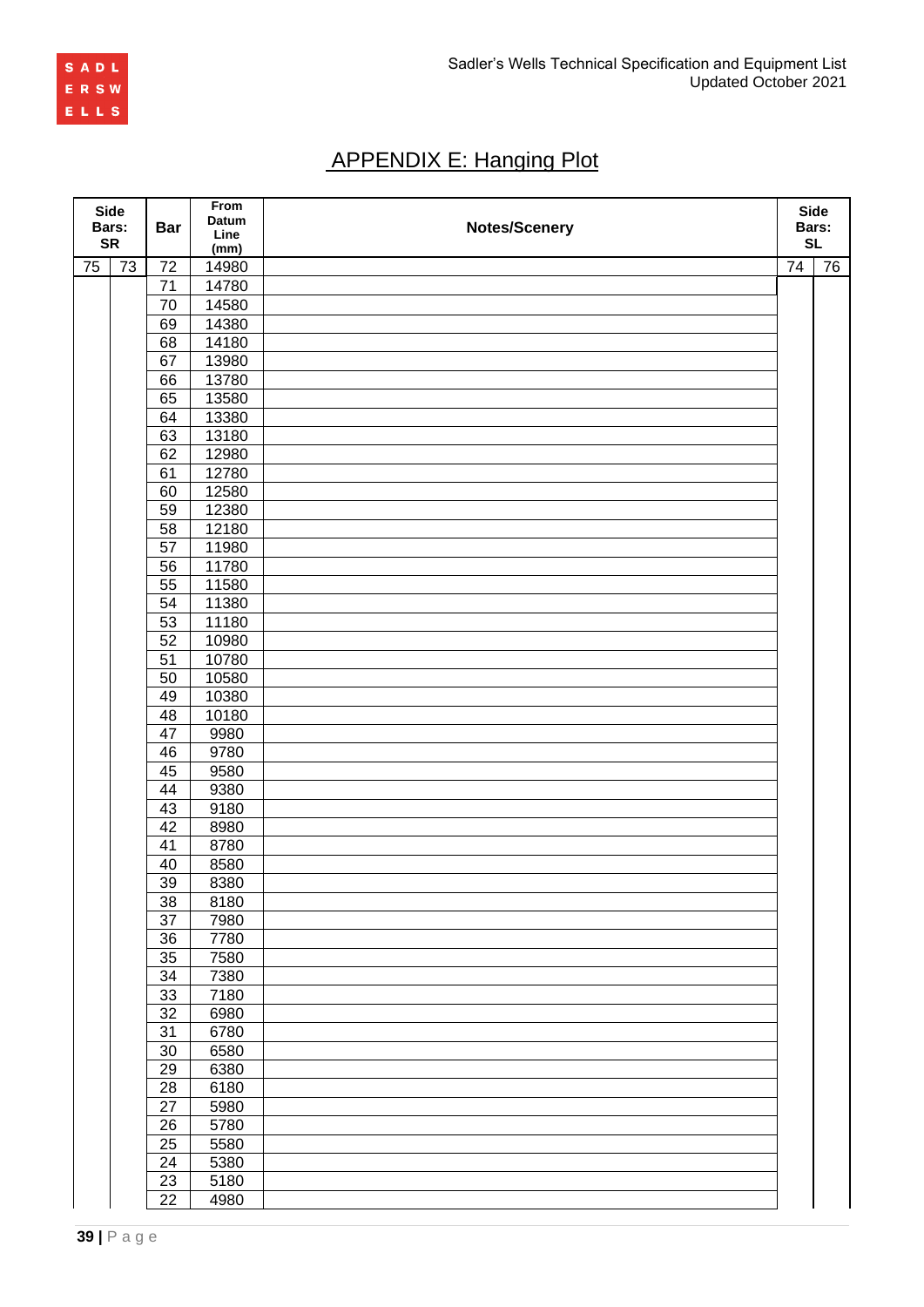

|                 |    | 21                      | 4780     |                                                   |    |    |
|-----------------|----|-------------------------|----------|---------------------------------------------------|----|----|
|                 |    | 20                      | 4580     |                                                   |    |    |
|                 |    | 19                      | 4380     |                                                   |    |    |
|                 |    | 18                      | 4180     |                                                   |    |    |
|                 |    | 17                      | 3980     |                                                   |    |    |
|                 |    | 16                      | 3780     |                                                   |    |    |
|                 |    | 15                      | 3580     |                                                   |    |    |
|                 |    | 14                      | 3380     |                                                   |    |    |
|                 |    | 13                      | 3180     |                                                   |    |    |
|                 |    | 12                      | 2980     |                                                   |    |    |
|                 |    | 11                      | 2780     |                                                   |    |    |
|                 |    | 10                      | 2580     |                                                   |    |    |
|                 |    | 9                       | 2380     |                                                   |    |    |
|                 |    | 8                       | 2180     |                                                   |    |    |
|                 |    | $\overline{7}$          | 1980     |                                                   |    |    |
|                 |    | 6                       | 1780     |                                                   |    |    |
|                 |    | 5                       | 1580     |                                                   |    |    |
|                 |    | $\overline{\mathbf{4}}$ | 1360     |                                                   |    |    |
|                 |    | 3                       | 1120     |                                                   |    |    |
|                 |    | $\overline{2}$          | 940      |                                                   |    |    |
|                 |    | 1                       | 750      |                                                   |    |    |
|                 |    | 300                     | 600      | <b>House hard legs - PERMANENTLY RIGGED</b>       |    |    |
|                 |    | 200                     | 500      | <b>House hard border - PERMANENTLY RIGGED</b>     |    |    |
|                 |    | 100                     | 245      | <b>House Curtain - PERMANENTLY RIGGED</b>         |    |    |
|                 |    |                         | $\Omega$ | <b>SAFETY CURTAIN - DATUM LINE</b>                |    |    |
|                 |    | 101                     | 1035     | House Speaker Centre Cluster - PERMANENTLY RIGGED |    |    |
|                 |    | 102                     | 1350     | <b>Architectural panels - PERMANENTLY RIGGED</b>  |    |    |
|                 |    | 103                     | 1600     |                                                   |    |    |
|                 |    | 104                     | 2710     |                                                   |    |    |
|                 |    | 105                     | 2855     |                                                   |    |    |
| $\overline{75}$ | 73 | 106                     | 3160     |                                                   | 74 | 76 |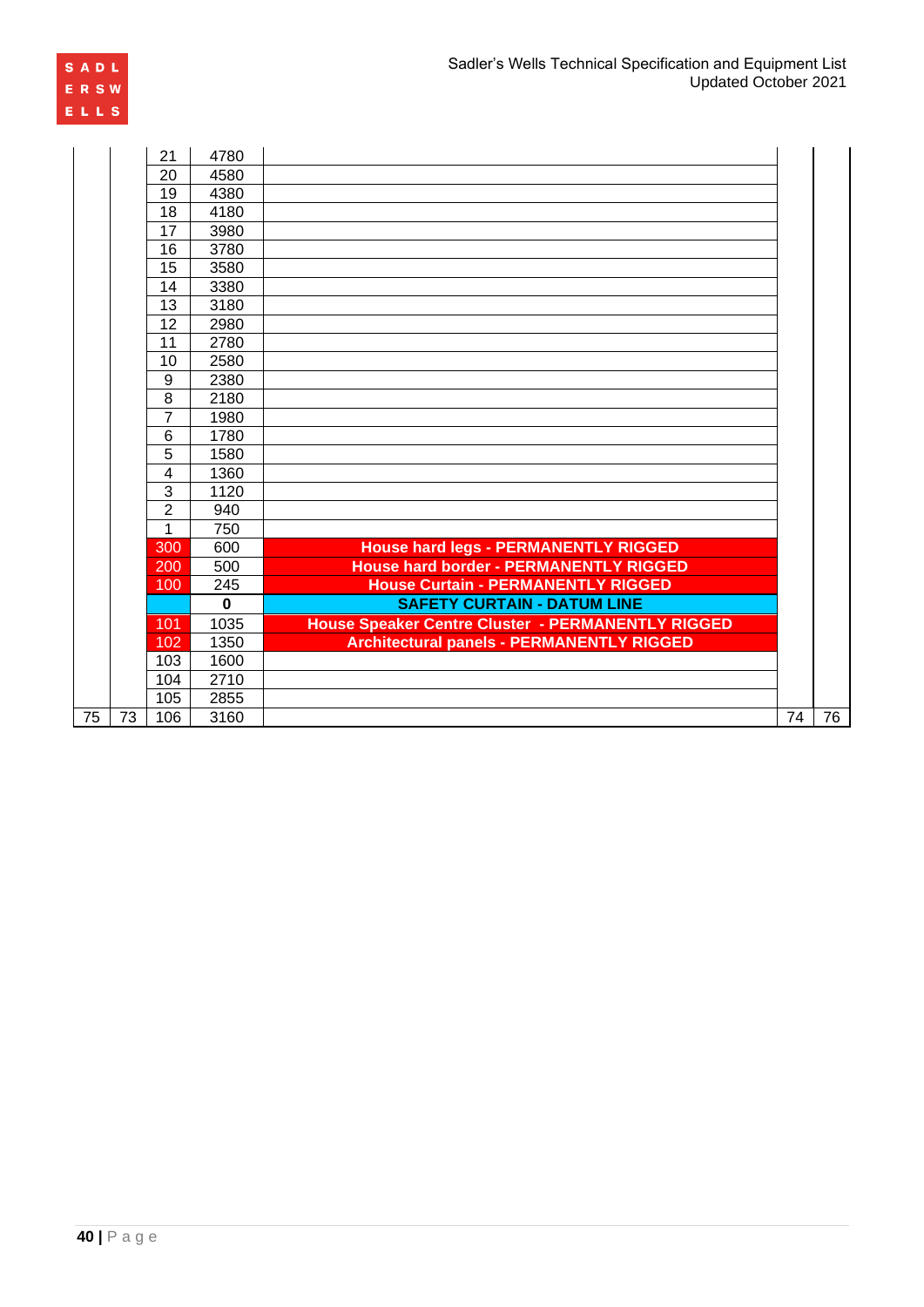

# APPENDIX F: Radio and Wi-Fi Policy

Sadler's Wells Theatre makes use of wireless technologies for key functions including control of stage lighting, house lights, sound control, and radio communications. Unauthorised use of frequencies or bands may interfere with the smooth running of a production.

Sadler's Wells operates an open public wifi. Any required additional IT services or details of our services, infrastructure, firewalls, data points or details of streaming bandwidth are available from our Data And Systems Team. Please discuss with the Technical Manager for further information.

### **LICENSED FREQUENCIES**

Sadler's Wells maintains licenses for radio spectrum use and most of these radio bands cannot be used by incoming companies or other venue users at any time.

Select bands can be made available with prior agreement for the show run. Being granted availability will not guarantee that this bandwidth will be available in the future and some bands will remain absolutely for Sadler's Wells exclusive use on its sites. Any frequencies that Sadler's Wells require must be kept clear of both direct use and also interference and intermodulation at all times.

Sadler's Wells can source licenses on behalf of incoming companies and will pass on any fees or associated costs. Submission of an application for additional frequencies must take place no later than five working days before the first date that the frequencies are required, so requests to Sadler's Wells technical staff must be made as soon as known.

# **SECURITY WALKIE-TALKIES**

- 462MHz
- 479MHz

These frequencies are used for building radio communications and security and must be kept clear by all other users of the building.

### **WIRELESS MICROPHONES**

- 606 614MHz (Channel 38)
- 622 630MHz (Channel 40)

Sadler's Wells uses Shure UHF-R units around the site at Rosebery Avenue. Incoming companies requiring the use of frequencies within this band should check in advance if they are available for use. Additional frequencies can obtained in interleaved spectrum but care should be taking that any frequencies must be licensed before being used onsite. Do note the proximity of Performance Radio Comms to likely frequencies of Wireless Microphones.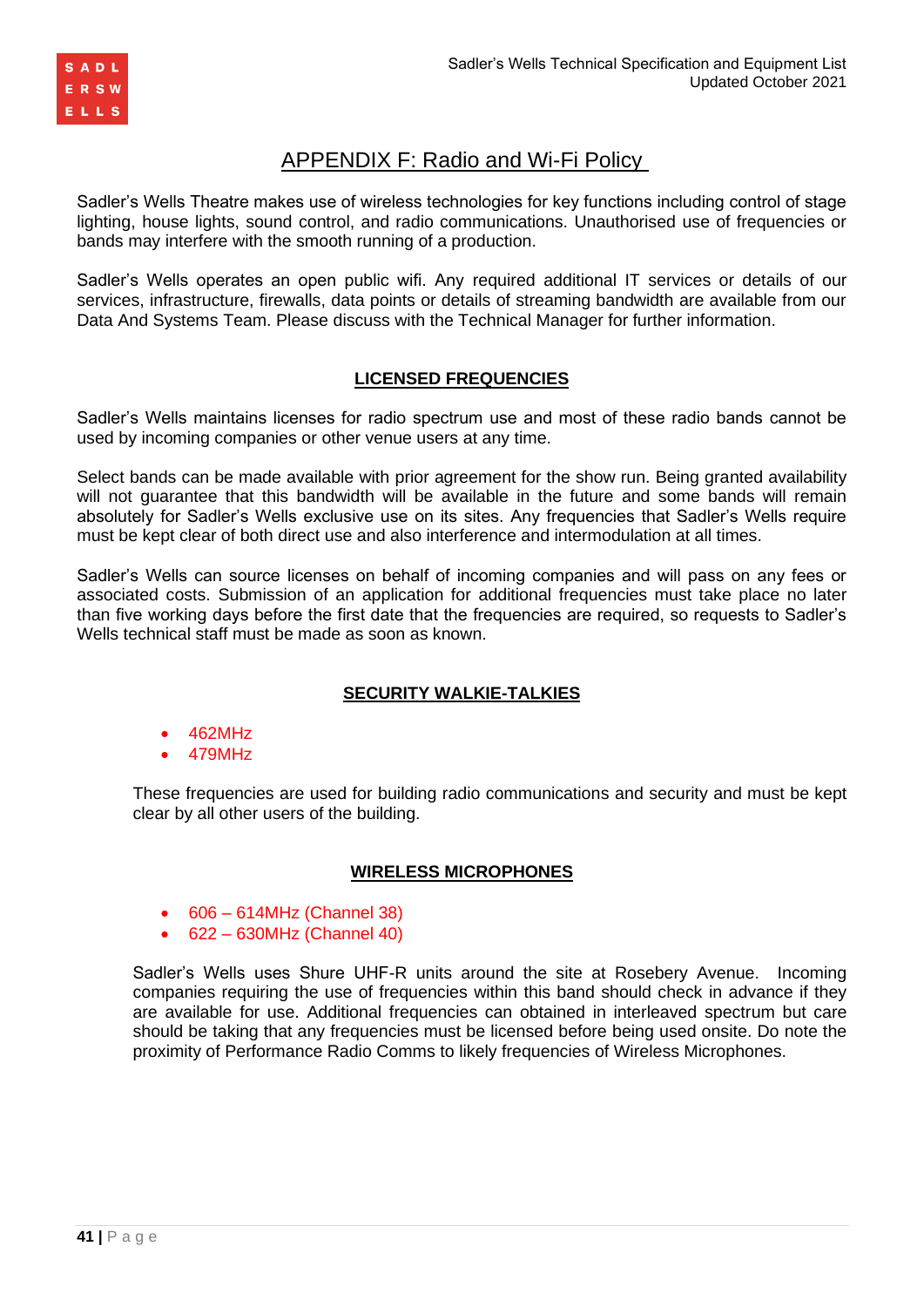

### **WI-FI AND LICENCE EXEMPT BANDS**

In using the facilities of Sadler's Wells, all users agree that they will inform Sadler's Wells of their requirements are within those frequencies. Please note that Sadler's Wells has business and show critical wireless requirements within those bands that may supersede those of the visiting company.

#### **WIFI**

#### 2.4 GHz and 5 GHz

2.4GHz channels are utilised for control of stage lighting and sound systems within Sadler's Wells and the Lilian Baylis Studio.

The house lights in the main stage auditorium also have their control network in the 2.4GHz bandwidth. Channels 1, 13 and 14 in the 2.4GHz bandwidth are not available, so the use of digital radio mics that operate in this band (such as Line 6 mics) will not be permitted.

Incoming companies should be aware that data flow in this band could be slowed down without notice.

#### **WIRELESS MICROPHONES**

#### 863-865 MHz (Channel 70)

Sadler's Wells uses microphones in this frequency band in the front of house areas. If required, and with prior warning, Sadler's Wells will endeavour to not use these units at the time you require. Incoming users are advised that as this is a de-regulated spectrum, outside interference may affect any use of this bandwidth, and show-critical uses of this bandwidth are therefore not recommended.

#### **PERFORMANCE RADIO COMMS**

#### 1880-1900Mhz (1.9Ghz)

Sadler's Wells uses Riedel Bolero wireless comms for its show communication system, this works within the 1.9Ghz DECT License free spectrum, antenna's cover most of the building including the Lilian Baylis Theatre.

There are 15 comms packs available within the current system, but more can be hired based on requirements. Companies presenting a show/event in Sadler's Wells Theatre will be able to utilise these comms units but should expect that at least the Duty Technician and Fly's Technician (minimum) will require these units.

Please note the Bolero system is for the sole use of the SWT Theatre, not the LBS. Should this be required then we would need to know in advance of your visit by contacting the theatre's Technical Manager